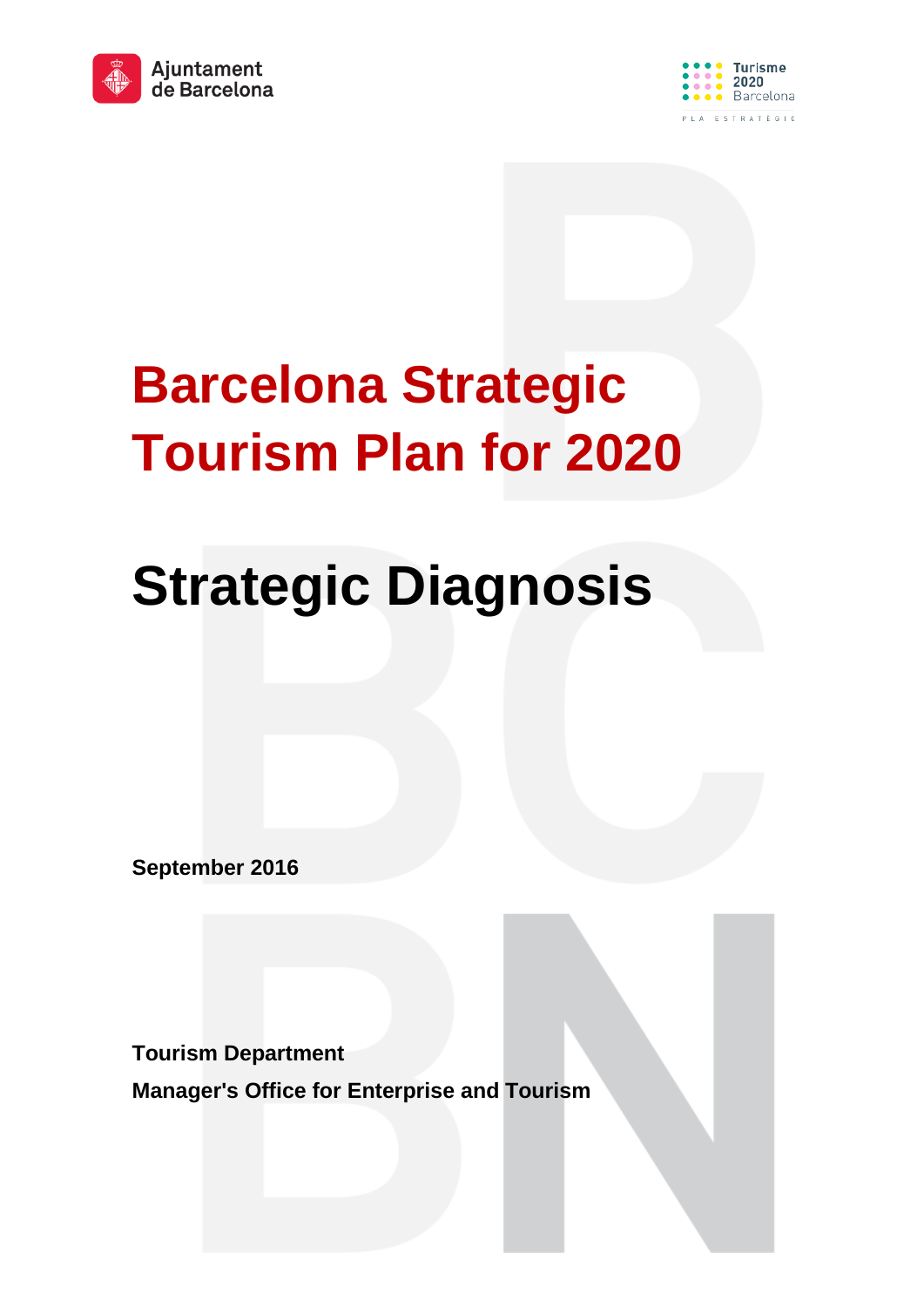



# **TABLE OF CONTENTS**

| 1 <sub>1</sub>   |                                                                                                                                    |  |
|------------------|------------------------------------------------------------------------------------------------------------------------------------|--|
| 1.1              |                                                                                                                                    |  |
| 1.2              |                                                                                                                                    |  |
| 1.3              |                                                                                                                                    |  |
| 1.4              |                                                                                                                                    |  |
| 1.5              |                                                                                                                                    |  |
| 1.6              | The Strategic Tourism Plan for 2020 within the framework of tourism policies 9                                                     |  |
| 1.7              |                                                                                                                                    |  |
| 2.               |                                                                                                                                    |  |
| 2.1              |                                                                                                                                    |  |
| $2.2\phantom{0}$ |                                                                                                                                    |  |
| 2.3              | Barcelona, City and Tourism. Dialogue for a sustainable tourism  14                                                                |  |
| 2.4              | Commitments adopted relating to Sustainable and Responsible Tourism 16                                                             |  |
| 2.5              | Vision for 2020 in Barcelona's and Catalonia's strategic tourism planning  19                                                      |  |
| 3.               |                                                                                                                                    |  |
| 3.1              |                                                                                                                                    |  |
| 3.2              |                                                                                                                                    |  |
| 3.3              | From tourist to visitor: broadening the spectrum of tourism 23                                                                     |  |
| 3.4              |                                                                                                                                    |  |
| 3.5              |                                                                                                                                    |  |
| 3.6              |                                                                                                                                    |  |
| 3.7              | Sustainability and competitiveness: an inseparable pairing 26                                                                      |  |
| 4.               |                                                                                                                                    |  |
| 5.               |                                                                                                                                    |  |
| 5.1              |                                                                                                                                    |  |
| 5.2              |                                                                                                                                    |  |
|                  |                                                                                                                                    |  |
| 6.               |                                                                                                                                    |  |
| 6.1              |                                                                                                                                    |  |
| 6.2              |                                                                                                                                    |  |
| 6.3              |                                                                                                                                    |  |
| 6.4              | Sudden appearance of new intermediaries and tourist activities  41<br>Increase in offers and new modes of tourist accommodation 41 |  |
| 6.5              |                                                                                                                                    |  |
| 6.6<br>6.7       |                                                                                                                                    |  |
| 6.8              | Changes in trends in residents' perceptions of tourism  45                                                                         |  |
|                  |                                                                                                                                    |  |
| 6.9              | Overcrowding and pressure from highly popular tourist areas  46                                                                    |  |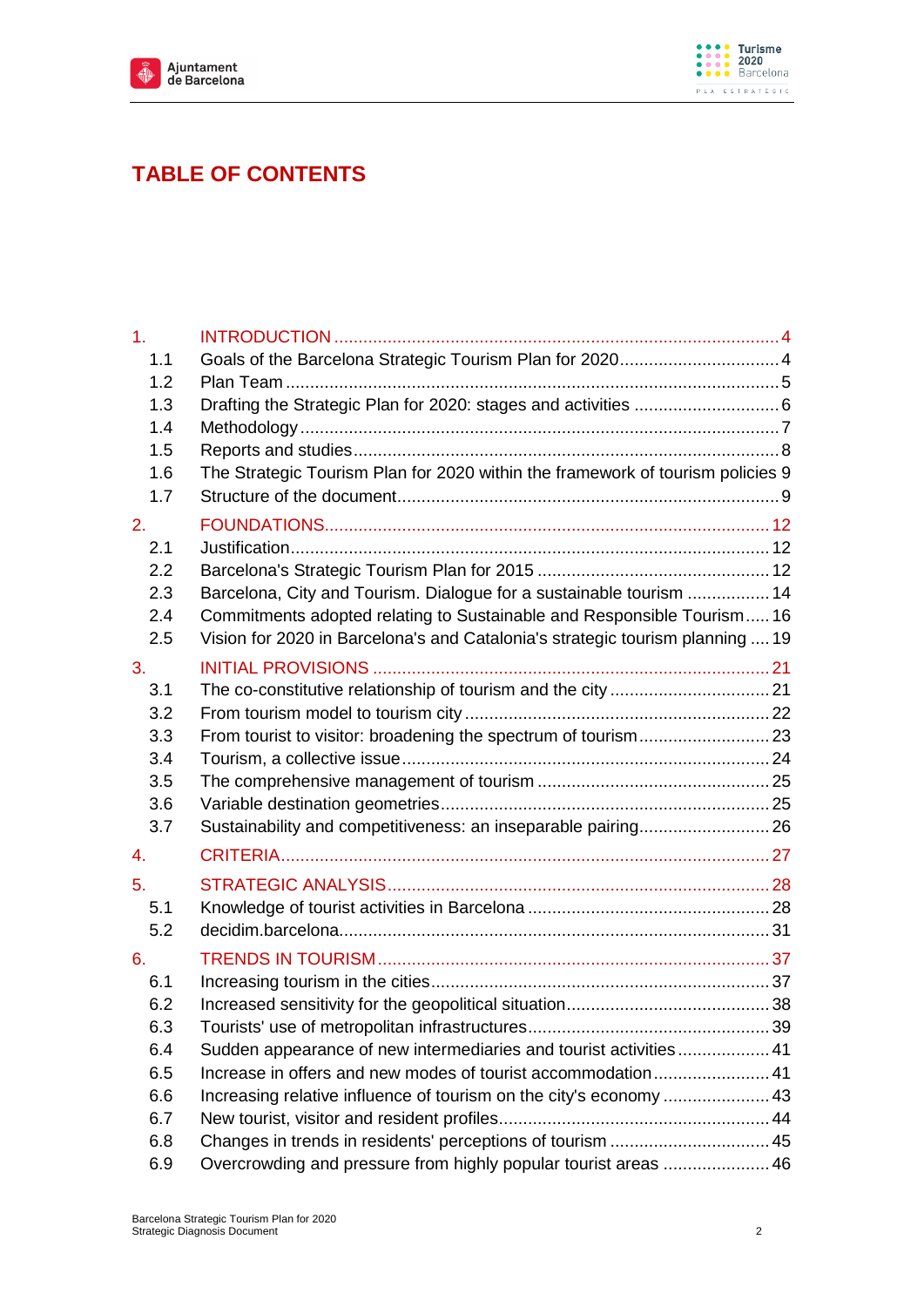



|                | 6.10 Socio-demographic development of highly popular tourist areas  48 |  |
|----------------|------------------------------------------------------------------------|--|
| $\mathbf{7}$ . |                                                                        |  |
| 7.1            |                                                                        |  |
| 7.2            |                                                                        |  |
| 8.             |                                                                        |  |
| 9.             |                                                                        |  |
|                |                                                                        |  |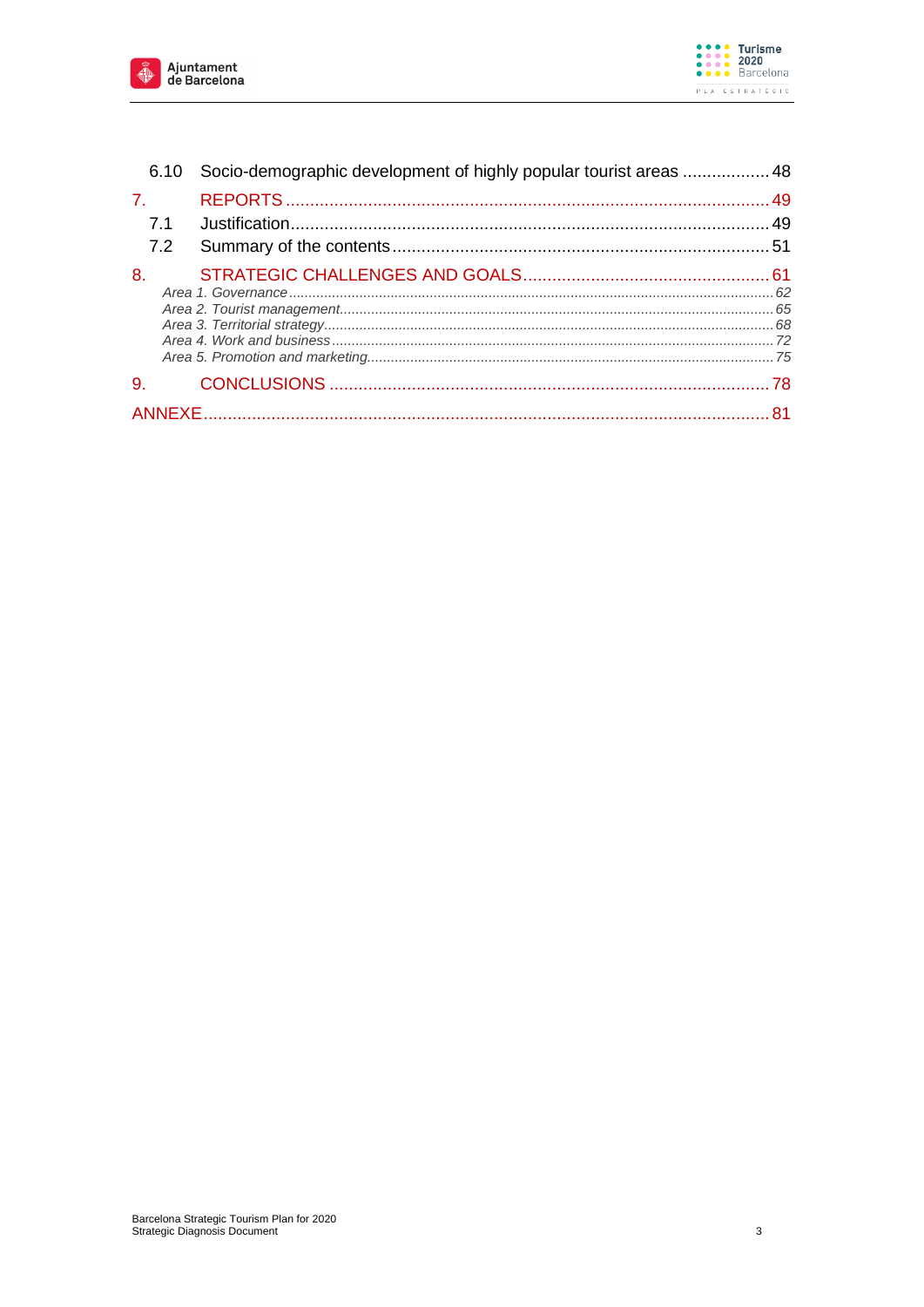

# <span id="page-3-0"></span>**1. INTRODUCTION**

This document presents the results of the Diagnosis of the Barcelona Strategic Plan for 2020's preparatory work, out of which comes the strategic proposal for challenges and goals, for laying the groundwork for tourism-based initiatives in Barcelona for 2020.

The Strategic Tourism Plan for 2020, which we shall henceforth refer to as PET20, was created as a proposal for a government measure presented on 20 July 2015 and entitled "Impetus to the participatory process on the Barcelona tourism model". The document states the municipal government's pledge to prepare several strategic action strategies provided for under the Strategic Tourism Plan for 2015 and in the document entitled "Barcelona, Tourism and City. Bases for a Local Agreement for managing and promoting a responsible and sustainable tourism", presented in May 2015.

Likewise, the Municipal Action Plan (PAM) of February 2016, drafted by Barcelona City Council for the 2016-2019 period, includes the following in Action Line 2. "A Barcelona with the impetus for a pluralistic economy", line 2(5). "Sustainable Tourism", a commitment to drafting a Strategic Tourism Plan for the 2016-2020 period.

Presented on 6 September 2016, this Strategic Diagnosis document comes from the Diagnosis stage of the Barcelona Strategic Tourism Plan for 2020. It therefore contains the work carried out during the last few months, culminating in the presentation of the challenges and goals that Barcelona's tourism policies aim to address and on which basis the action proposals will be structured over the coming years.

## <span id="page-3-1"></span>**1.1 Goals of the Barcelona Strategic Tourism Plan for 2020**

The goals of the Strategic Tourism Plan for 2020 are as follows:

- 1. To prepare a roadmap for Barcelona's tourism policies over the coming five years, based on a participatory diagnosis.
- 2. To generate public debate and shared knowledge on tourism and its effects, through an analysis of the current situation and anticipated future scenarios.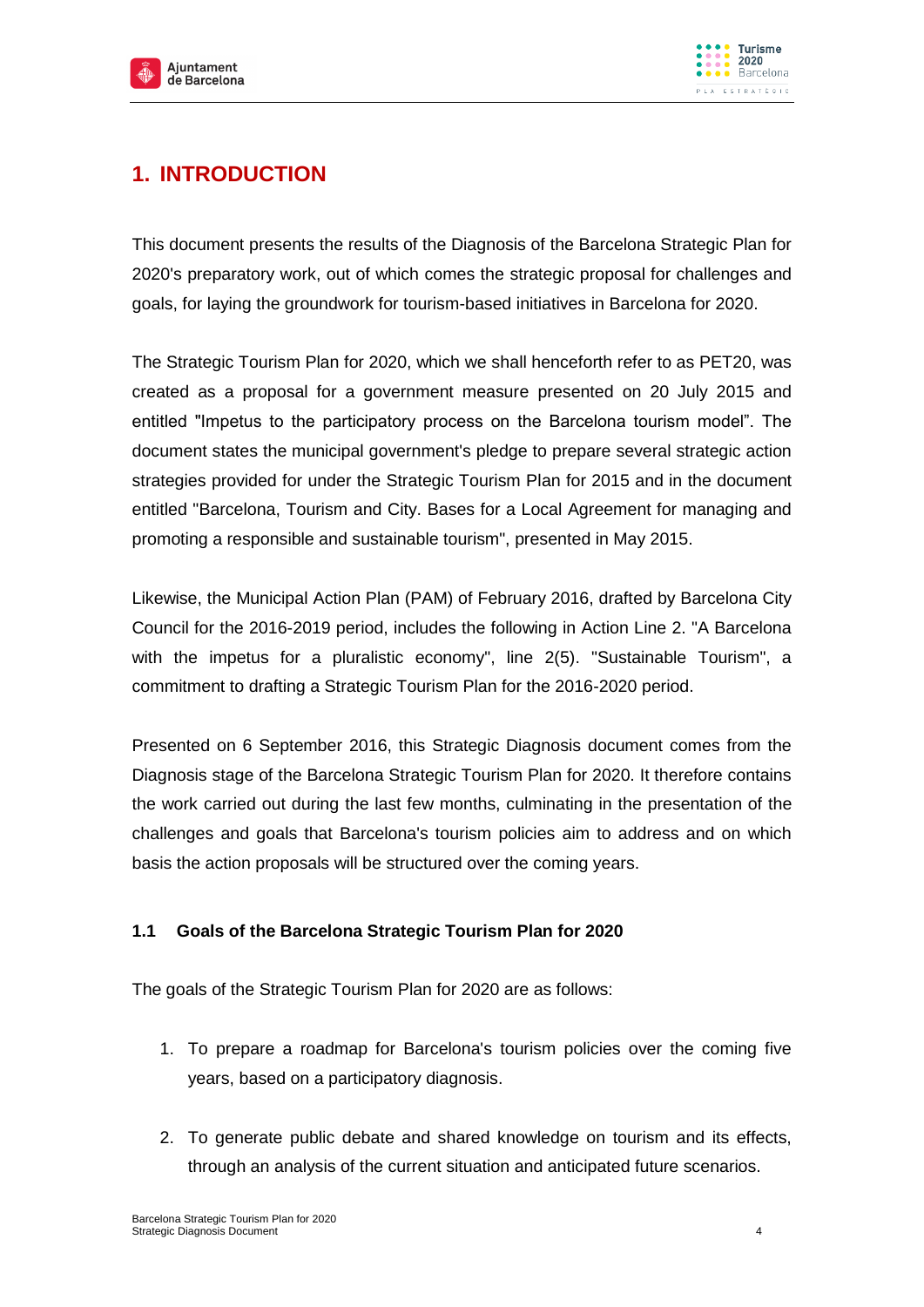

3. To concurrently integrate the approaches towards tourism in the city of the various work spaces: PAM, PEUAT, Tourist Mobility Plan, Inclusive Tourism Plan, etc.

# <span id="page-4-0"></span>**1.2 Plan Team**

The Department of Tourism and Events has been coordinating the process of drafting the Barcelona Strategic Tourism Plan for 2020 since the end of 2015. For the purpose of completing this process, Albert Arias was put in charge of all the documents and the plan's subsequent implementation. Other people and groups were gradually brought in later on, making up the organisational structure of the Strategic Plan for 2020.

- Put in charge of the **Strategic Plan**, Albert Arias has been managing the plan's entire preparation and implementation, relying on Jordi Moll for its technical coordination.
- The **Technical Committee** drives and supports the process, ensuring the various dynamics required for the plan's implementation. Made up by Albert de Gregorio, the Manager; Joan Torrella, the Director of Tourism; Xavier Suñol, who is in charge of Strategic Projects; Alba Vidal, who is in charge of Management; Rosa Bada, the Technical Secretary for the Tourism and City Council and the rest of the Council's Department of Tourism team.
- The **Advisory Group** offer a professional and external approach to the process. It is made up of recognised experts: Enric Truñó; Maria Abellanet; Oriol Nel·lo and Julie Wilson.
- For the purposes of preparing a joint diagnosis and delving more deeply into specific issues of special importance, thirteen **reports** were commissioned, accompanied by discussion groups. Their rapporteurs are: Josep Capellà, Ángel Díaz, Luis Falcón, Daniel Imbert, Francesc López-Palomeque, Jordi Moll, Saida Palou, Ricard Pié, Nemo Remesar, Joan Manuel Ribera, Paolo Russo, Ramon Serrat, Elsa Soro, Enric Truñó, Josep Francesc Valls and Josep Maria Vilanova. Momentum<sup>co</sup> was in charge of providing the technical support in the participatory process and drafting the minutes.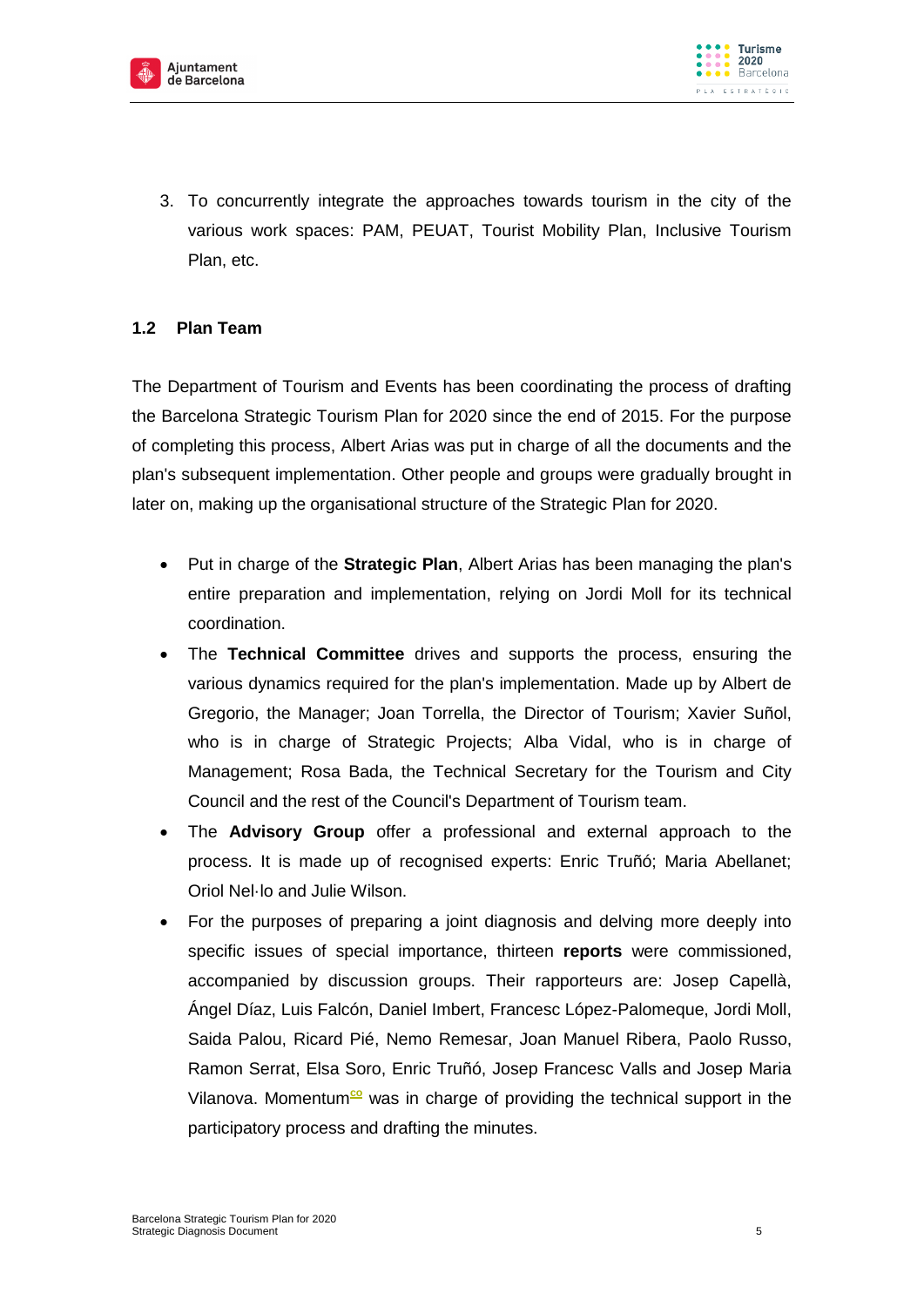



 Other structures for coordination with institutional work spaces. The Strategic Plan has been taking part in various internal coordination and inter-institutional work spaces at the City Council (Barcelona Provincial Council, AMB and Turisme de Barcelona etc.,) and other projects and participatory dynamics in the city, such as the Municipal Action Plan (PAM), the Special Urban-Development Plan for Tourist Accommodation (PEUAT), the Tourist Mobility Plan (PMT) and the Ciutat Vella Economic Development Plan.

#### <span id="page-5-0"></span>**1.3 Drafting the Strategic Plan for 2020: stages and activities**

The process of drafting the Strategic Tourism Plan is divided into three parts: the preliminary design stage; the diagnosis stage and the proposal-drafting stage.

The entire task of designing a methodology was carried out at the work's **Design** stage, from November 2015 to January 2016, and an exhaustive evaluation made of the previous Strategic Plan (for 2010-2015), taking account of such initiatives as the World Tourism Code of Ethics, Biosphere certification and the Local Agreement for Managing and Promoting a Responsible and Sustainable Tourism. Analyses were conducted of the participatory processes for PAM-PAD for 2016-2019, cities and tourist destinations regarded as management benchmarks because of their features, and other important processes, such as the Special Urban-Development Plan for Tourist Accommodation (PEUAT) and the Tourist Mobility Plan.



The first stage for drafting the Plan, the **Diagnosis** stage, which was completed in September 2016, involved work analysing and diagnosing the current situation, future prospects and tourism in Barcelona. Tourism was dealt with at all times from a comprehensive perspective, in other words, as an inherent and inseparable element of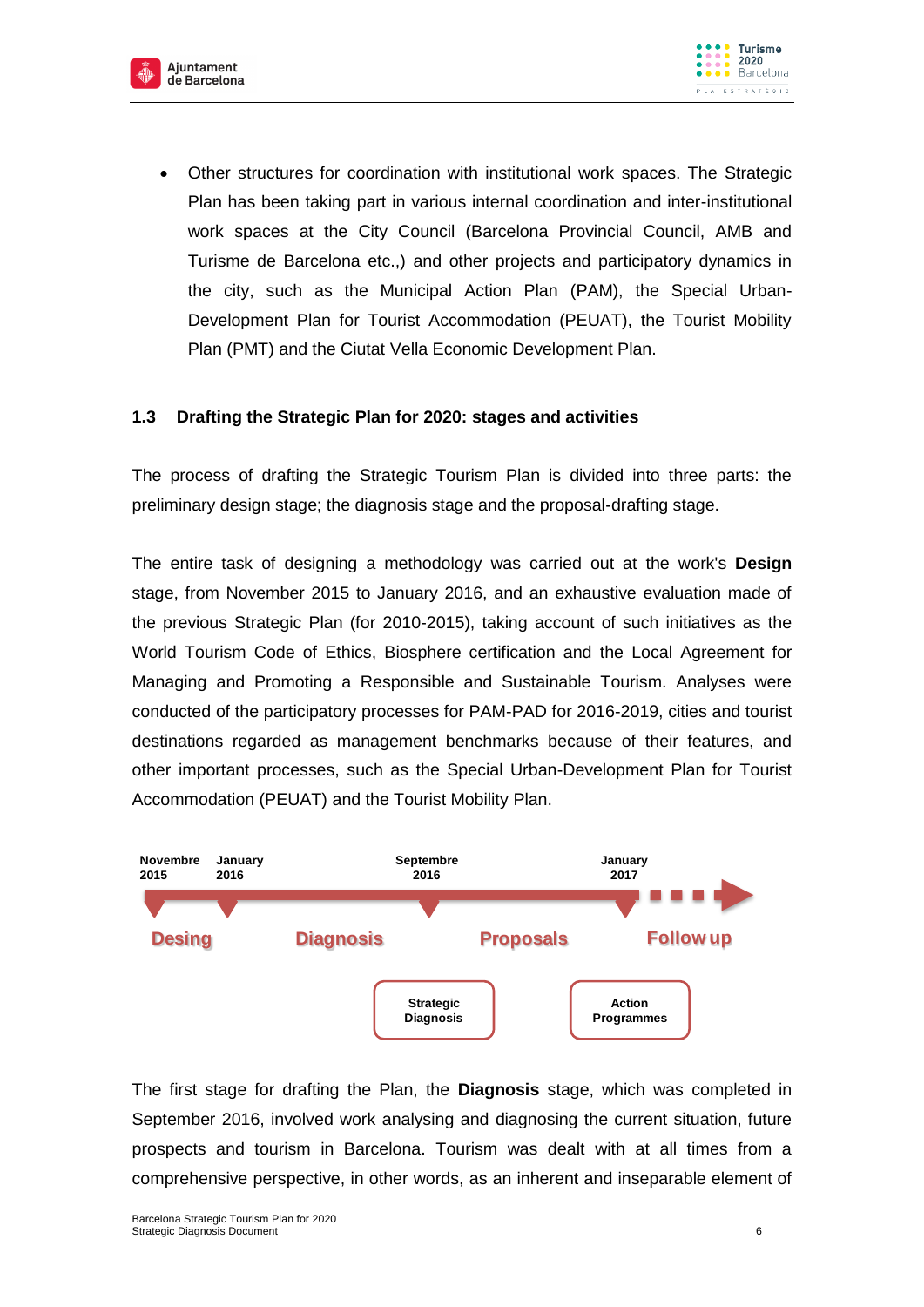



the city. Considerable effort was made throughout this stage to ensure the participation and involvement of local players, tourism-related productive sectors and experts in various disciplines that form part of the dynamics of Barcelona.

During this stage, data and opinions were analysed from several sources and appropriate studies were conducted to generate new knowledge in little-known areas. Professional meetings were also organised with experts, as well as work groups and meetings with the various political party groups. This Diagnosis stage led to the drafting of the **Strategic Diagnoses** document and the establishment of Barcelona's challenges and goals, as well as a review of its long-term vision, the Vision for 2020.

The second stage, the Proposals Stage, which went into operation in September 2016 and is set to finish in January 2017, will be defined and will work on the action proposals to be implemented within the framework of this Strategic Plan.

To conclude this section on methodology, it should be mentioned that the Strategic Tourism Plan for 2020 includes the accumulated experience of Barcelona as a tourist destination and the tourist policies that started to be implemented in 2008 under the Strategic Plan for 2015. In that respect, PET15 created its own working style in the field of tourism management that the new plan has adopted as its point of departure.

#### <span id="page-6-0"></span>**1.4 Methodology**

The Strategic Tourism Plan for 2016-2020 aims to create shared knowledge on tourism in Barcelona through discussions and debates with all the players involved, as well as thorough analysis of the present situation and future scenarios.

In terms of methodology, several tools have been used in the process, such as analysis of data from diverse sources, group work on specific issues, meetings with municipal groups and the main players concerned and knowledge generation based on studies carried out. These methodological tools, organised in time, ensured the consistency and proper implementation of the process, invariably with the aim of creating a document diagnosing the current situation and a collection of proposals for managing tourist activities over the coming years.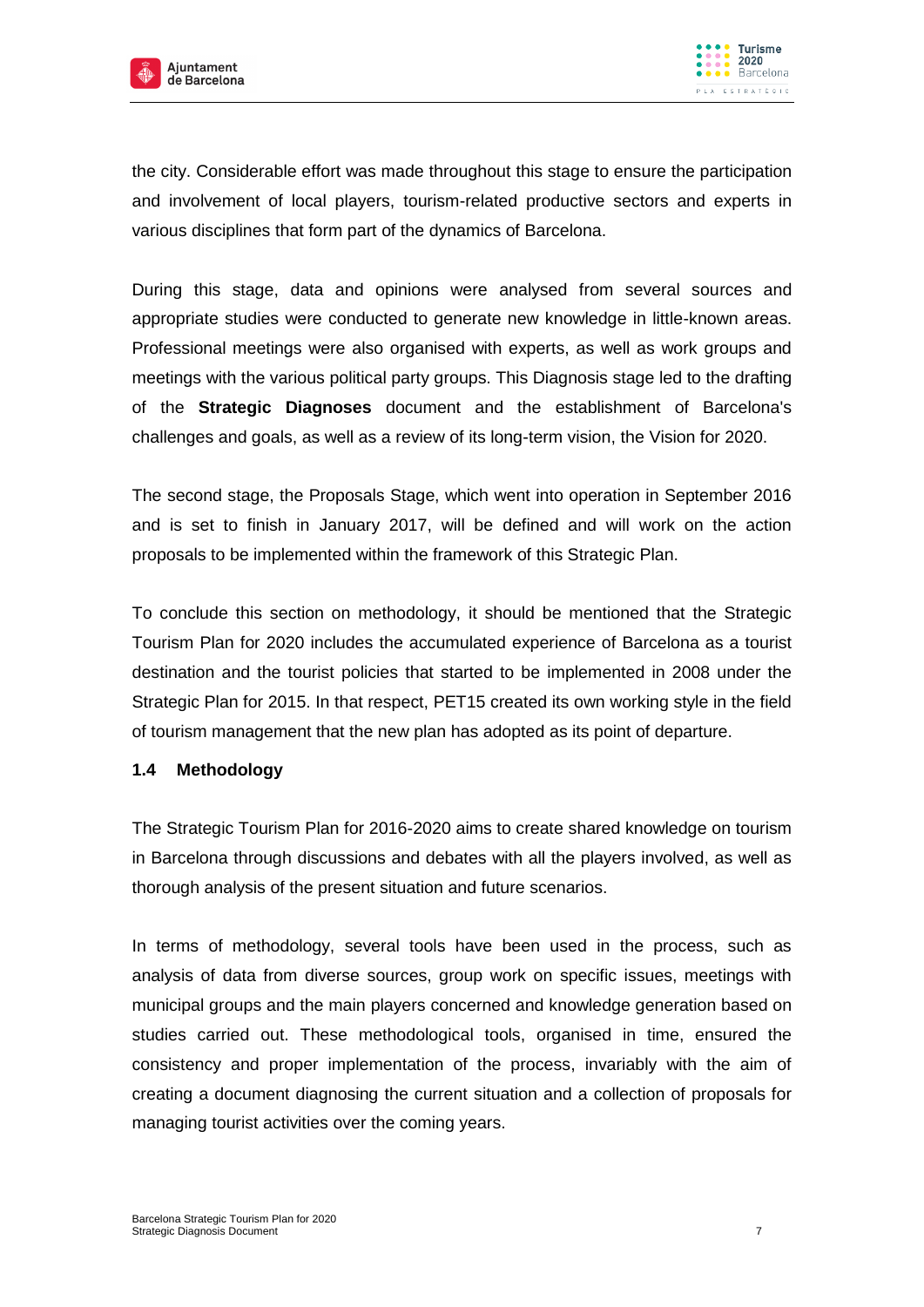



## **Method diagram**



#### <span id="page-7-0"></span>**1.5 Reports and studies**

This Plan also aims to generate new knowledge with a twofold goal. First, to make good any lack of information we may have in any aspects that turn out to be important for the plan's implementation, to meet the challenges, gaols and proposals. Second, the plan intends to start, as the previous plan had done, new lines of knowledge that may be useful for promoting the tourism policies of the coming years.

In this respect, the Strategic Tourism Plan for 2020 has commissioned, or is about to commission, as many as five reports that are to be published once the final documents become available. These reports are as follows:

- 1. Impact of holiday letting on Barcelona's residential rental market.
- 2. Analysis of the environment impact of tourist activities.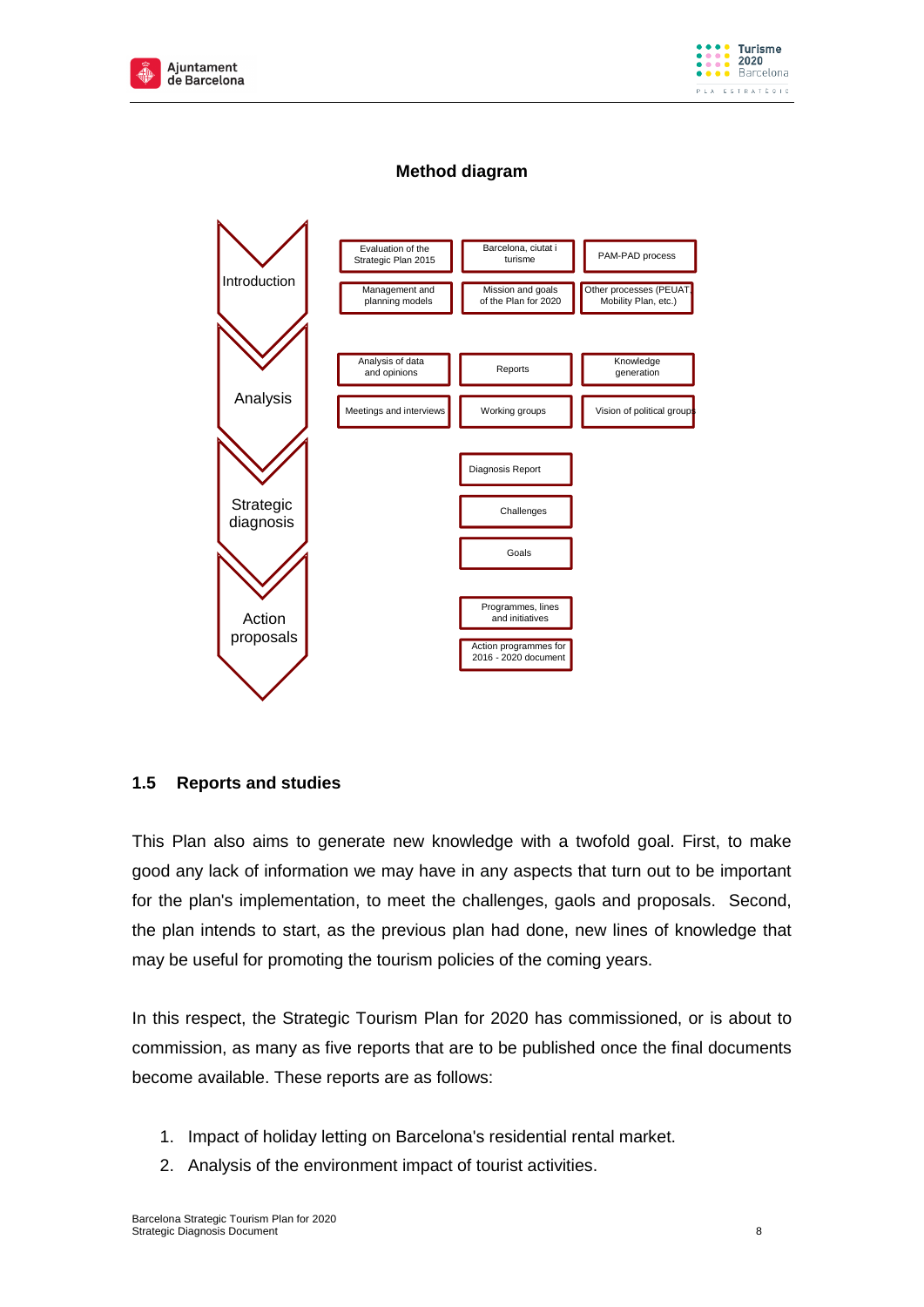



- 3. Updated quantification of Barcelona's tourists and visitors
- 4. Analysis of jobs and employment conditions relating to Barcelona's tourist activities.
- 5. Analysis of commerce in Barcelona's popular tourist areas.

# <span id="page-8-0"></span>**1.6 The Strategic Tourism Plan for 2020 within the framework of tourism policies**

The Strategic Tourism Plan for 2020 came about, as mentioned above, from a Government Measure on 20 July 2015 entitled "Impetus to the participatory process on the Barcelona tourism model". This measure also included the establishment of the Tourism and City Council, the drafting of the Special Urban Development Plan for Tourist Accommodation and measures against illegal accommodation. Municipal policies relating to tourism, mostly coordinated by the Department for Tourism and Events, will likewise follow its course. Other plans and projects were also launched, in parallel with the Strategic Plan, such as the Tourist Mobility Plan and the Inclusive Tourism Plan.

Besides laying out the roadmap for tourism policies over the coming five years, as set out in its goals, the Strategic Tourism Plan for 2020 is tasked with ensuring the approaches and strategies of the various plans in operation are integrated. An exchange and dialogue was made to that end, during the preparatory period of the diagnosis stage, comparing notes with the teams in charge of the other plans and initiatives in order to create and convey knowledge, bring approaches into line and coordinate joint discussion spaces.

#### <span id="page-8-1"></span>**1.7 Structure of the document**

The Diagnosis document's content has been divided into eight logically structured chapters which conclude with the **strategic challenges and goals** (8), the central part of this diagnosis.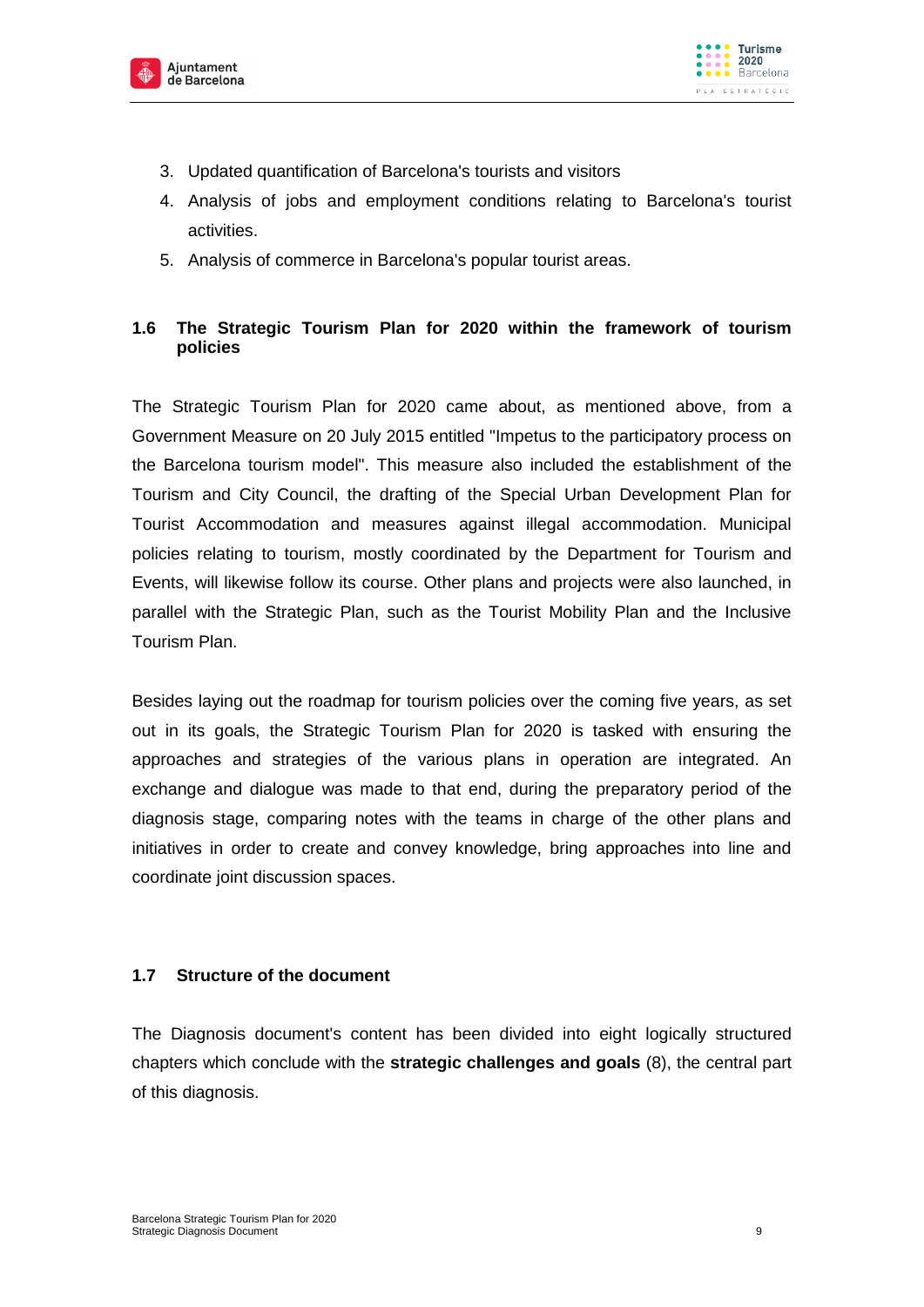



The first chapter corresponds to the **Introduction** (1), where the document's general elements are explained along with the plan's goals, methodology and framework in current tourism policies. The second chapter presents the **Foundations** (2) of the plan and a review of the elements regarded as the legacy of the current plan, such as the Strategic Tourism Plan for 2015 and the "Barcelona, Tourism and City. Bases for a Local Agreement for a Sustainable and Responsible Tourism" document, the inescapable commitments that Barcelona has been acquiring in tourism and the Vision 2020 set out in the previous Strategic Plan (for 2015), as well as the Vision 2020 of the Catalan Strategic Tourism Plan for 2020. It is on these foundations that two of the plans cornerstones are being built, making up the third and fourth chapters: **Initial provisions** (3) and the plan's conceptual premises; as well as the **Criteria** (4) establishing the desired action frameworks.

The fifth chapter introduces the elements that were used for the **Analysis** (5) of tourist activity. It does so by explaining the various sources of knowledge to understand the development, status and perception of tourism in Barcelona, as well as the results of the *Decidim Barcelona* participatory process under the framework of the Municipal Action Plan for 2013-2016. This analysis feeds through, though not exclusively, to the sixth chapter which summarises the **Main trends** (6) in urban tourism, focusing in particular on Barcelona's prevailing trends. The seventh chapter summaries the results of the thirteen **Reports** (7) that a group of experts were commissioned to produce, to undertake an in-depth study of the issues that were considered to need more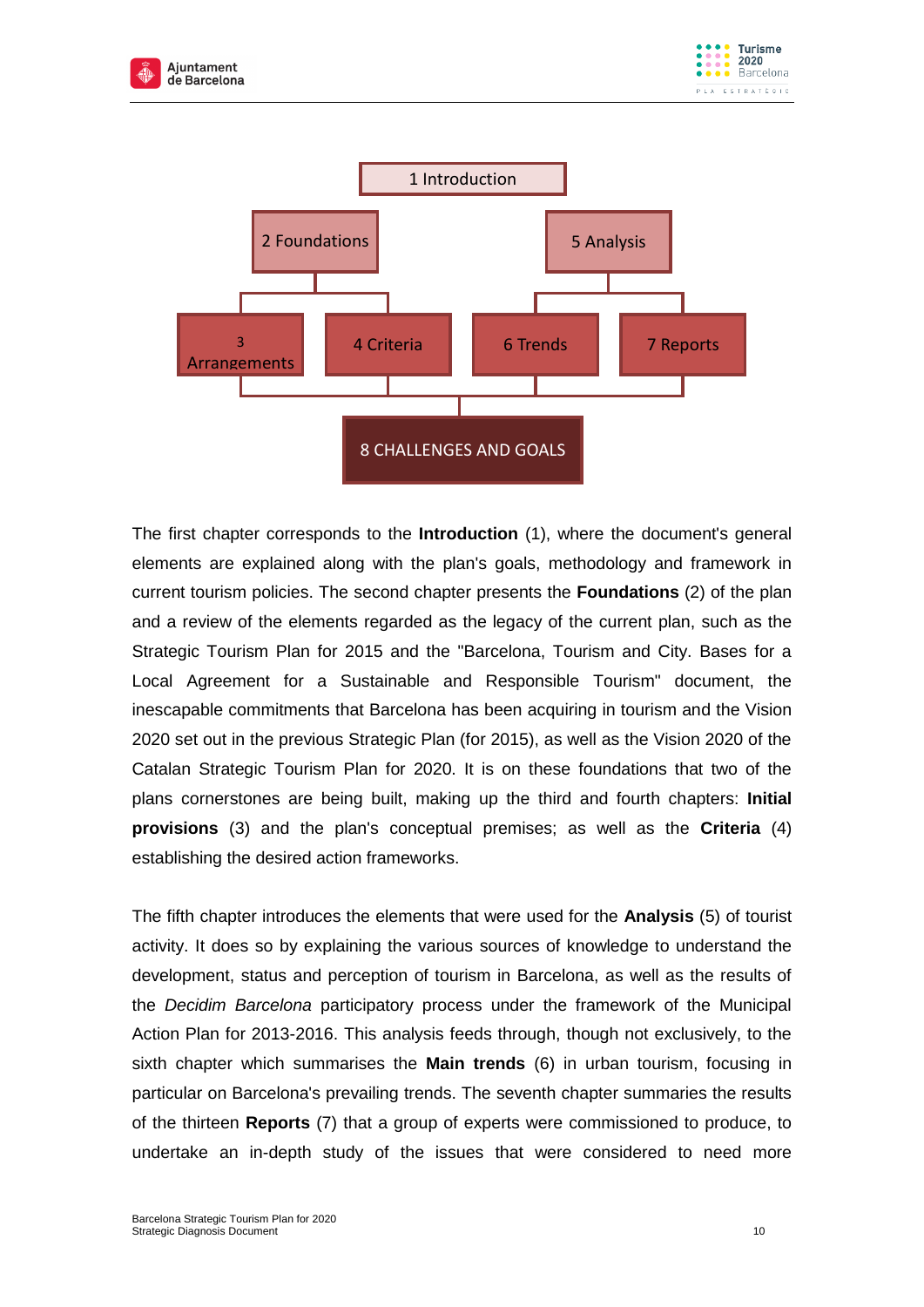



emphasis, and invariably accompanied by one or two work sessions with the parties concerned, or experts.

The eighth chapter deals with the results of the work process behind the plan's diagnosis (8). This last chapter is divided up into 5 areas and explains **the 20 challenges and 80 strategical goals** for structuring and justifying the plan's proposals at the final stage. A list of important aspects is also presented, by way of **Conclusions** (9), for setting out the aims of Barcelona's future as a destination.

In short, this Strategic Diagnosis document for the Barcelona Strategic Tourism Plan highlights the work tables, participatory process and shared knowledge that will give way to the second preparatory stage of the plan's action proposals.

This document includes a series of annexes that form part of the Strategic Diagnosis Document, such as the participants' report, the events and presentations calendar, the work groups' minutes, the reports produced by the experts etc. You can consult this information, along with other documents and supplementary information, on the plan's web page:

<http://ajuntament.barcelona.cat/turisme/en/strategic-plan>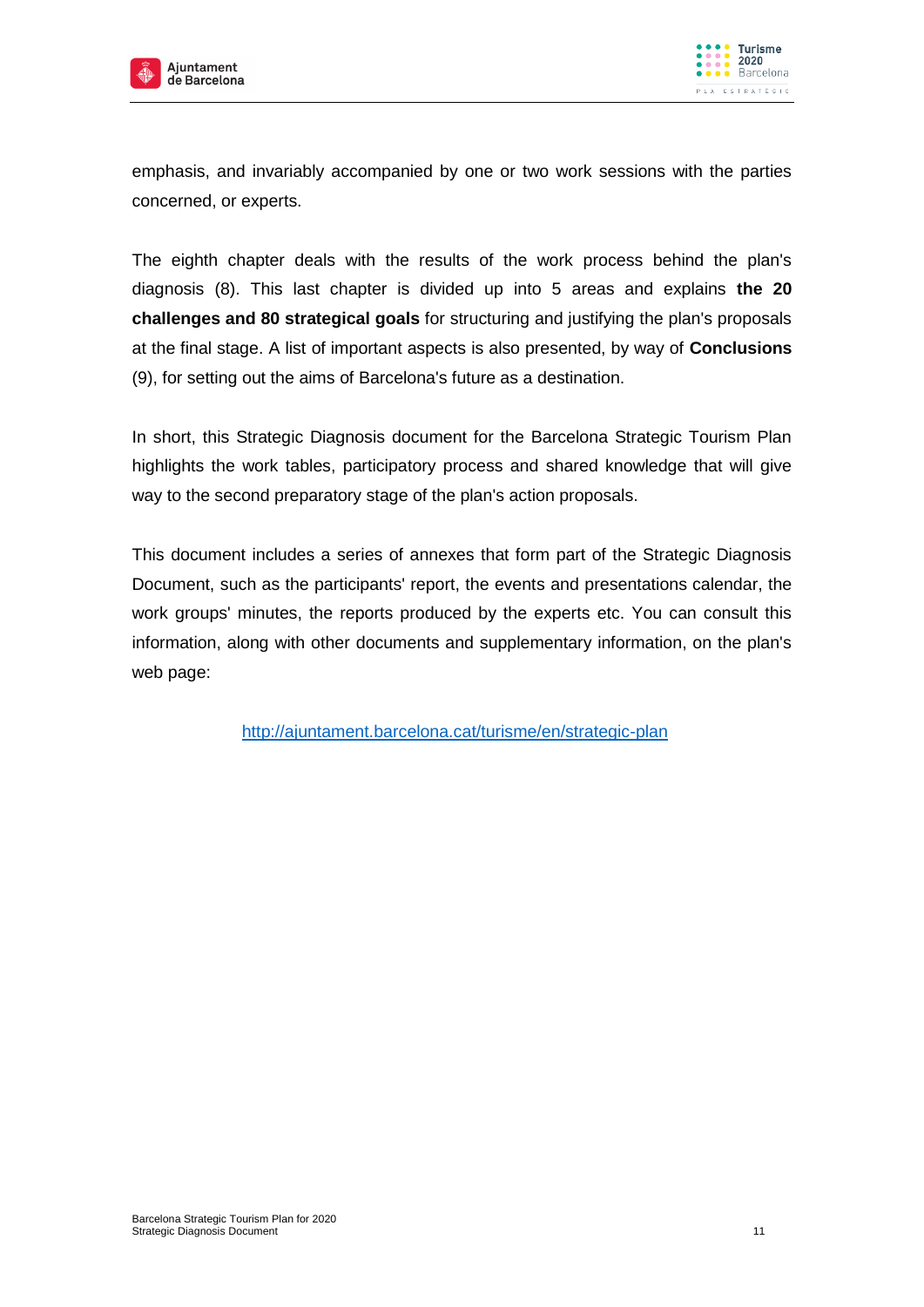



# <span id="page-11-0"></span>**2. FOUNDATIONS**

#### <span id="page-11-1"></span>**2.1 Justification**

There is no better way to take on the future than by evaluating the legacy of the past. As emphasised in the introduction above, the Strategic Tourism Plan for 2020 is not intended to start from a clean slate. Quite the contrary, it is firmly aimed at building a roadmap for the next five years that is based on elements whose importance and universality ensure they have played a key role in the reflection, generation of knowledge and design of tourism management in Barcelona.

Three basic elements are presented which have been analysed in-depth and which are detailed in various sections below. First of all, we examine the Strategic Tourism Plan for 2015, the undisputed point of departure when it comes to reflecting on Barcelona's tourism management. Second, we analyse the document resulting from the "Barcelona, Tourism and City. Bases for a Local Agreement for a Sustainable and Responsible Tourism" reflection process where many of today's fully valid challenges and goals are summarised. Thirdly and finally, we go over the various international commitments Barcelona has made since the start of the last decade and which set out the bases for implementing a courageous policy for sustainable and responsible tourism.

The analysis and evaluation of these foundations, alive and constantly evolving, are what allow us to build two of the cornerstones that the goals of PET20 rest on, and which will be explained in the following chapters. On the one hand, the initial provisions, understood as the conceptual premises for tackling tourism, the city and their mutual relationship. On the other hand, the plan's criteria, which highlight the desired action frameworks for public policies relating to tourism.

#### <span id="page-11-2"></span>**2.2 Barcelona's Strategic Tourism Plan for 2015**

The Strategic Tourism Plan for 2015 (henceforth referred to as PET15) was, without any doubt, the cornerstone that the current plans foundations have been built on. Drafted between 2008 and 2010 under Enric Truñó's management, PET15 represented a signal change in the conception of tourism, its relationship with the city and its management. A document with an exhaustive and innovative analytical study, a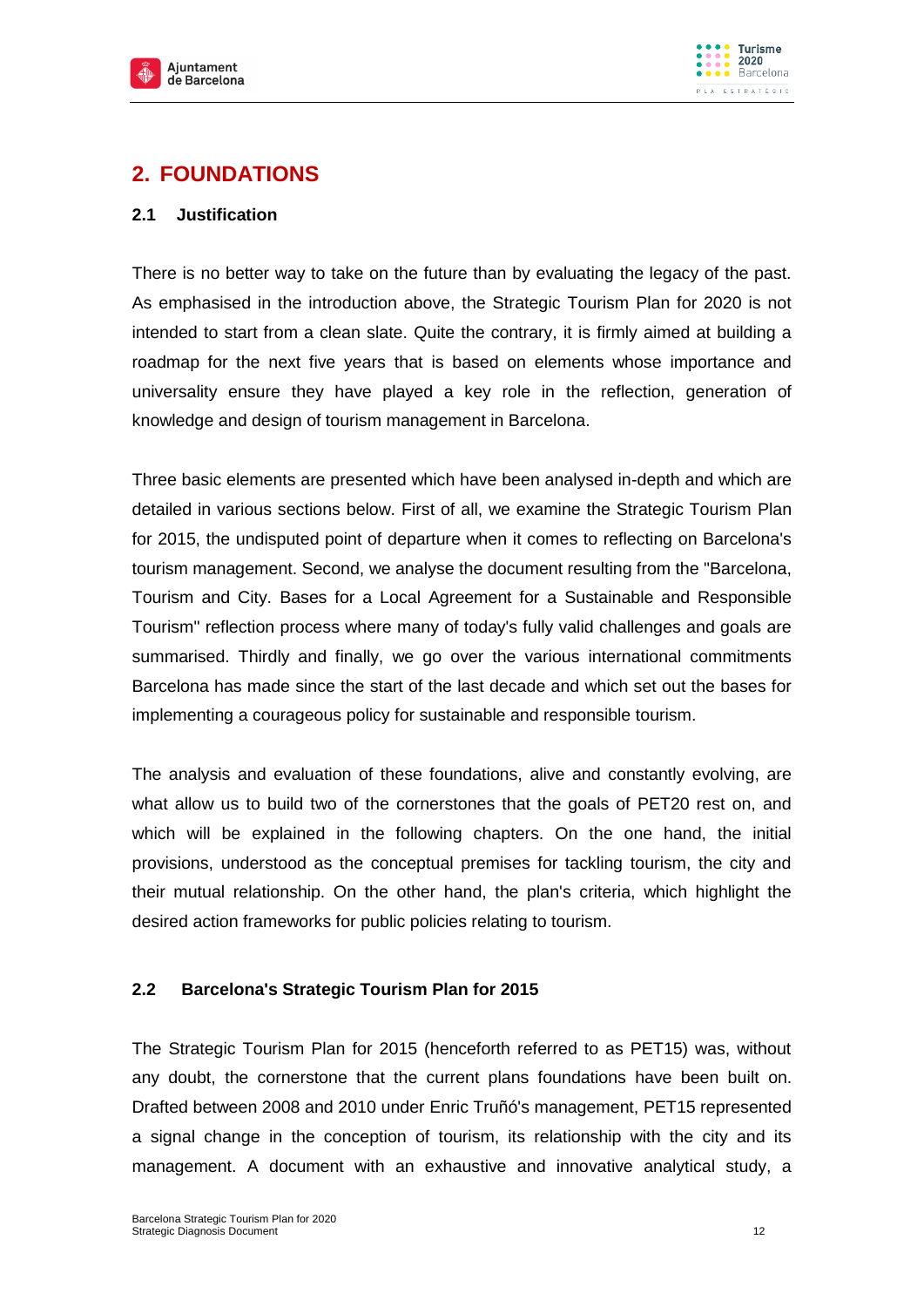



diagnosis shared with a hitherto-unusual multitude of players, and a programme document that confirmed the need to go beyond the boundaries of promoting tourism and emphasise its comprehensive management and governance.

PET15, let's remember, had two main goals: helping to improve tourist activities in Barcelona and ensuring tourism fitted in better with the city. These are two goals based on criteria that were pretty novel in their time and which have proved to be essential today. First, a single concept was proposed for the terms "tourism and city", on the assumption that the one was inconceivable without the other and that the two were mutually built. Hence its statement that "the health of tourist activities in the city extends to the well-being of its population and has to be the cause and effect of the proper development of tourism in Barcelona". Second, it provided evidence that tourism was not just an economic sector, an industry, closed and independent, but that it was also part of a multiple and cross-cutting reality affecting "the whole of society and its economic, social, cultural and territorial life". Finally, it broadened the conventional spectrum of the concept of tourist, by underscoring the fact that the reasons for visits were numerous and that stereotypes were of no help in understanding the reality. To reinforce this, the idea was launched that tourists and visitors were "temporary citizens of the city, who use and consume it specifically according to their interests and length of their stay here".

On the question of reviewing the content of the diagnosis, it should be mentioned that many of the 150 aspects, trends and dynamics noted in 2009, after considerable analytical work, are just as valid today and can be completely integrated into the current diagnosis. It is also worth pointing out here that the reality of tourism in Barcelona has changed a great deal over the last few years: new disruptive activities have appeared, such as accommodation marketing through online platforms, new means of recreation-related transport, increased investments in accommodation, new legislative frameworks, greater numbers of visitors to neighbourhoods that seemed unthinkable five years earlier etc., therefore requiring updated analyses, adopting dynamics that did not exist at the time. Most of the 10 proposed strategic challenges and 40 assigned goals could likewise apply today. Even so, and once again, tourismpolicy priorities and requirements are not static and have evidently swung towards prioritising impact and externalities as well as the need to innovate through coordination and co-production between players. Lastly, the evaluation of the status of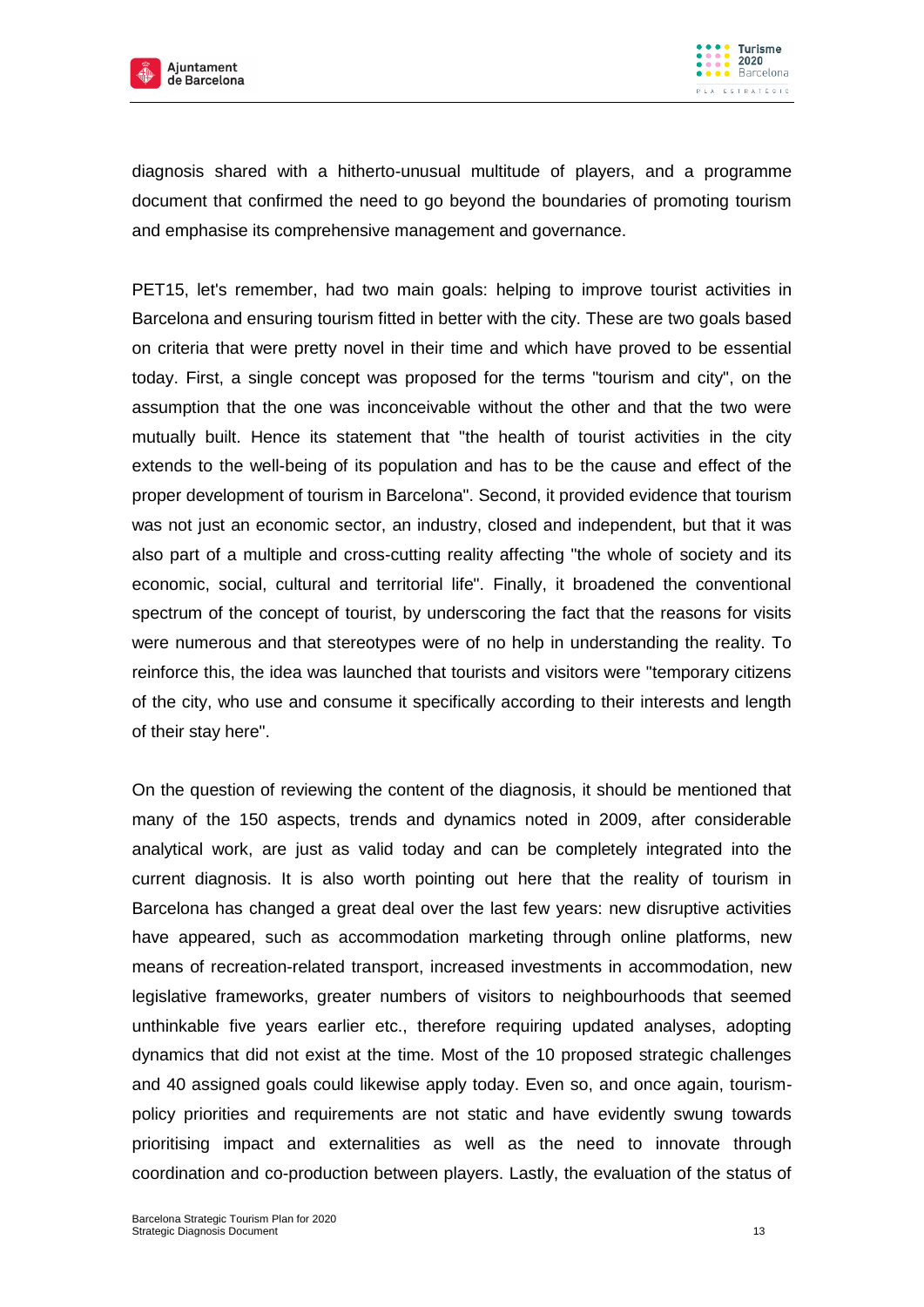



PET15's proposals in July 2015, which feature in this plan's annexe, was a key exercise for gauging the times we find ourselves in in 2016 and being able to review what was done during the 5 year lifespan of the plan and, therefore, what we have to focus on more, what we have to review or update and what we can rule out. This evaluation also allows a review of the reasons why measures have not been implemented or sufficient.

As well as the contents of the various documents, it should be mentioned that PET15 adopted an approach to tourism using a different methodology. First, a shared process was carried out over 2 years, ensuring an unprecedented number of players, putting the tourism issue to discussion and debate among institutions, departments and players that had never taken it into consideration before. Second, PET15 launched several research and information-gathering projects that continue to this day. Let us not forget that it drew attention, for the first time, to the fact that the number of visitors to the city was practically four times higher than the number of tourists staying in hotels. There were not six-point-something million tourists, there were 25 million visitors! It also promoted a study on the economic impact of tourist activities on the city, a figure that, according to the various scenarios, varies between 10% and 12% of the GNP, confirming the importance of all the activities that tourism consisted of. In this regard, besides these one-off commissioned studies, PET15 embarked on a series of studies on residents' and visitors' perceptions and opinions of tourism, which are now the cornerstone of the city's knowledge of tourism.

#### <span id="page-13-0"></span>**2.3 Barcelona, City and Tourism. Dialogue for a sustainable tourism**

2015 saw the start of a process for reflection and debate, to build the "Bases for a Local Agreement for Managing and Promoting a Responsible and Sustainable Tourism" commissioned by Dr Maria Abellanet. A sound proposal that aimed to be of use "to the various players involved in tourism and extend to the political, business and public arenas".

Three well-attended participatory meetings were held for that purpose, with over 130 participants and a pluralistic range of representation, where there were discussions and debates on trends, diagnoses, challenges and proposals regarding tourism and the city: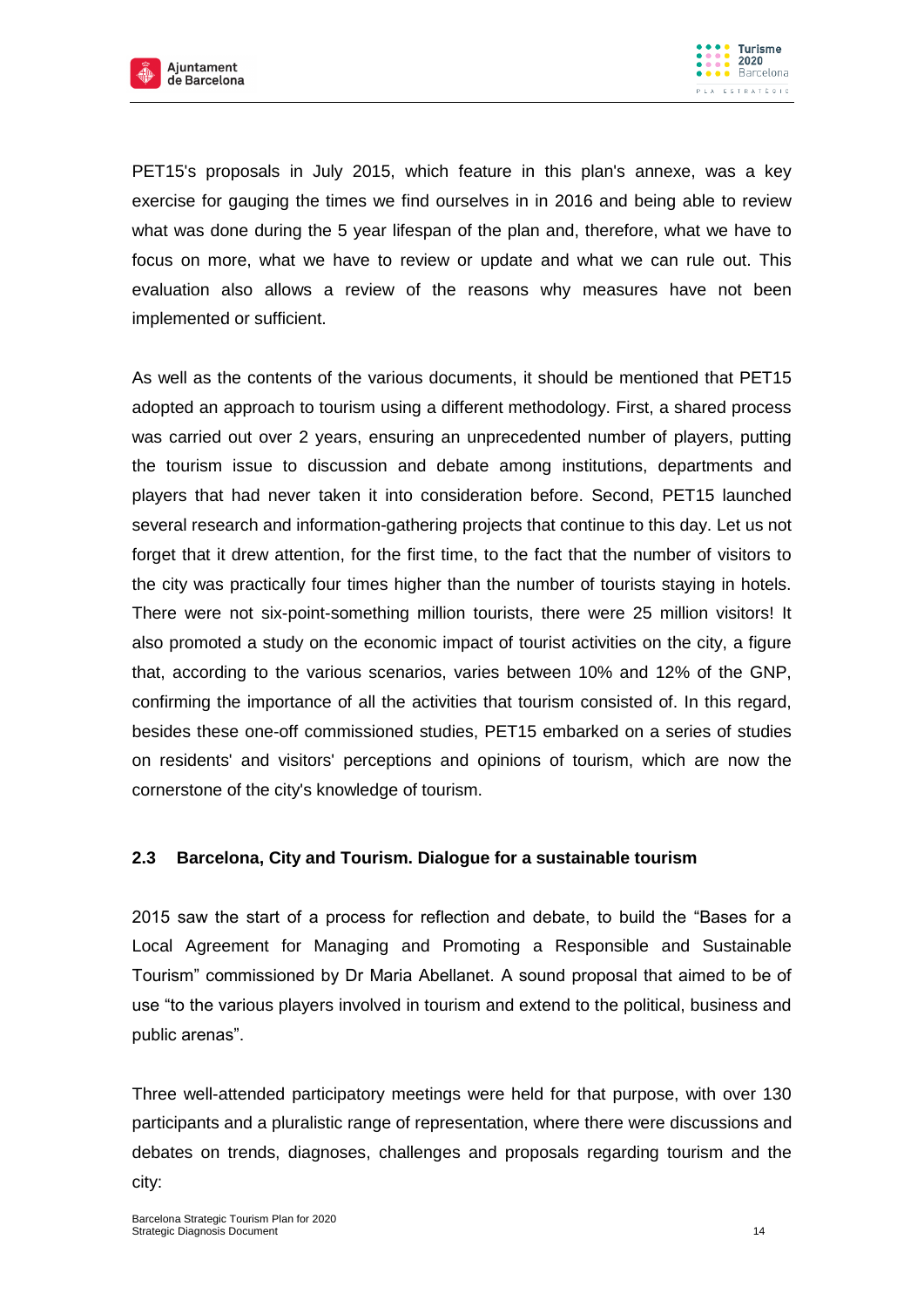



- Meeting 1: Trends and diagnoses (06/02/15)
- Meeting 2: Key future challenges and issues (23/02/15)
- Meeting 3: Proposals for improving city-tourism relations (13/03/15)

It is undeniable that Barcelona Tourism and City followed the course of the Strategic Tourism Plan for 2015, which was heading towards its final year of life. The approach was clear: reflecting on tourism as something indivisible from the city and adopting recommendations for its management and promotion beyond political situations. And the results were exceptional. A sound, structured proposal was established in no time. To cut a long story short, 7 bases were established for the Agreement. They are given below:

- Smart management and distribution of tourist flows in the city and territory
- Reducing the negative impact that tourism has on the city
- Ordering, regulating and controlling tourist activities and anti-social attitudes
- Defining a new governance and funding model for tourism
- Boosting Barcelona's identity and uniqueness as a sustainable, competitive destination of excellence
- A fairer, cross-cutting distribution of the benefits that tourism generates
- Raising awareness of the benefits of tourism and encouraging public involvement

These bases have been fully considered in this plan's diagnosis, though they are ordered differently so they can fit into the current plan's structure and narrative. It would have been a blatant error not to do so, given not just the lifespan of the proposals – under a year from the start of the Strategic Plan for 2020 – but also the legitimacy of their construction and the multitude of voices they were built through.

Even so, besides the bases, the "Barcelona, Tourism and City" document features a list of 35 detailed action proposals focusing on the management of crowd flows, designing new icons, smart management of information, rules and regulations, tax and funding policies, promotion and marketing etc. While there is no exhaustive evaluation of the state of the proposals' implementation, and bearing in mind their heterogeneous nature and that they were not drafted either with a calendar or players responsible for their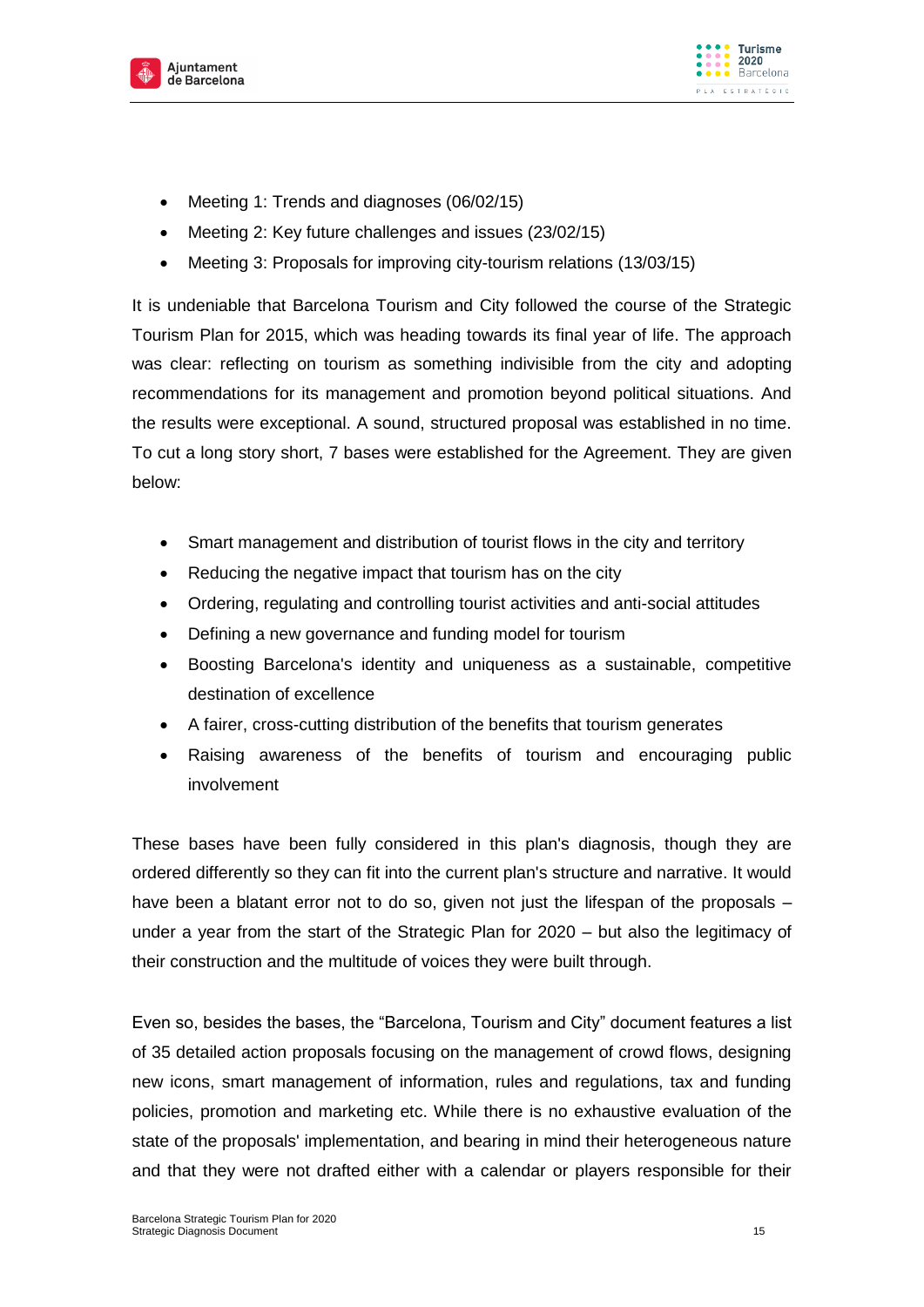



implementation, we can say that over three quarters of the 35 proposals have seen their initiatives embarked on by the City Council or the Turisme de Barcelona Consortium.

## <span id="page-15-0"></span>**2.4 Commitments adopted relating to Sustainable and Responsible Tourism**

The Strategic Tourism Plan for 2015's reflections and proposals prompted the City Council's pledge, in 2010, to realise its commitments to sustainable and responsible tourism. These commitments are also key to the laying of the foundations for the current plan. The documents, approved and signed, are set out below chronologically and accompanied by a brief explanation and excerpt of their contents.

- A. 2010, 13 July. Municipal Commission for Economic Promotion, Employment and Knowledge.
- B. 2010, 20 December. The Responsible Tourism Charter is signed (Barcelona City Council, RTI, UNESCO).
- C. 2011, 30 June. The Biosphere World Class Destination certificate is obtained.
- D. 2013, 4 October. The Catalan Vision for Responsible Tourism for 2020: The Barcelona Declaration.
- E. 2015, 27 November. World Charter for Sustainable Tourism + 20.
- F. 2016, 13 April. Agreement for the creation of the Biosphere-Barcelona standard.

#### Municipal Commission for Economic Promotion, Employment and Knowledge

During its meeting of 13 July 2010, the Municipal Commission for Economic Promotion, Employment and Knowledge gave its approval, with all the political party groups acting unanimously, to the following proposal, which became the starting point for the certification process and basis for the definition of the municipal policy for responsible tourism:

*To set out an action plan for introducing the Responsible Tourism System in Barcelona, obtaining Biosphere certification under the destination category, undertaking a commitment to the city's residents and thereby contributing to Barcelona's profile and*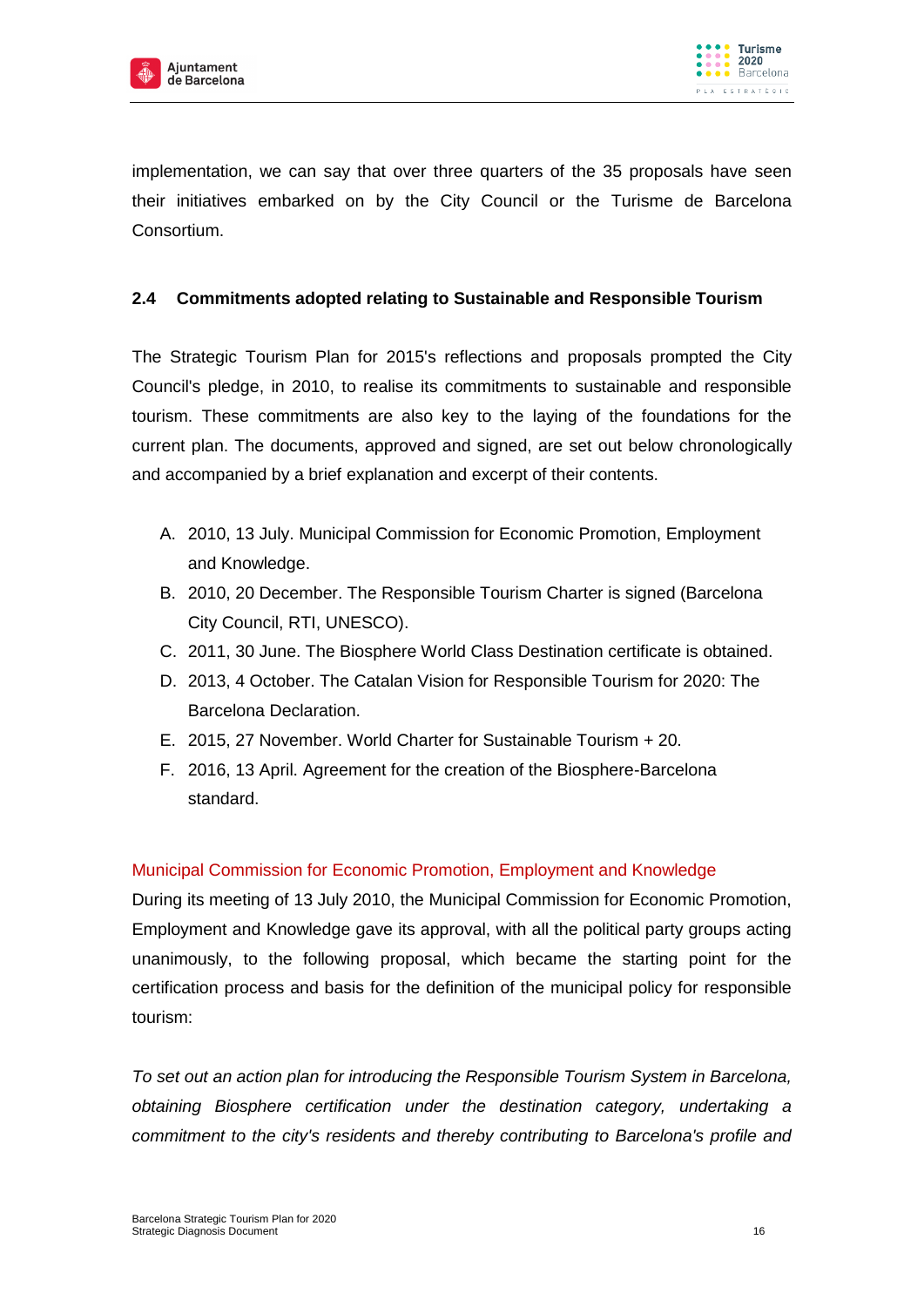



*establishment as an innovative, leading, sustainable, distinguished, quality and addedvalue tourist destination.*

#### Responsible Tourism Charter with the Institute for Responsible Tourism

Barcelona City Council's voluntary commitment to gearing the city's tourist activities towards a sustainable tourism model led to its collaboration with the Responsible Tourism Institute<sup>1</sup> (RTI), to achieve the Biosphere destination certification, in accordance with the World Class Destination standard. On 20 December 2010, Barcelona City Council, RTI and UNESCO signed the Responsible Tourism Charter, a document representing public recognition from the city of the firm commitment to advancing towards a new model for tourism development based on sustainability, cultural diversity and social responsibility.

#### Under the Charter:

*The application of the Responsible Tourism System in Barcelona involves positioning the city as a leading tourist destination, innovative in responsibility and sustainability, making sustainability a tourist product in itself and a distinguishing feature of Barcelona's tourism model.* 

#### Biosphere World Class Destination Certification

Finally, the RTI officially awarded Barcelona its Biosphere Responsible Tourism Certification, in the category of World Class Destination, on 30 June 2011, under the framework of the second Annual Meeting of the Global Sustainable Tourism Council. Taking part in the Biosphere Responsible Tourism System's establishment and certification process were all the areas of Barcelona City Council directly or indirectly linked to tourism sustainability, as well as other tourism-related organisations. Following the awarding of the certification, they had to continue working on updating the documents confirming the system's requirements were being met. Barcelona's Biosphere World Class Destination certification was renewed in July 2014 and extended for a further three years.

1

<sup>1</sup> The Responsible Tourism Institute is an organisation affiliated to UNESCO and the World Tourism Organization (UNWTO) and is a founding member of the Global Sustainable Tourism Council (GSTC), which is supported by the United Nations Foundation, the World Tourism Organization (UNWTO) and the United Nations Environment Programme (UNEP).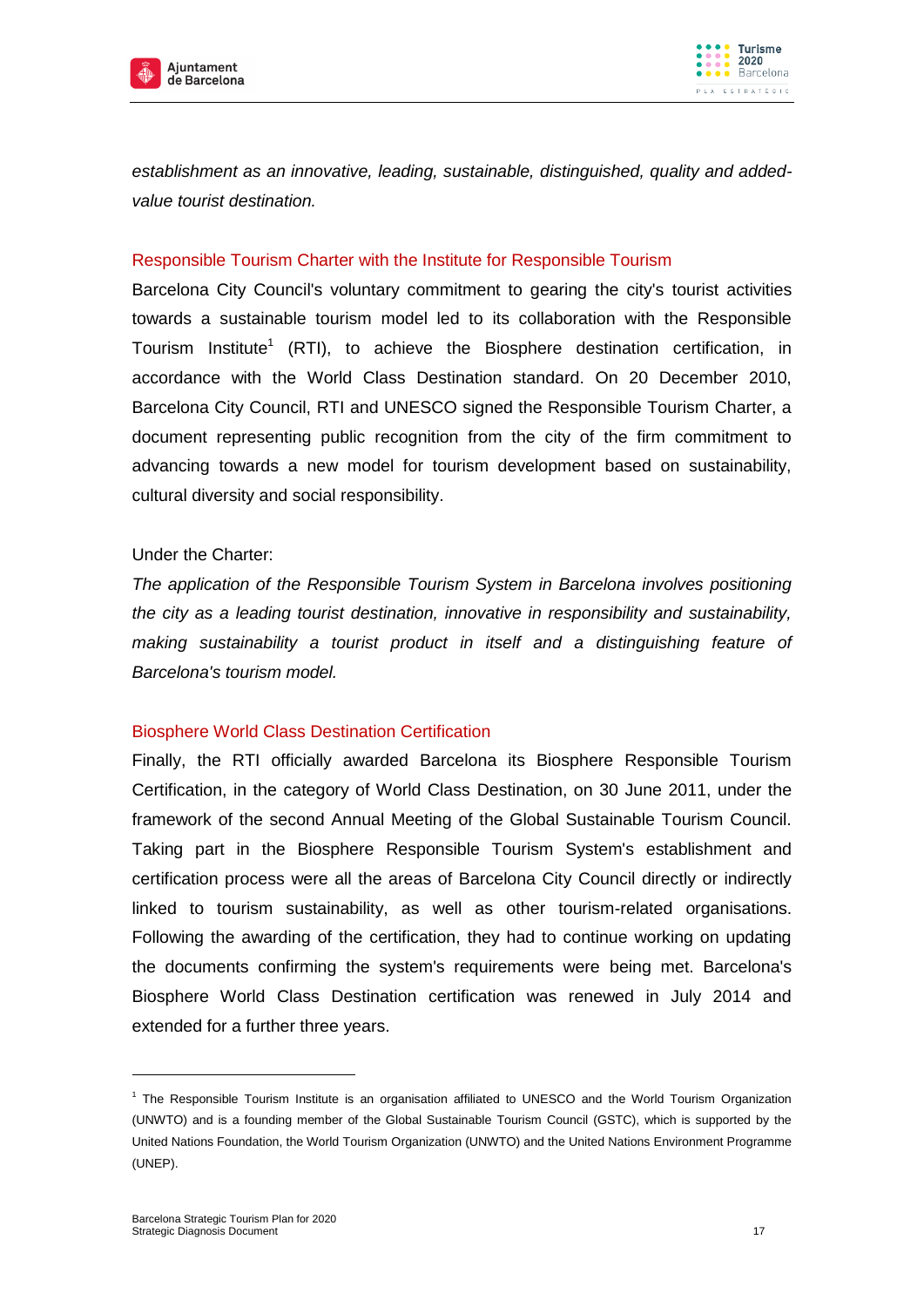



#### The Catalan Vision for Responsible Tourism for 2020: The Barcelona Declaration

A document resulting from the reflections made at the 7th International Conference on Responsible Tourism in Destinations, held in Barcelona on 3 and 4 October 2013. This "Barcelona Declaration" contains an agreement between the public and private sectors on the criteria, guidelines and commitments to be implemented for the future development of responsible tourism resulting from a process of collective discussion and debate. Once again, the challenges and goals established for Catalonia can readily be applied to Barcelona too. While the entire document is noteworthy, mention should be made here of one of the most significant and widely quoted statements in the declaration:

*"What is good for the citizen is good for tourism. The places that are good for living in are good for visiting. Efforts will focus on improving the quality of life of citizens, managing friction between residents and visitors and promoting dialogue and interaction between visitors and residents."*

The declaration deals with tourism comprehensively, as a cross-cutting activity that affects the territory as well as many other economic, social, territorial and cultural activities. It is committed to assuming the environmental impact of tourism; to a governance that involves all the relevant players in the spirit of shared responsibility; that takes care of the sense of place where tourists *too* are its builders; that makes tourism inclusive and accessible; and which evaluates impact beyond conventional qualitative measures.

#### World Charter for Sustainable Tourism + 20

Barcelona played a central role in drafting the World Charter for Sustainable Tourism + 20, which involved the updating of the World Charter for Sustainable Tourism signed up to in 1995. The new charter was declared on 26 November 2015 at the end of the Sustainable Tourism Summit in Vitoria-Gasteiz.

The World Charter for Sustainable Tourism + 20 includes the 17 Sustainable Development Goals adopted at the United Nations Sustainable Development Summit held in September 2015, and represents a great opportunity for steering tourism resolutely towards integrating and sustainable channels. The Charter likewise calls for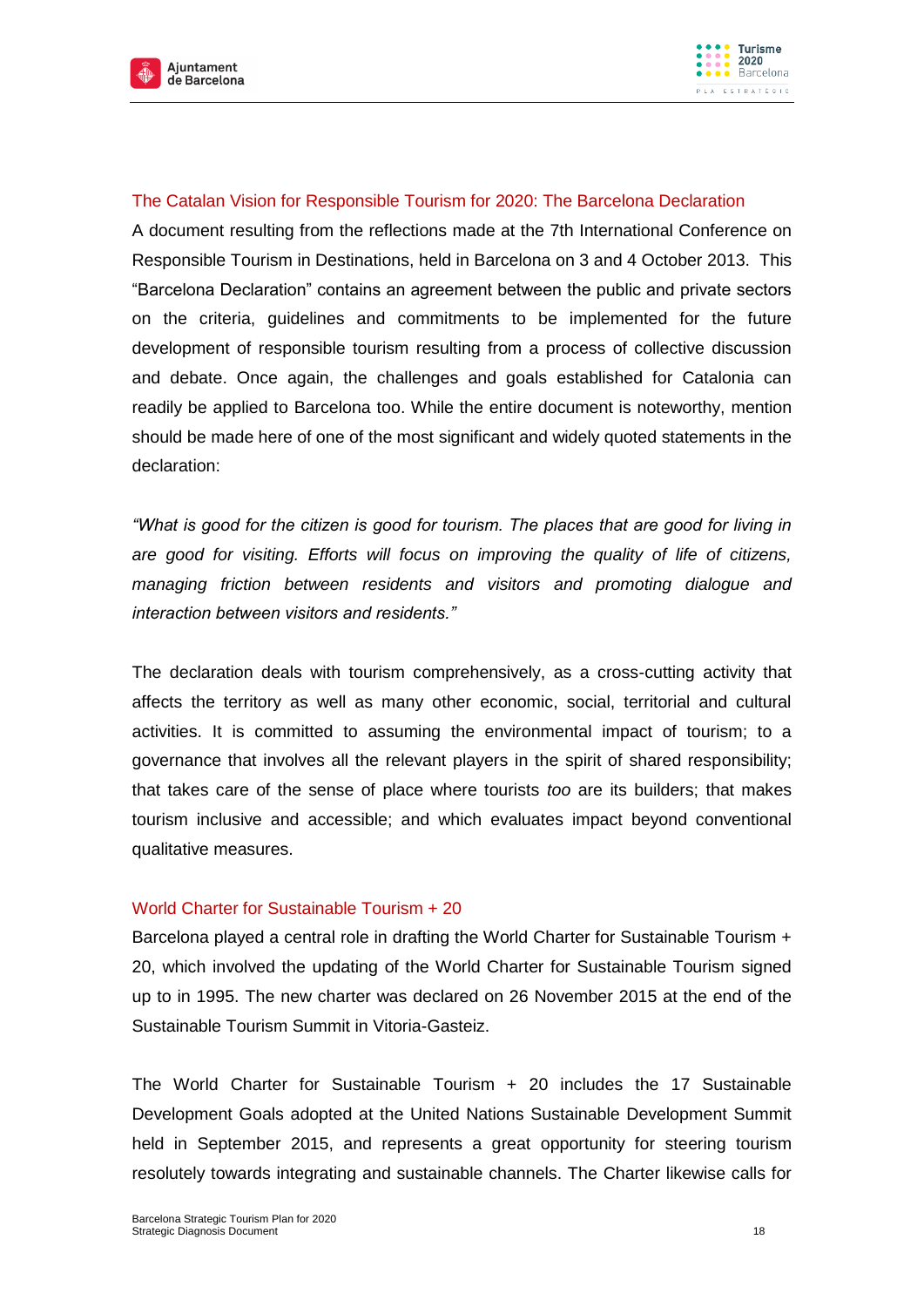



the preservation, not just of the actual quality of the destinations and tourist industry, but also of the tourists' capacity for satisfaction as priority goals, as well as the need for promoting alternative forms of tourism. Finally, the authorities and associations connected to this activity were called on to launch initiatives that would help to put into practice the principles and recommendations set out in the World Charter for Sustainable Tourism.

Of huge importance given its international value, the Charter declares that:

*"tourism has to use local goods and services to be able to boost its community links and keep economic drain to a minimum, while recognising social and economic cohesion as a fundamental principle for sustainable tourism development."*

It also points out the need for:

*"considering the load capacity of destinations, not just in the case of nature spots, but also in city areas, especially where residents' quality of life may be compromised."*

#### Agreement for the creation of the Biosphere-Barcelona standard

Barcelona reaffirmed its commitment to sustainable tourism, in mid-2016, when it created the new Biosphere-Barcelona standard with the Responsible Tourism Institute, aiming to develop the certification's attributes in a unique way in Barcelona. The agreement with this independent body represented a further step towards strengthening the work carried out in the city in favour of sustainable tourism and encouraging other operators in Barcelona's tourism sector to join in and implement sustainable-development initiatives and programmes. The aim is to increase the certification's level of requirement by introducing the city's own criteria, which will be worked on jointly with the Barcelona Strategic Tourism Plan 2020.

#### <span id="page-18-0"></span>**2.5 Vision for 2020 in Barcelona's and Catalonia's strategic tourism planning**

One of the essential elements of the strategic reflection was drafting the long-term "Visions". Efforts were made here in both the Barcelona Strategic Tourism Plan for 2010-2015 and the Catalan Strategic Tourism Plan for 2013-2016 to plan the feasible scenario desired for 2020, coinciding with the horizon of this plan. Each of the two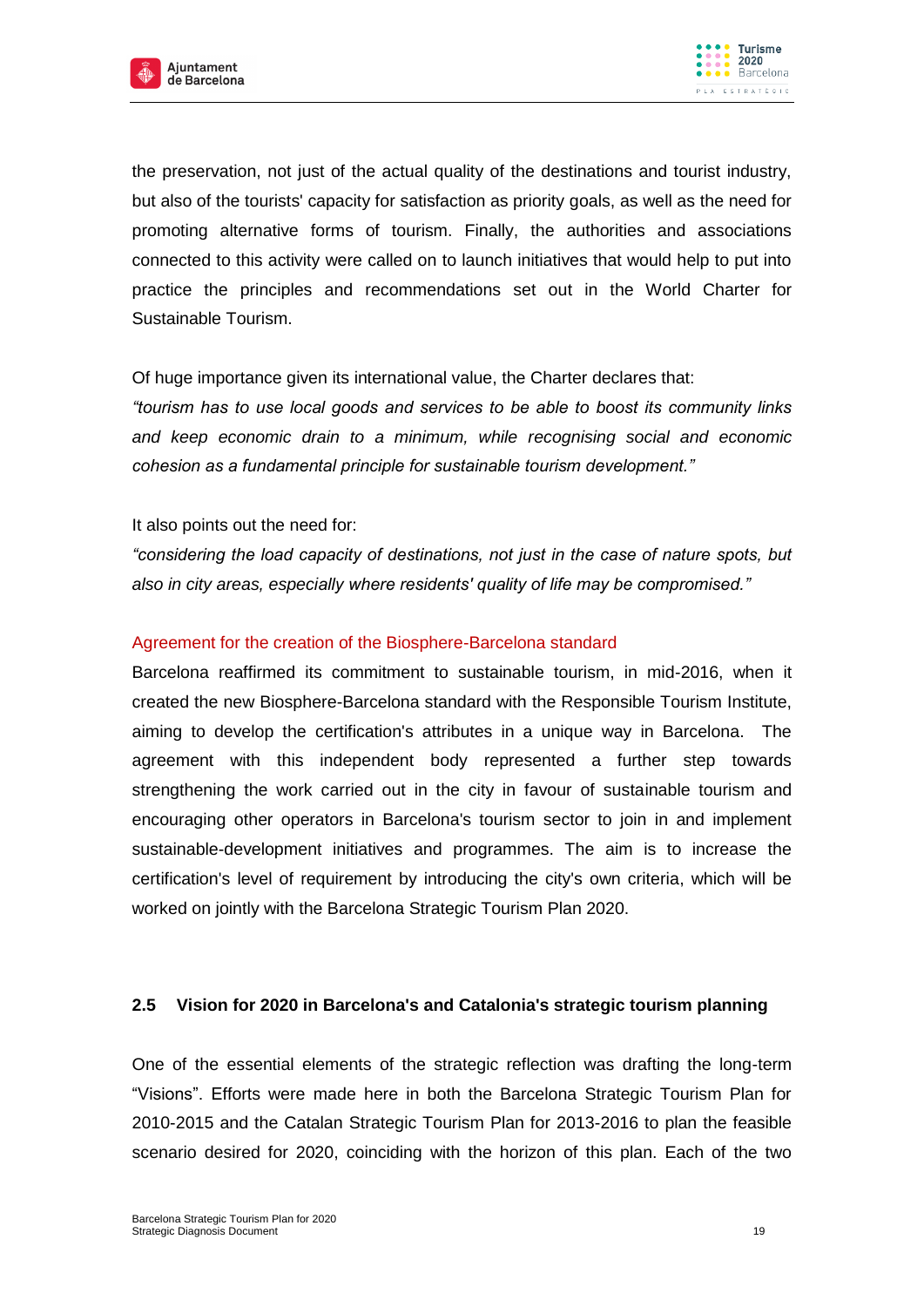



document's "Vision for 2020" is set out below, to put on record the current plan's commitment to adopting both as its own.

#### Barcelona Strategic Tourism Plan for 2010-2015

«In 2020, Barcelona will continue to be recognised as the Mediterranean's most dynamic and vibrant destination and as one of the world's main tourist cities, having established itself as a destination that goes well beyond its administrative boundaries.

It is a city where tourism is fully incorporated into its economic, commercial, social and cultural dynamics and where residents recognise visitors of all kinds as other (temporary) citizens. The hospitable nature of Barcelona's residents makes their city a desirable, friendly and different kind of place.

A metropolitan city that stands out for its environmental sustainability, excellent services, continuous capacity to amaze and novel offerings. Culture, creativity and knowledge are the driving force behind the city and its territory.

It is the real city, with its identity and dynamism, that makes it so attractive and the fact there is no place for "ghettos" or exclusively tourist neighbourhoods.

Tourist activities continue to contribute not just to Barcelona's success, by improving the quality of life of its residents and maintaining and creating new facilities, but also to the success of other economic sectors and to raising Barcelona's international profile».

#### Catalan Strategic Tourism Plan for 2013-2016

«Catalonia 2020, a global tourism benchmark resulting from a wealth of quality experiences created from its assets and identity, forming a sustainable and competitive proposal of value, thanks to a shared and innovative public and private leadership model that prioritises quality over quantity, its ultimate goal being for tourism to help to boost the wealth and quality of life of Catalans».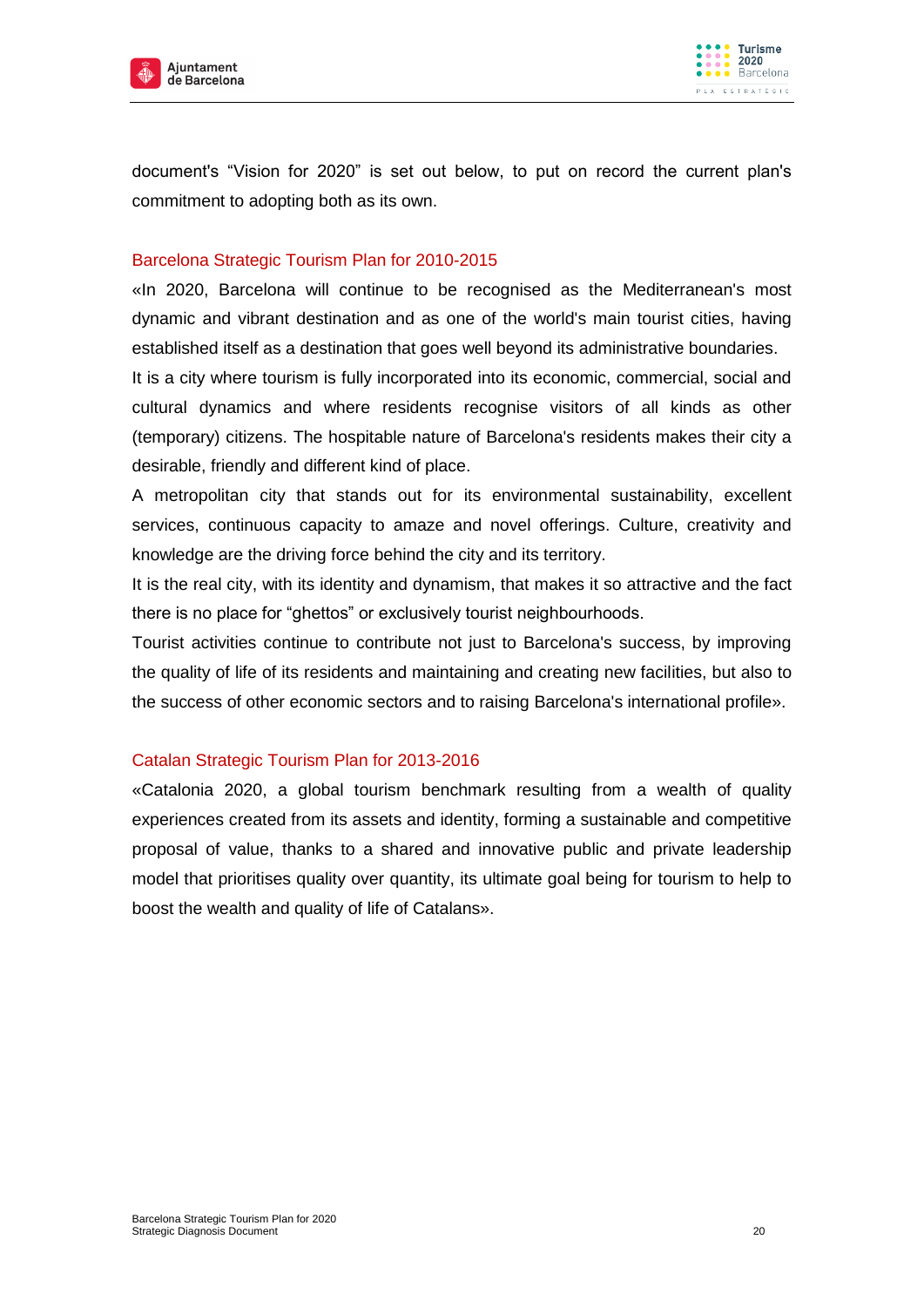



# <span id="page-20-0"></span>**3. INITIAL PROVISIONS**

As stated in the introduction to this section, we will now present a few initial provisions built through the three elements we have described: the Strategic Tourism Plan for 2015; the "Barcelona, Tourism and City" document and the commitments undertaken. These initial provisions are a starting point, declarations on how this strategic plan envisages tourism and its management. It is seen as anything but irrelevant. Establishing these provisions in advance is essential for the subsequent construction of challenges and goals and will be all the more so when it comes to designing the proposals at a later stage of the plan. Seven initial provisions have been established and are shown below:

- The co-constitutive relationship of tourism and the city
- From tourism model to tourism city
- From tourist to visitor: broadening the spectrum of tourism
- Tourism, a collective issue
- A comprehensive management of tourism
- Variable destination geometries
- Sustainability and competitiveness: an inseparable pairing

#### <span id="page-20-1"></span>**3.1 The co-constitutive relationship of tourism and the city**

It has taken just a few years for Barcelona to become a *tourist city*. An estimated thirty million visitors every year, close to 40 million Prat airport users, over 130 thousand regulated tourist accommodation places etc.. Barcelona boasts a notable position in the various European city rankings and forecasts suggest it will continue so for the coming years. Barcelona, then, is and will continue to be a *tourist city*.

Despite the central importance of tourism in the city's make-up over the last 20 years, it is still too often dealt with as an outsider phenomenon, something unconnected with the city. A few reasons for this are: the constant creation of a very pronounced otherness – tourists, foreigners, who behave differently – which people will blame or hide behind when taking bad decisions; the constant identification of the traditional tourism model as responsible for good results but also negative effects in the city; and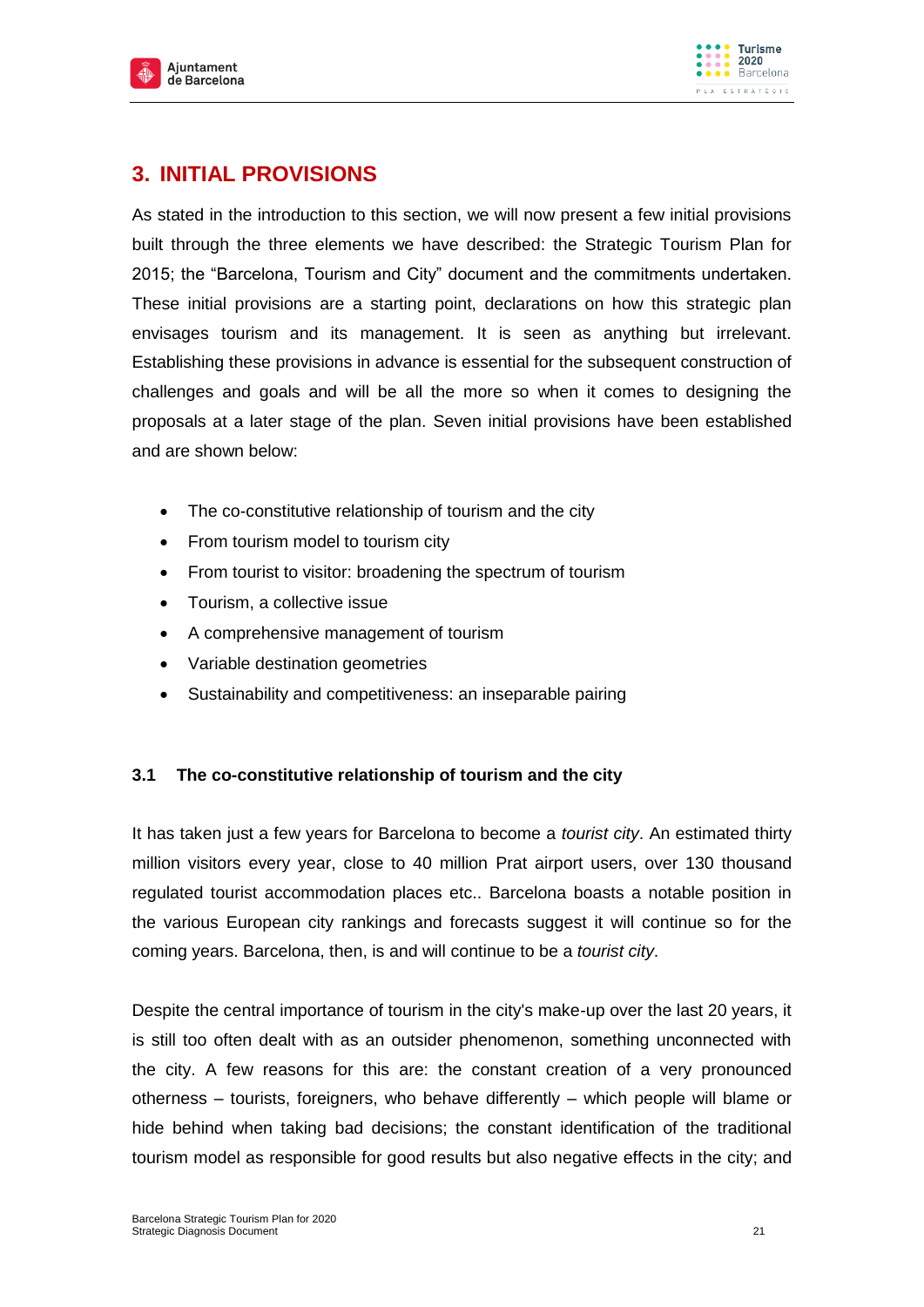



the reluctance of a large part of society to accept that it will no longer experience anything more without the effects of the activities and tourist practices. In sum, the treatment of tourism as an exogenous and disruptive phenomenon; as a discrete and perfectly bounded object; as a sector - or even industry – on the margins of the city's economic functioning.

Far from being an outsider phenomenon, tourism produces the city and, at the same time, the city shapes tourism's possibilities. Tourism is an inherent and constituent part of the current urban phenomenon. Tourist activities cannot be seen as something strange in the city, they are not "out there", but part of its day-to-day activities, intrinsic dynamics and even daily life. So tourists do not have to be considered passive players "in the city" but rather as visitors with rights and duties "of the city".

This plan aims to break the dichotomous positions that clearly separate "tourist" from the "rest of the city", an approach that began with the previous strategic plan when it explicitly announced that "tourism is become a clearly structuring element of the city, seeing as its activity has a cross-cutting impact on the whole of society and effects its economic, social, cultural and territorial life in numerous aspects". At the same time, it is the city, its management and construction that provide the framework for touristactivities.

#### <span id="page-21-0"></span>**3.2 From tourism model to tourism city**

It is precisely this co-constitutive relationship between tourism and the city that conveys a key conceptual challenge: moving on from discussions on "tourism models" to debates on building the "desired city". The challenges to managing tourism are city challenges, from the promotion to the externalities of the activities. It is inconceivable to think of intervening in the city without taking account of tourist activities and their effects, central features in a large part of the city. It is likewise considered to be completely inappropriate to think that tourism can be "modelled" without taking the city's "non-tourist" elements into account. The *tourist city*, the one shaped through the various tourist images, practices and activities, *shares and also belongs* to a much more complex, multiple and heterogeneous city.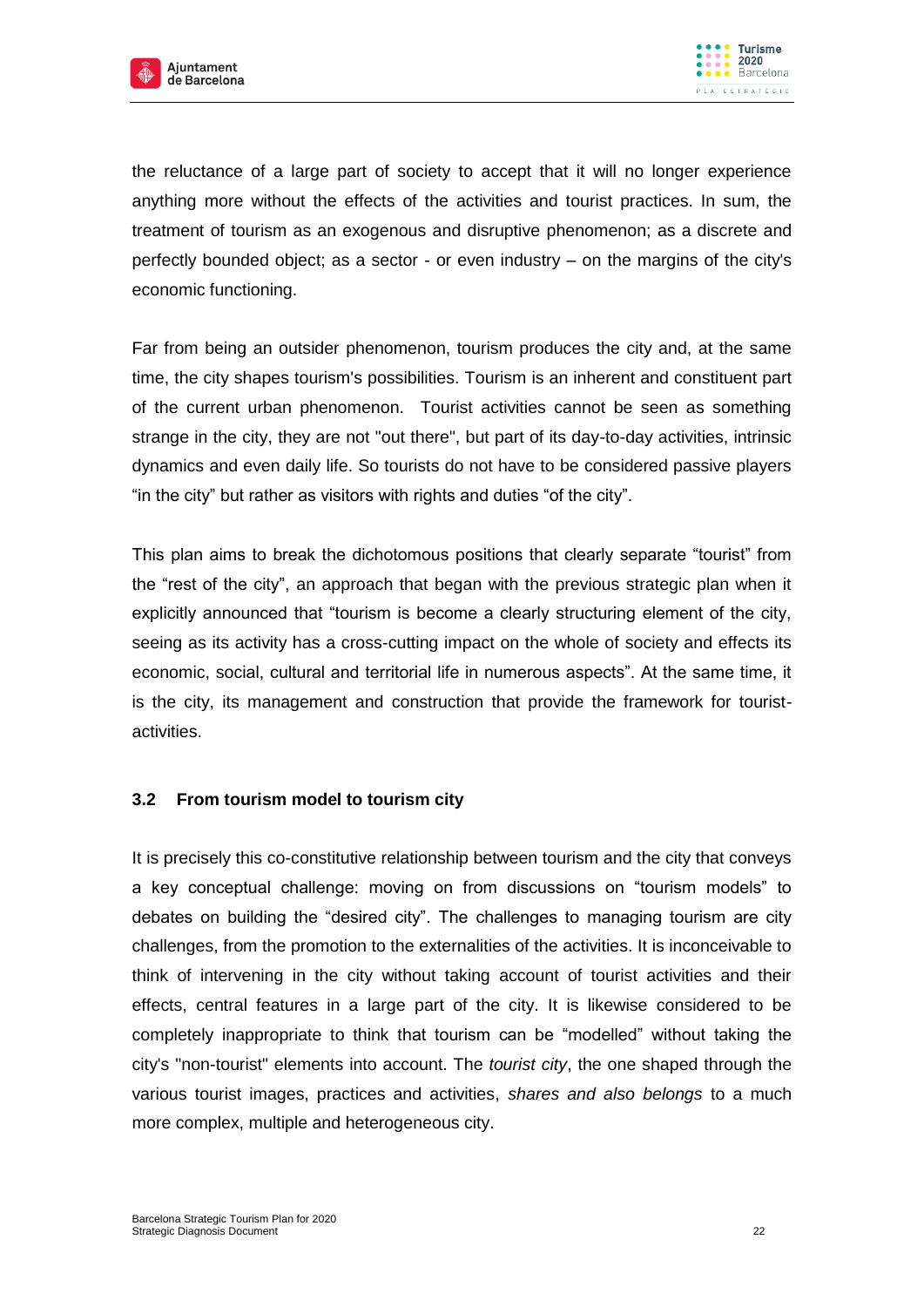



We need to delve deeply into conceptions of tourism for managing the city. "Improving the way tourism fits in with the city", as PET15 proposed, involved incorporating tourism as an inherent part of today's urban condition. But a further step needs to be taken. Today's challenge is not just how to manage tourism in the city but also how to manage *the city with tourism*. In other words, the challenge lies in how to get the *tourist city* to coexist with the other needs of the multiple city that is Barcelona. Such a change in perspective is crucial when thinking of tools for managing the effects of tourist practices, *of the city's tourist uses*, that are increasingly being integrated into its daily dynamics. If we consider that tourism and the city are inseparable, we cannot act only on one of the parts without the other being affected. Taking all this for granted will also help us to stop dealing with tourism in such essentialist and aprioristic ways: tourism is neither good nor bad, it depends on the context, structural elements and their effects. Discussing controversial issues without turning to essentialism, uncovering each of the practices that make up the specific issue at hand; will certainly help to take decisions without adopting extremist positions.

## <span id="page-22-0"></span>**3.3 From tourist to visitor: broadening the spectrum of tourism**

The boundaries between what is and what is not considered tourism, as mentioned above, have been totally blurred by the practices of visitors themselves. Although traditional tourist circuits still capture the collective imagination, these are only a part of the phenomenon; there are many *tourist cities* that do not turn out to be so obvious or visible to the public eye: those of shops, visits from friends and family, those temporarily constructed through a one-off event, etc. It is obvious that there are spaces where these developments overlap with a greater intensity and the effects are notable. However, it is also a fact that many of the tourists or visitors, especially professionals or those on return visits, behave in ways that are very different and far removed from tourist stereotypes.

The drafting of the Strategic Tourism Plan for 2015 involved questioning the hegemonic frameworks of the conception of tourism in Barcelona linked to holidays - mostly the summer ones - or to trips abroad. Tourism had been historically associated for many years with the exoticism of travel or leisure outside the domestic arena and tourists were beings alien to the city, people who contemplated and enjoyed destinations passively, loaded with connotations and stereotypes: Mexican hats, cameras in hand,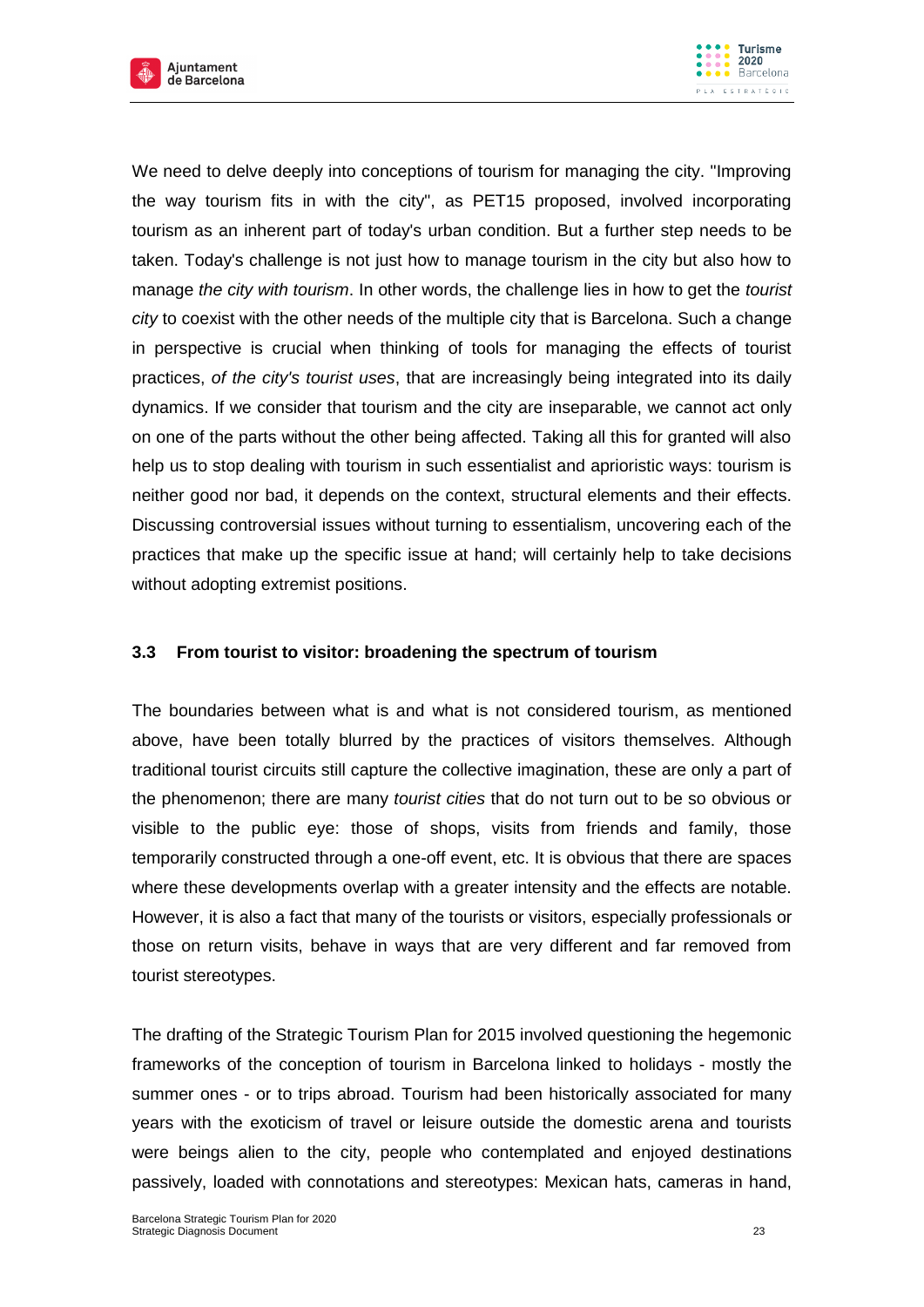



naive poses etc. One of PET15's big landmarks was its diversification of images and practices in the city: not every visitor comes for the same reasons, visitors have very different origins, explore the city very differently and have different expectations as well. The people taking part in an international conference, going to a trade fair, visiting relatives or travelling on an organised trip are all equally tourists. Stereotypes were no longer used because the reality was much more diverse. However, besides tourists, PET15 published the impact of day-trippers, passers-by who didn't spend the night in the city but whose presence was key to taking the destination into account: day-trippers who visited the city during the day, travellers who made stop-overs here, cruise passengers and visitors from outside the metropolitan region for reasons other than work or study. PET15 proposed we stopped talking about tourists and referred to such people as visitors, to include this diversity of motives and practices.

#### <span id="page-23-0"></span>**3.4 Tourism, a collective issue**

Tourism has become a central issue, not just in political forums but also in the media and public opinion. The steady increase in visitor number and evidence of their effects have brought about a visible and pluralistic debate, made possible largely by the publicity that social media networks represent. Similarly, the municipal elections of June 2015 confirmed that tourism was a central issue in the city's political agenda. The indisputable impact of tourist issues in the public sphere emphasised something already stated in the Strategic Tourism Plan for 2015 and the "Barcelona, Tourism and City" document: the need for tackling tourism as a collective and participatory issue.

Tourism can no longer be treated exclusively as a sectoral-area product; the debate has to go beyond the voices of the parties concerned, being mostly businesses, enclosed in sectoral spaces or focused on marketing and promotion, both inside and outside the established authorities and institutions. The need is being spelt out for promoting a public debate for action, focusing on tourist cities and destinations rather than merely the business activities supplying the offer or the activities visitors carry out.

Hence the Municipal Tourism and City Council, which went into action on 2 May 2016, made up of a heterogeneous mix of players from the business sector and residents', union and cultural associations and which embodies this approach and answers a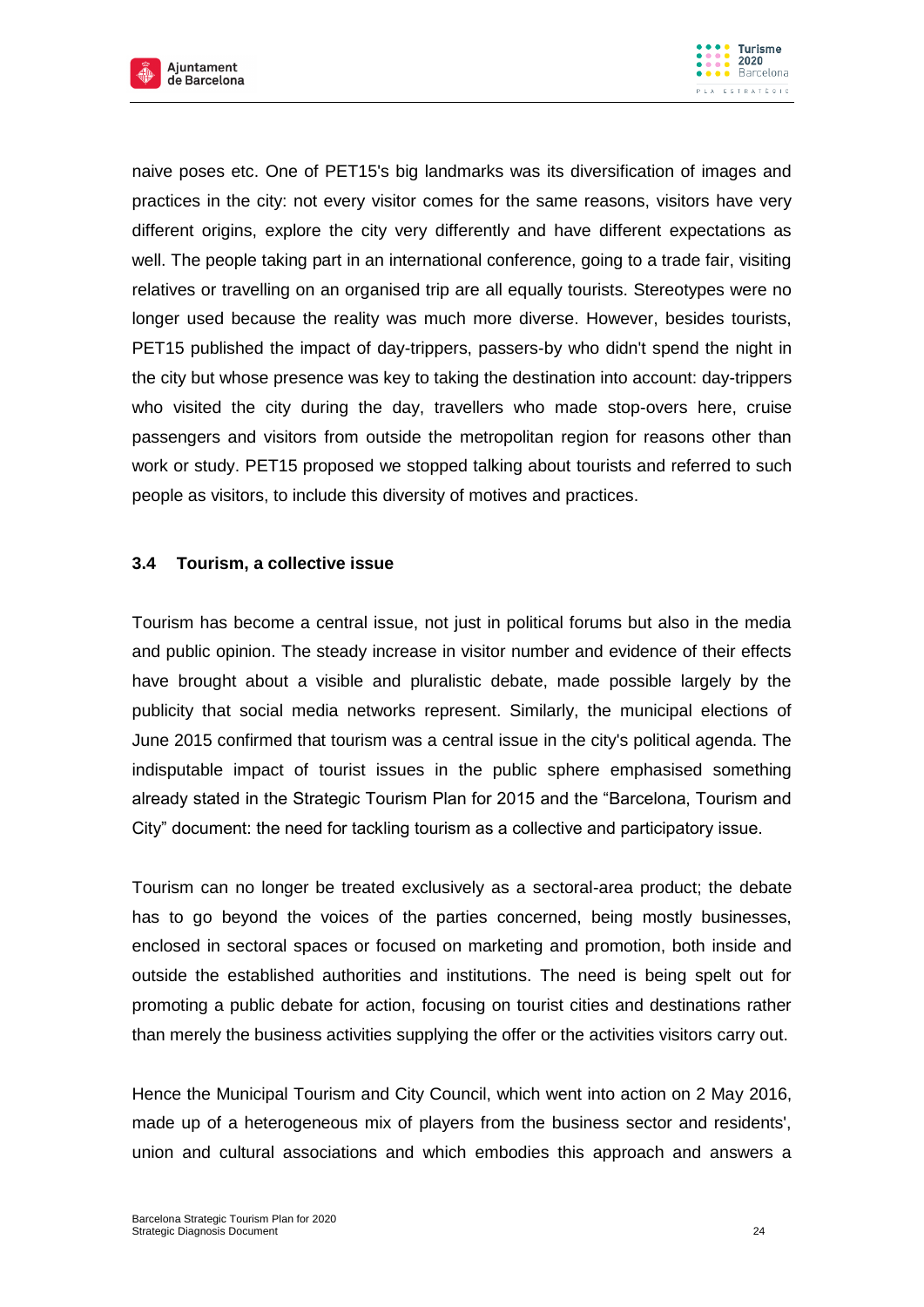



historical demand from both the Strategic Tourism Plan for 2015 and the "Barcelona, Tourism and City" document.

#### <span id="page-24-0"></span>**3.5 The comprehensive management of tourism**

Today, it is clearer than ever that tourist activities have an impact on many of the city's areas, spaces and management tools not considered within the sphere of tourism: mobility, security, inspection etc.

While for years tourism policies centred exclusively on promoting and attracting large numbers of visitors, today's tourism management requires a comprehensive and crosscutting approach. First, by coordinating, regulating and managing tourist activities strategically, bearing in mind not just externalities and negative effects but also their local-development potential. Second, by aligning tourist-promotion and marketing strategies with the city's communication, promotion and management strategies.

As a result, if issues relating to the city's running and strategies are to be comprehensively dealt with, the need for strengthening "public leadership in the management of tourism" should be explained. Such a leadership, of course, does not necessarily mean having to take decisions unilaterally. Quite the opposite, it has to promote and provide spaces and governance mechanisms that allow joint deliberation with a multitude of players on general and specific city-policy issues.

#### <span id="page-24-1"></span>**3.6 Variable destination geometries**

The concept of destination has to be dealt with from a twofold approach. First, it has a markedly virtual nature. Destinations are built through their image and narratives. These create expectations that visitors expect to realise. It's no surprise, then, that tourist marketing tools present agreeable and exceptional places worth travelling to, to discover. Second, these expectations are expressed in a clearly territorial way: visits, practices and activities are carried out in specific places, at the same time creating effects that shape them.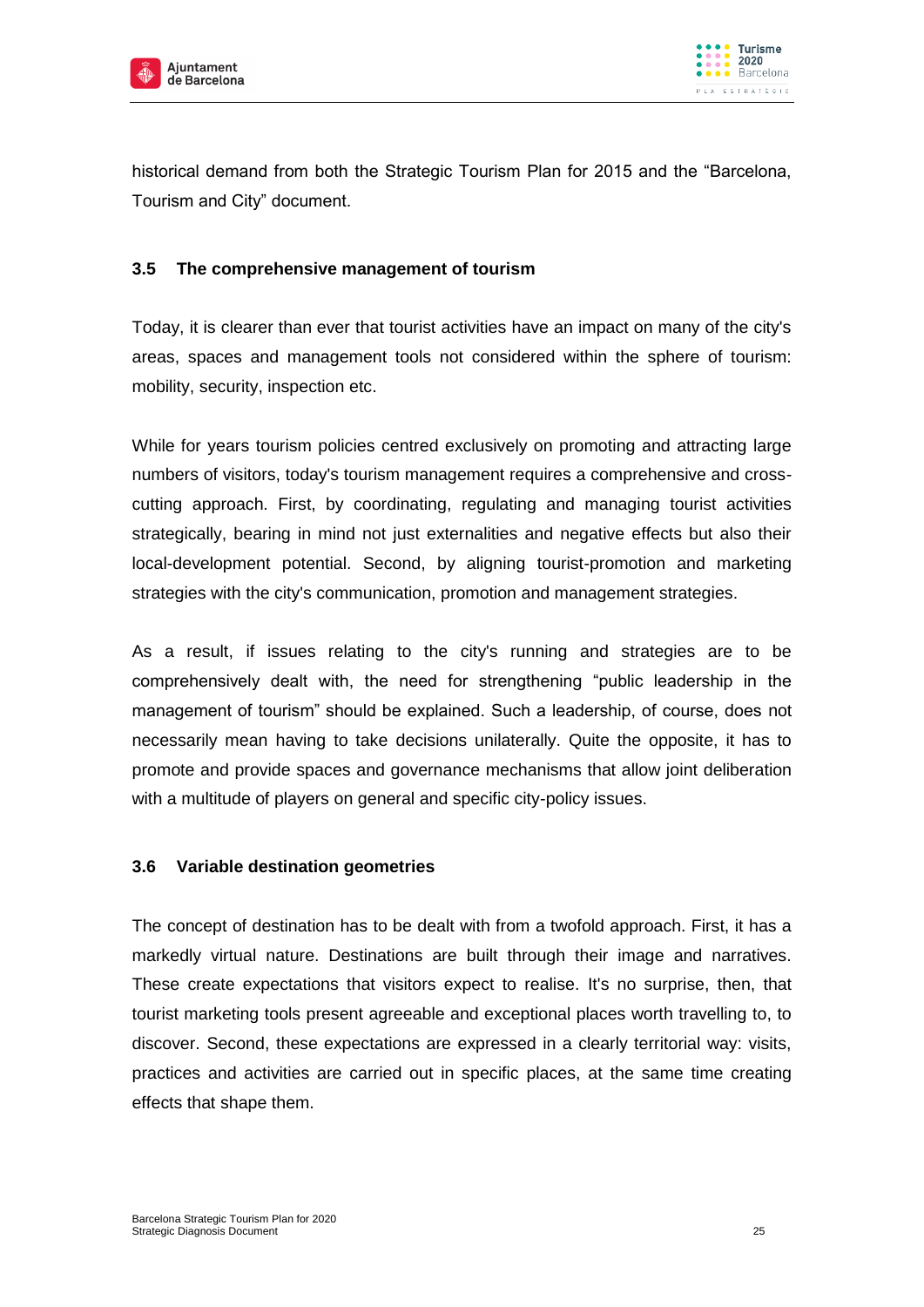



The Strategic Tourism Plan for 2015 successfully embarked on this twofold reflection. The need for a territorial strategy that would minimise the impact of visits on congested areas, while highlighting visits to other territories, to neighbourhoods in particular that extended Barcelona's projected image beyond its municipal boundaries. Barcelona as a tourist destination was more than the city centre and its urban continuum; it had to be conceived as a territory with a variable geometry made up of attractions or points of interest that went beyond its administrative boundaries, an idea that was developed by the Barcelona Provincial Council under the "Barcelona is much more" programme.

If we are to ensure destination Barcelona goes beyond its clichés, we shall need to boost our communication, promotion and management strategies with the environment and destination Catalonia, as shown in the Catalan Strategic Plan for 2013-2016.

#### <span id="page-25-0"></span>**3.7 Sustainability and competitiveness: an inseparable pairing**

There is no question today that a destination's competitiveness has to be tackled under criteria of sustainability and responsibility. Destinations can no longer be thought of in any way that does not guarantee their feasibility in time and space; they have to be examined both comprehensively and contextually, from a territorial perspective and by taking into account, as noted, the co-constitutive relationship between tourism and the city. It is here that the Strategic Tourism Plan for 2015 proposed what was by then a signal change in the priorities of tourism policies, in other words, to stop thinking about visitor attractions in incremental terms and start focusing on ensuring the destination's sustainability and to start making the players, be they private or public, responsible for their actions. A strategy clearly backed by the "Barcelona, Tourism and City" document and, as you would have expected, by the commitments that were signed up to under the framework of sustainable and responsible tourism.

If we are to ensure the success of destinations, maintain their uniqueness, endow every value chain with added value, guarantee and promote new experiences and turn tourism into an innovative activity with added value; we need to ratify the commitments to sustainability and responsibility signed by the city and, more importantly, have them implemented through specific and courageous action proposals.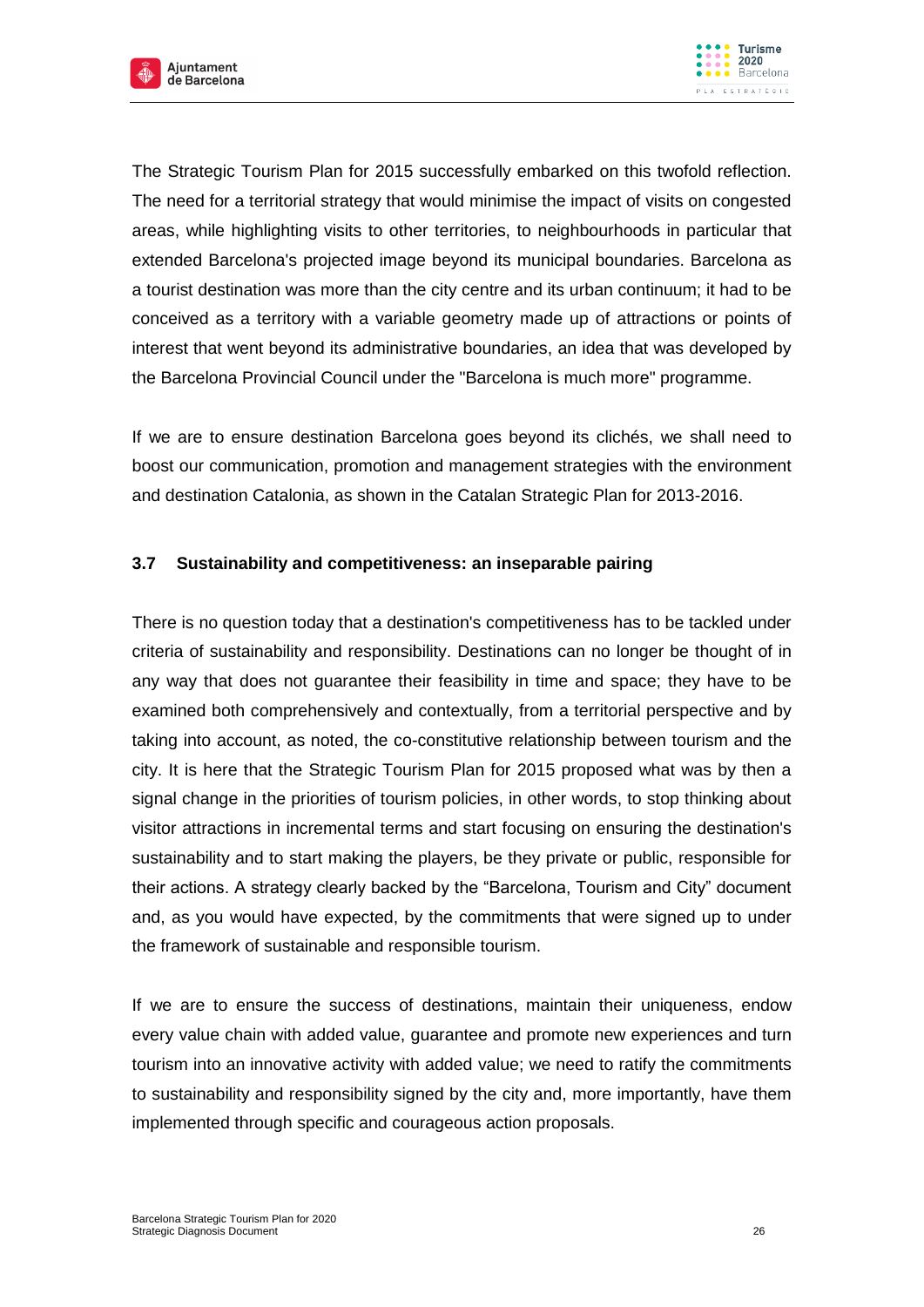



# <span id="page-26-0"></span>**4. CRITERIA**

The last section of the chapter on Foundations sets out five criteria that establish desired action frameworks for public policies on tourism: sustainability, responsibility, redistribution, cohesion and innovation. The section, then, serves to clarify the concepts used during the diagnosis of this plan and was drafted from the summary of contents of the various documents presented earlier on.

#### **Sustainability**

The policies, programmes, economic activities and relations between players that ensure the future well-being of destinations, without compromising the basic resources of territories and resident and visiting populations: environment, housing, public space etc.

#### **Responsibility**

The ethical individual and collective action framework that is committed to minimising economic, environmental and social impact while ensuring that economic activities do not occur at the expense of resident and visiting populations' rights.

#### **Redistribution**

The public and private mechanisms that ensure a fair distribution of the wealth generated by economic activities, through revenue from work, taxation and the territory's economic, social and business relations.

#### **Cohesion**

Strengthening tourist activity links to the territory's players and population, as a means of implementing collective projects that look after the city, in all its complexity, as a common space and take into account the plurality of its voices and needs.

#### **Innovation**

The impetus behind new forms of economic and social management and organisation that create shared value and help to multiply and strengthen links between economic, social and cultural players for their mutual benefit.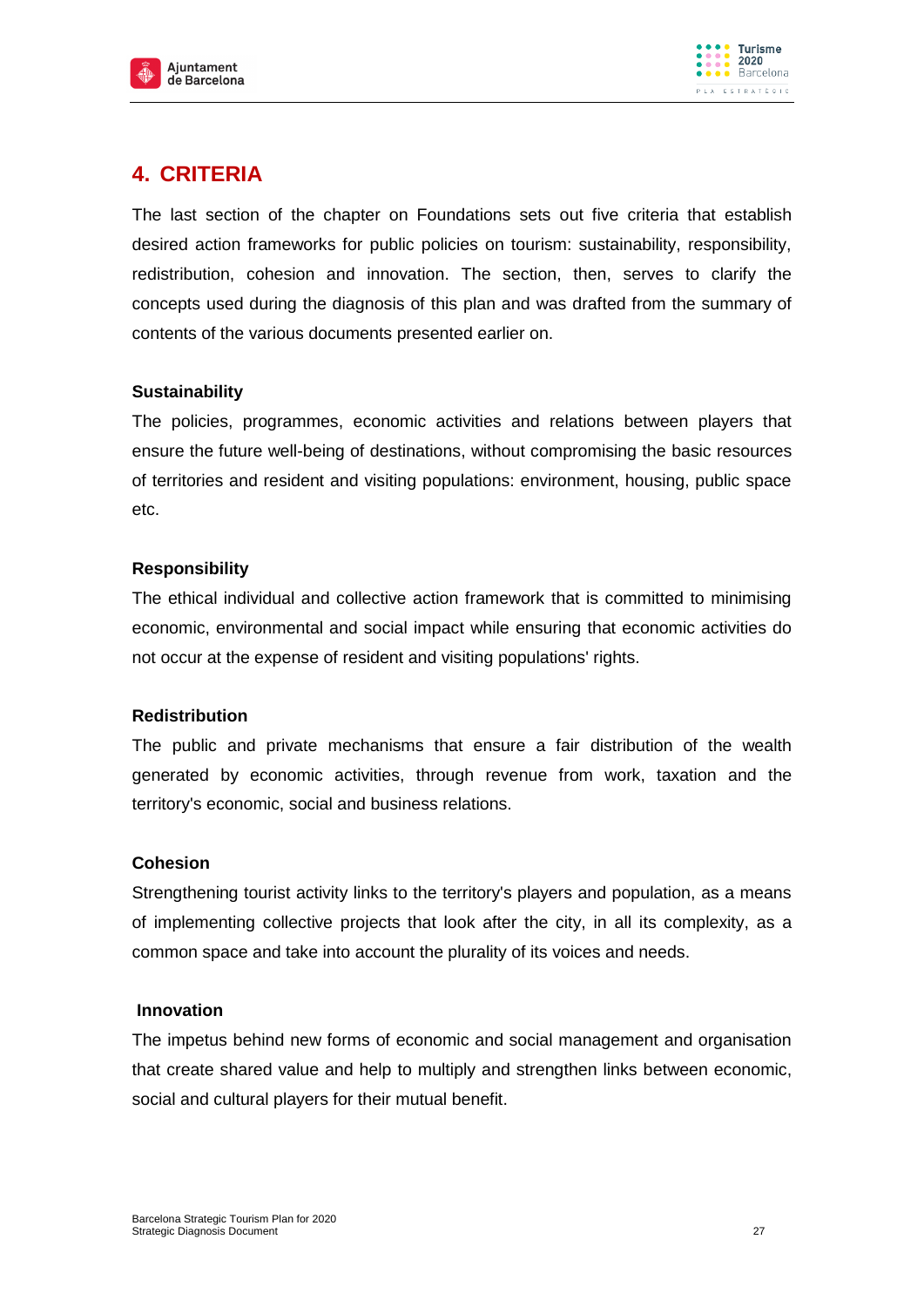



# <span id="page-27-0"></span>**5. STRATEGIC ANALYSIS**

This section contains an analysis of the current tourist situation to boost the challenges and goals proposals at the end of this diagnosis. This chapter has two large sections. First it explains the state of play of available knowledge and various tools, primary and secondary sources that the Council is producing or coordinating with other institutions and which are used for monitoring tourist activities in Barcelona. These and other mentioned documents are available on the City Council's tourism website<sup>2</sup>.

Second, this chapter also presents the results of the **decidim.barcelona** participatory process that gathered projects, initiatives and priority issues relating to the "Sustainable Tourism" strategic line.

### <span id="page-27-1"></span>**5.1 Knowledge of tourist activities in Barcelona**

Barcelona is one of the city destinations with the most information on their tourist activities, boasting its own statistics since 1989; of course, the features of its development over the last few years, its diffuse geographical boundaries and large cross-cutting activities have led to gaps in our information in key aspects. As we look to the future we are faced with several challenges over our city's tourism knowledge.

A good example of this knowledge is the **tourist profile** survey that has been broadening its horizons since 2014 to various types and providing us every year with an exhaustive snapshot of the tourists staying in Barcelona.

[http://ajuntament.barcelona.cat/turisme/sites/default/files/documents/enquesta\\_de\\_lactivitat\\_turi](http://ajuntament.barcelona.cat/turisme/sites/default/files/documents/enquesta_de_lactivitat_turistica_a_barcelona_2015_0.pdf) [stica\\_a\\_barcelona\\_2015\\_0.pdf](http://ajuntament.barcelona.cat/turisme/sites/default/files/documents/enquesta_de_lactivitat_turistica_a_barcelona_2015_0.pdf)

We also have a periodic **citizen perception** survey that gathers the opinions of Barcelona's residents on tourism.

[http://ajuntament.barcelona.cat/turisme/sites/default/files/documents/enquesta\\_percepcio\\_del\\_t](http://ajuntament.barcelona.cat/turisme/sites/default/files/documents/enquesta_percepcio_del_turisme_a_barcelona_2015_0.pdf) [urisme\\_a\\_barcelona\\_2015\\_0.pdf](http://ajuntament.barcelona.cat/turisme/sites/default/files/documents/enquesta_percepcio_del_turisme_a_barcelona_2015_0.pdf)

The latest edition of this perception survey now has important district level information and has increased its sample number for the coming reports, to provide important data on neighbourhoods with a larger tourist-activity presence.

-

<sup>&</sup>lt;sup>2</sup> See: [http://ajuntament.barcelona.cat/turisme/en/documents](http://ajuntament.barcelona.cat/turisme/ca/documentacio)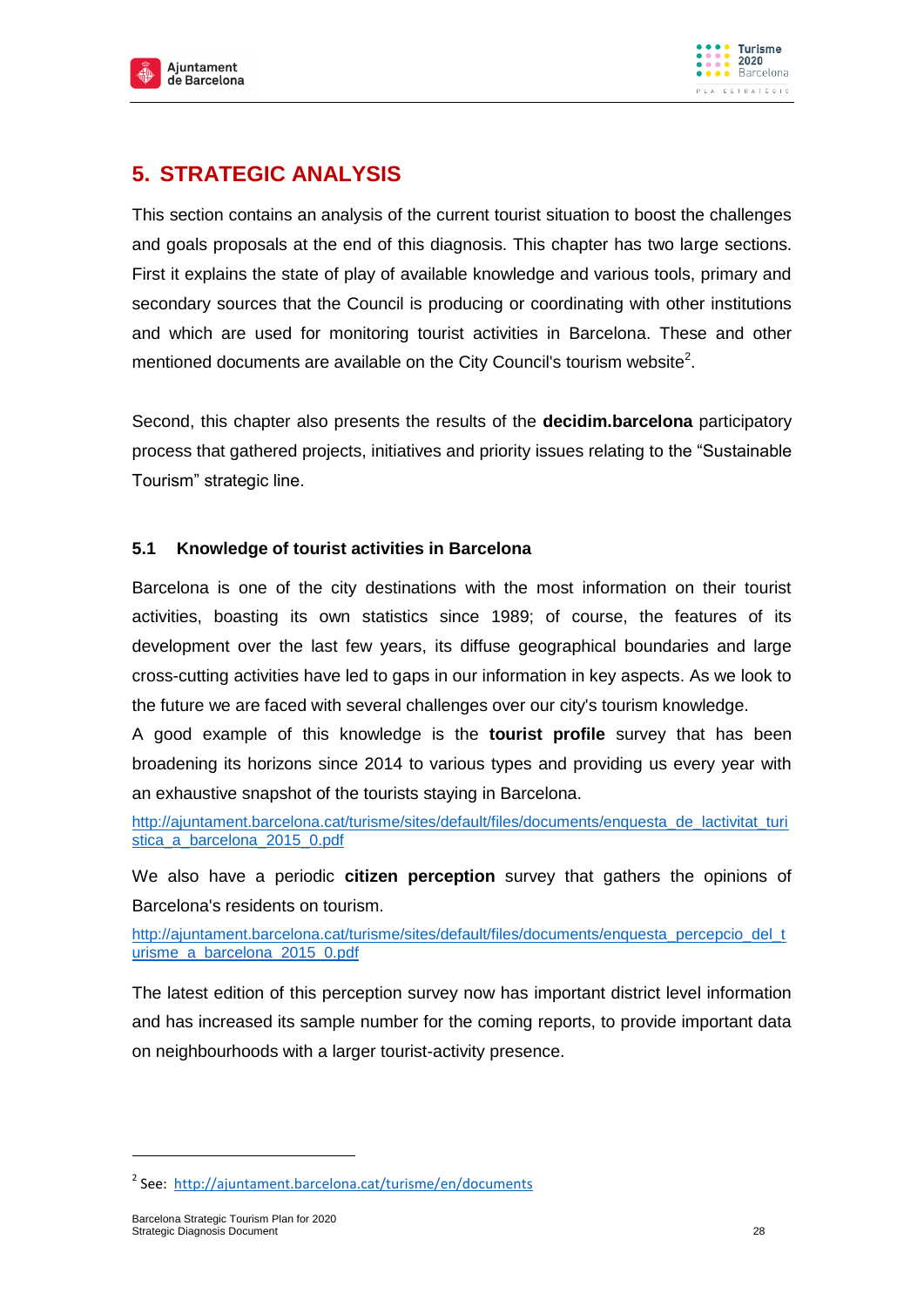



Naturally, under the framework of the Strategic Plan for 2020's proposal, as pointed out in this diagnosis, several lines of analysis and research will have to be carried out to make up for the information gaps on various key aspects.

One of the aspects that we have to look at in greater depth is **the quantification of visitors**. Barcelona is estimated to receive some 30 million visitors each year, of which half stay in accommodation (tourists) and the other half are visitors who do not spend their nights there (day-trippers).

It is well known that these occupancy surveys only give us precise details on the numbers of tourists staying in hotels: 8.3 million in 2015. The data for monthly hotel occupancy, whether from Spain's National Statistic Institute (INE) or the Hotels Guild, allow us to evaluate the sustained growth they underwent in 2016, up by 6% on the previous year, according to the data from this July.

Further data will gradually have to be added to these, on other types of accommodation, hence this year's launching of the Tourism Data System project, run by the Tourism and Recreation Laboratory at the University of Rovira i Virgili, which will enable us to calculate the monthly figures for tourists staying in tourist-use flats (HUTs).

An agreement is also expected to be signed with AENA, to obtain statistical data on airport passengers and the possibility to conduct other surveys to improve our current estimates. Note too that 76% of the tourists that come to Barcelona do so through the airport, which saw an increase in passenger traffic, up to July 2016, of 12% compared to 2015.

The number of day-trippers visiting the city is quite unknown. We have precise details on cruise-passenger flows from data provided by Barcelona Port; but when it comes to tourists spending the night in other destinations and visiting Barcelona just for the day, we only have approximations for the numbers of those originating from Barcelona province. We will have to use data on other destinations in future, particularly, the Costa Brava and Costa Daurada, as well as information on passengers travelling on the railway network or tourist coaches.

The implementation under way of the **Tourist Mobility Plan** will also provide a notable source of knowledge on internal and external tourist-activity flows at destinations.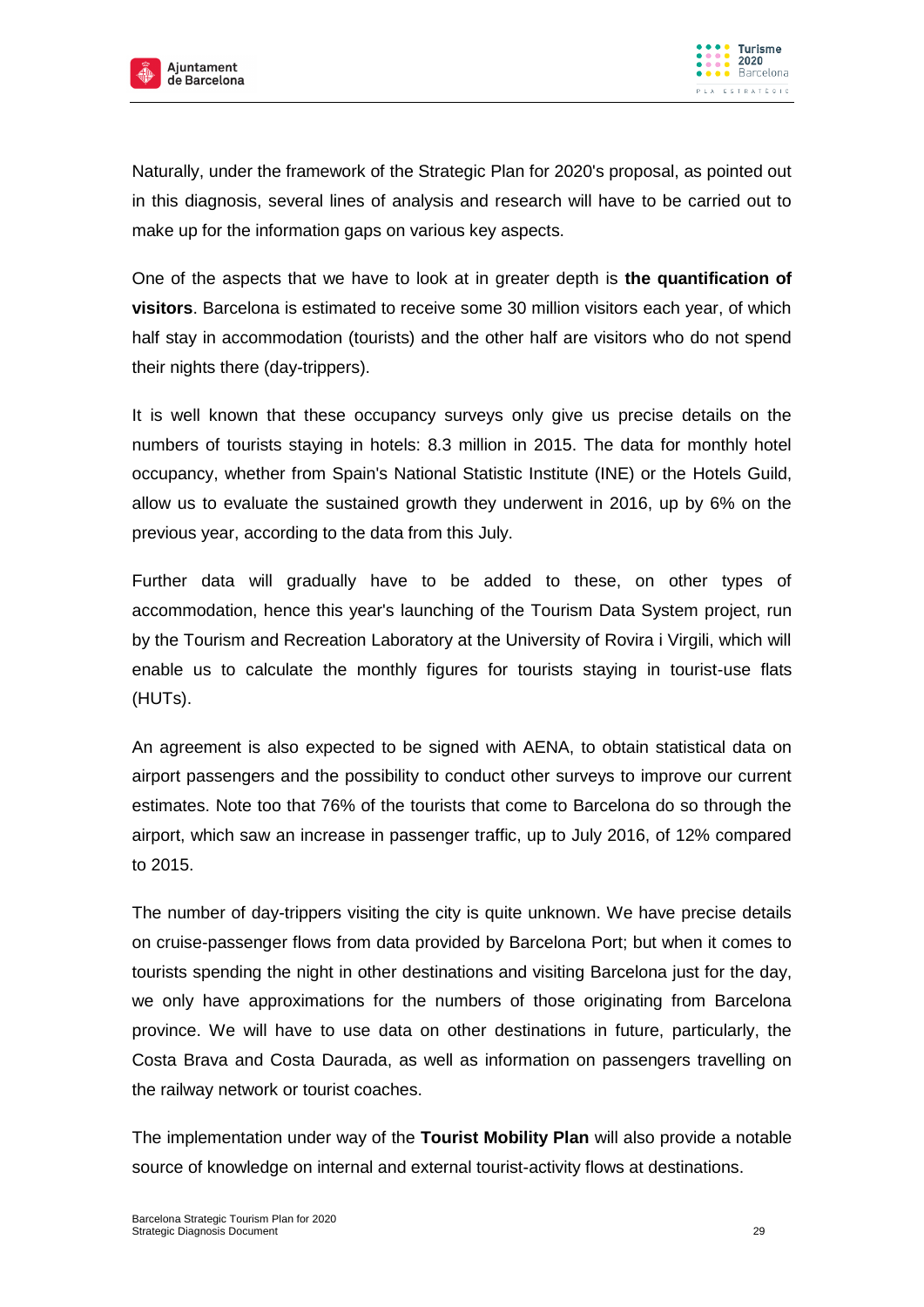



**Big Data analysis** offers a methodology for improving and deepening our understanding of the tourist flows created by day trips. Mention should be made here of the IoT Big Data Tourism Management project coordinated by Eurecat under the BigData CoE-Barcelona framework and which the GSMA and the Mobile World Capital Foundation are collaborating on.

This pilot project, which was implemented over the summer, combines several sources of information on mobile telephones and WiFi which enable analyses to be made on the entire destination, as well as the vicinity around the Sagrada Família, to provide systems that allow tourist flows to be monitored and therefore better managed.

Likewise, to ensure the availability of this type of data, the next municipal telephone contract will have to include a clause under which the operator that secures the contract will have to periodically provide the Big Data with data it has at its disposal.

As for knowledge of **tourist accommodation**, the implementation of the Special Urban-Development Plan for Tourist Accommodation (PEUAT) represented an exhaustive analysis, and the creation of our own census, which will provide us with dynamic data on the various forms of accommodation on offer.

Acting as a supplement to such information, inspection work and systematic analysis of the illegal accommodation on offer through web crawlers allow us to mark out their dimensions.

Based on studies launched under the previous Strategic Plan we know the economic impact of tourist activities, the relative impact of tourism on the economy, the importance of its sectoral cross-cutting nature and the diverse effects it has in the territory; but we have to start several new **cost-benefit analyses** that also affect the **social returns of tourism** and its **redistribution**.

A more in-depth analysis of the **environmental impact** of tourist activities from Barcelona Regional is therefore becoming a key knowledge tool in this area. The first stage of this analysis is based on the information available and, in parallel, the gathering of information on specific types of consumption in the tourist sector; with a view to calculating the ecological footprint according to the various types of tourists visiting the city.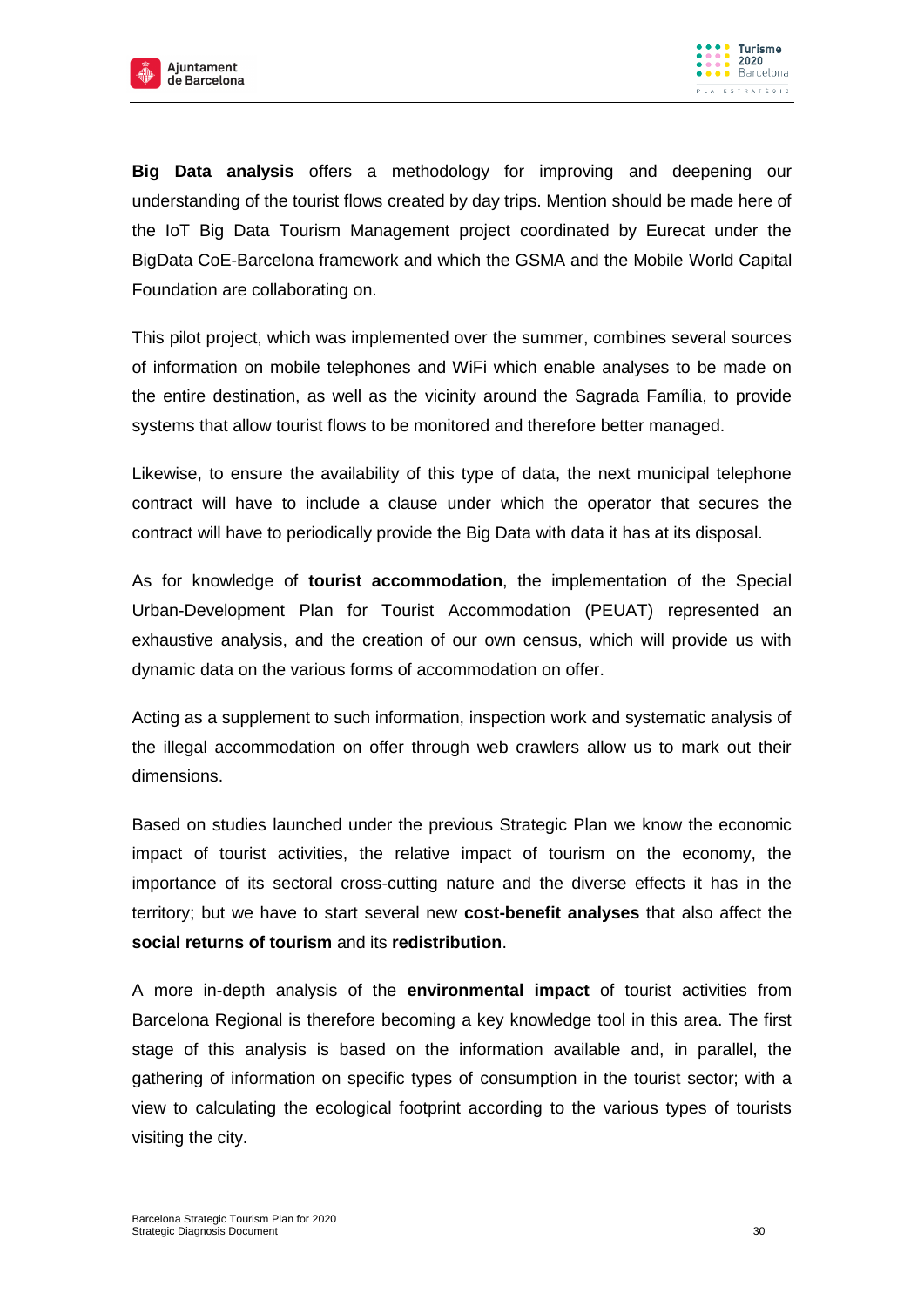



Another field of crucial interest is that of **jobs** created by tourist activities. The data we have are only partial and fail to give a true picture of employment conditions, which is why several studies have been conducted, some in collaboration with the Barcelona Economic and Social Council, as a means of improving our knowledge.

It is worth noting, finally, the work carried out in conjunction with the Barcelona Provincial Council and the Barcelona Tourism Consortium to create the **Tourist Activity Observatory** as a collaboration platform for generating and deepening knowledge of tourist activities in Destination Barcelona, understood as the city and its territorial surroundings. The results of this joint work were published in *Tourism statistics 2015. Barcelona: city and surroundings,* which includes the main data on tourist activities.

[http://ajuntament.barcelona.cat/turisme/sites/default/files/documents/estadistiques\\_de\\_turisme\\_](http://ajuntament.barcelona.cat/turisme/sites/default/files/documents/estadistiques_de_turisme_2015._barcelona_ciutat_i_entorn.pdf) 2015. barcelona ciutat i entorn.pdf

## <span id="page-30-0"></span>**5.2 decidim.barcelona**

The **decidim.barcelona** participatory process was carried out during the months of February and March 2016, to establish the Municipal Action Plan for 2015-2019. This process opened up various participatory channels for the city's residents. Based on an initial proposal from the municipal government, a collective process was opened offering an extensive range of mechanisms linking participation in person to neighbourhoods through face-to-face meetings, discussions and debates and proposalcollection trolleys; with digital participation through the [http://decidim.barcelona](http://decidim.barcelona/) platform and social media networks.

To mark the start of the Strategic Tourism Plan for 2020, a decision was taken to support and coordinate various debates and face-to-face meetings under the strategic line of "Sustainable Tourism" within the "Pluralist Economy" cornerstone.

| <b>DATA</b> | <b>DISCUSSION ISSUES</b> | <b>DESCRIPTION</b>                                                                  |
|-------------|--------------------------|-------------------------------------------------------------------------------------|
| 09/02/2016  | Tourist mobility         | Presentation of the Tourism Mobility Plan, calendar,<br>methodology and work spaces |

## **Face-to-face meetings coordinated under the Strategic Tourism Plan for 2020**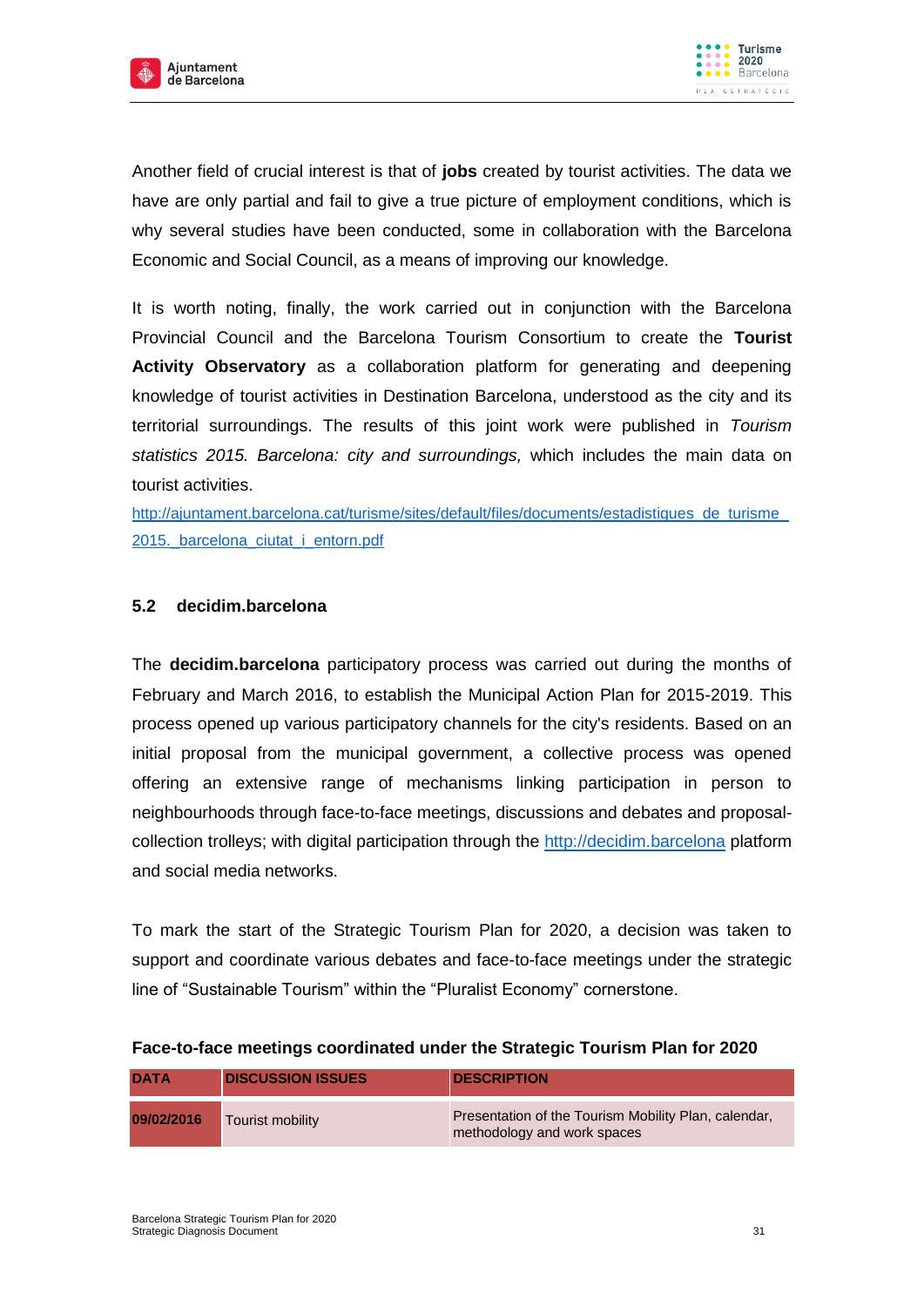



| 14/03/2016 | Regulating tourism in the city                        | Presentation of the various management tools and<br>mechanisms in operation and envisaged for managing<br>tourism and debates on possibilities and needs for the<br>city.                     |
|------------|-------------------------------------------------------|-----------------------------------------------------------------------------------------------------------------------------------------------------------------------------------------------|
| 15/03/2016 | Taxation and social return from<br>tourist activities | Debate on the tax possibilities of tourist activities and<br>visits and rethinking current mechanisms for promoting<br>responsible tourism.                                                   |
| 16/03/2016 | Tourist destinations and promotion                    | Debate on a comprehensive approach to destination<br>Barcelona and its promotion mechanisms, to align with<br>the management needs of tourism and the<br>metropolitan territory.              |
| 29/03/2016 | Mechanisms for managing tourist<br>accommodation      | Debate for dealing with the management, regulation<br>and promotion mechanisms of accommodation<br>practices which fall outside PEUAT's area of action.                                       |
| 31/03/2016 | Employment and enterprise in the<br>tourist sector    | Debate on the labour market's challenges,<br>employment conditions and business organisations in<br>the tourist sector, to influence the possibilities of<br>municipal action in this regard. |
| 01/04/2016 | Tourism, Culture and Heritage                         | Debate on the impact of visitors on monuments,<br>events and the cultural fabric of the city, as well as the<br>possibilities for planning, managing and coordinating<br>with the players.    |

A total of 7 face-to-face city meetings proposed through the Strategic Tourism Plan were held in coordination with other plans and projects under the framework of the city's tourism policies. The "Tourism Mobility" meeting was coordinated with the Tourist Mobility Plan's managers as well as the "Management Mechanisms for Tourist Accommodation" meeting that addressed related issues that had not yet been dealt with directly under the Special Urban-Development Plan for Tourist Accommodation. An open day was organised, entitled "Governing Tourism in the City", to play host to an extensive debate on tourism-governance mechanisms, with three speakers taking part who opened the debate: Claire Colomb (lecturer and researcher at the University City of London), Ángel Díaz (an ALS director) and Meritxell M. Pauné (a journalist at La Vanguardia). The other meetings were closed door, with a captive audience proposed under the Strategic Plan, to make an initial attempt at dealing with such issues as taxation, promotion tools, occupancy policies and relationship between tourism and culture and heritage. You can find all these on the plan's website.

The city's district also proposed a series of face-to-face meetings supported under the Strategic Plan. These meetings were more or less specifically about tourism and its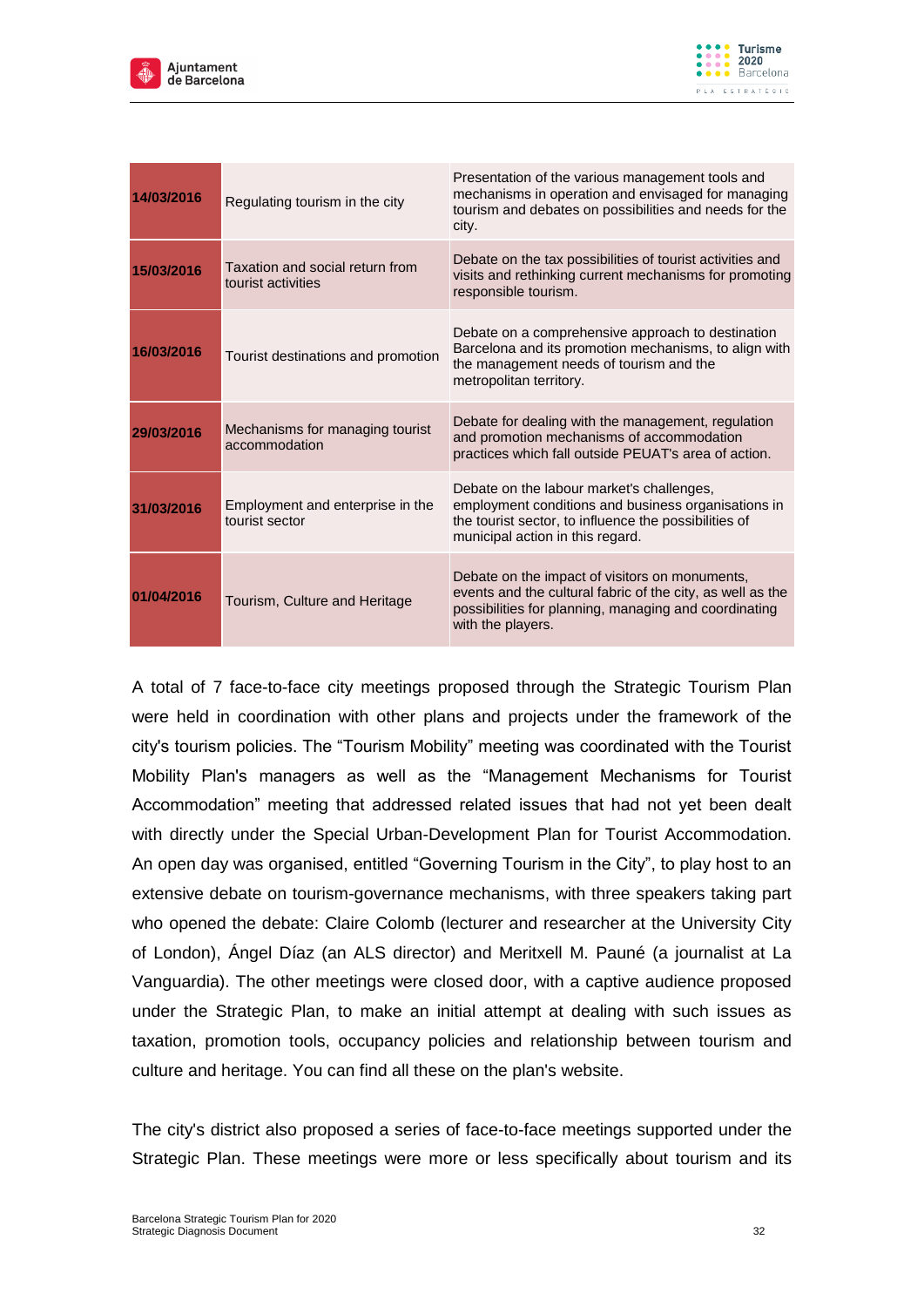



effects in the districts, with very interesting results for capturing the interests, challenges and concerns of citizens.

| Strategic Tourism Plan for 2020 |                             |                                                                                                                               |                                                                                                                                                                                 |  |  |
|---------------------------------|-----------------------------|-------------------------------------------------------------------------------------------------------------------------------|---------------------------------------------------------------------------------------------------------------------------------------------------------------------------------|--|--|
| <b>DATA</b>                     | <b>District</b>             | <b>DISCUSSION ISSUES</b>                                                                                                      | <b>DESCRIPTION</b>                                                                                                                                                              |  |  |
| 11/02/2016 Sant Martí           |                             | Tourism and uses of urban and<br>public space                                                                                 | Urban-Planning Regulations on unique spaces in the<br>district (Rambla del Poblenou, terraces, music<br>activities, craft fairs) and the impact of tourist<br>accommodation.    |  |  |
| 01/03/2016 Les Corts            |                             | For an inclusive tourism                                                                                                      | Debating the inclusive tourism project through<br>awareness-raising operators and launching an<br>inclusive tourism network in the district.                                    |  |  |
|                                 | 11/03/2016 Horta - Guinardó | The top of La Rovira hill, how<br>to preserve its nature?                                                                     | Dealing with governance, management of visits and<br>the relationship of tourism with the neighbourhood to<br>preserve its uniqueness, positive communal life and<br>enjoyment. |  |  |
| 18/03/2016 Eixample             |                             | Tourist pressure in Sagrada<br>Família                                                                                        | Tourist pressure, occupation of public spaces, co-<br>responsibility, control and tax returns.                                                                                  |  |  |
| 16/03/2016 Eixample             |                             | Tourism and gentrification in<br>Sant Antoni                                                                                  | How to provide for tourist pressure, new markets as a<br>risk, use of public spaces,                                                                                            |  |  |
|                                 | 30/03/2016 Ciutat Vella     | Redistribution of benefits from<br>tourism in the territory                                                                   | Collaboration mechanisms between the district's<br>economic and social fabrics.                                                                                                 |  |  |
|                                 | 11/03/2016 Ciutat Vella     | Reducing the impact of tourism                                                                                                | Impact of tourist accommodation and regulation<br>proposals<br>Management and regulation mechanisms set around<br>mobility                                                      |  |  |
| 04/04/2016 Gràcia               |                             | Governance, management of<br>tourist activities<br>(accommodation, mobility),<br>makes tourism fit in with<br>neighbourhoods. | Tourism in Gràcia: challenges and opportunities                                                                                                                                 |  |  |

### **Face-to-face meetings coordinated through districts with support from the Strategic Tourism Plan for 2020**

Besides its face-to-face meetings and debates, decidim.barcelona has collected action proposals, in an open and pluralistic way, relating to the "Sustainable Tourism" strategic line, as well as support and comments on these. The proposals have different sources. In addition to those gathered at face-to-face meetings, the municipal government, associations and individuals were freely able to offer action proposals for their inclusion in the current legislature's municipal programme.

The data for the entire activity relating to "Sustainable Tourism", following the completion of the revision and evaluation of all the process' proposals, demonstrates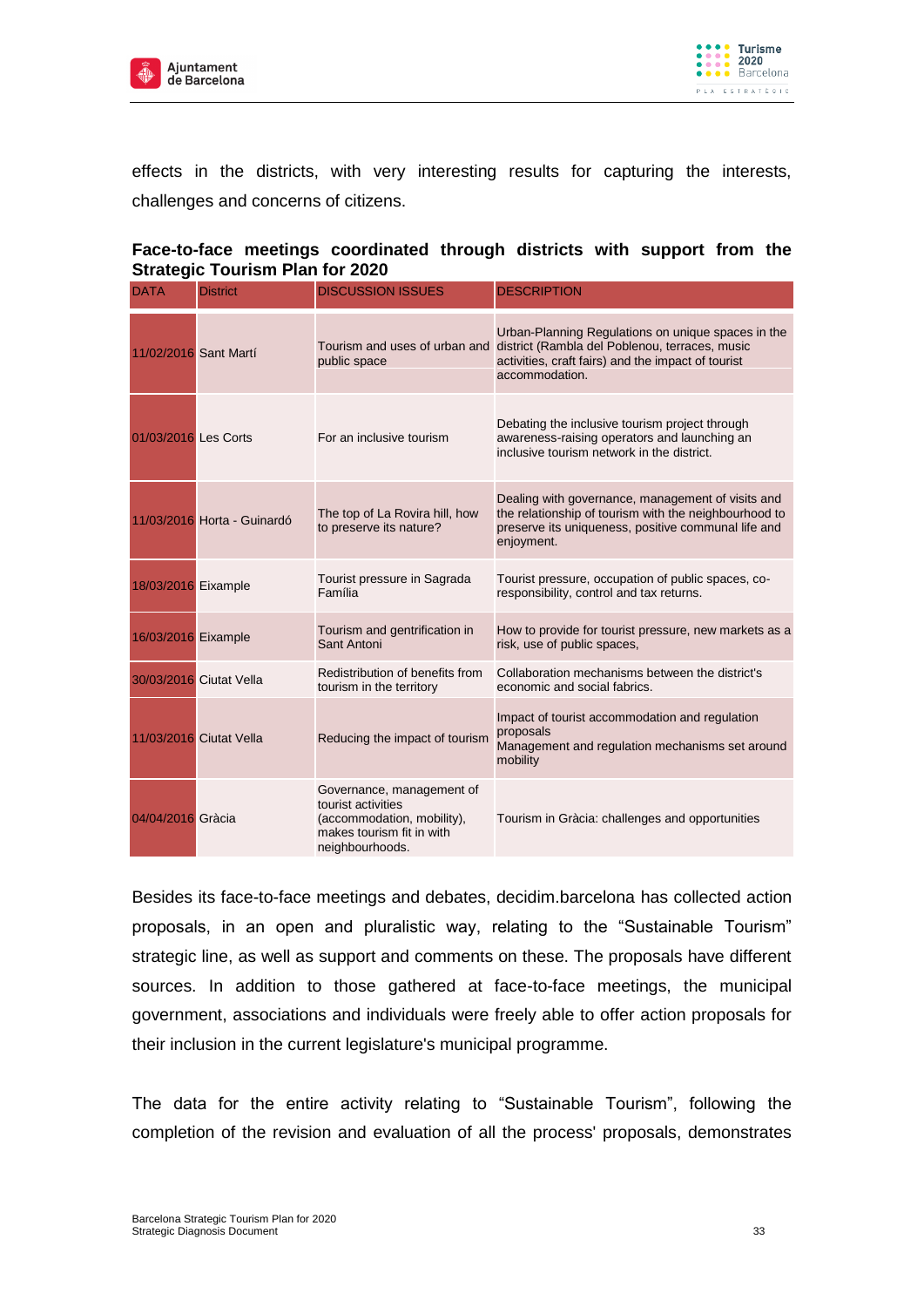



the great interest in tourist issues. We present the proposals here, under the original title the platform appeared with textually:

# **Most-voted "Sustainable Tourism" proposals**

| <b>Events and activities</b>                                                                                                             | <b>Initiative</b><br>s     | <b>Votes</b> | <b>Comments</b>                  |
|------------------------------------------------------------------------------------------------------------------------------------------|----------------------------|--------------|----------------------------------|
| Strategic Tourism Plan for 2016-2020                                                                                                     | 58                         | 793          | 165                              |
| Park Güell Master Plan                                                                                                                   | 7                          | 590          | 32                               |
| Protecting local commerce against the negative effects of tourism                                                                        | 3                          | 406          | 13                               |
| Special Urban-Development Plan for Tourist Accommodation (PEUAT)                                                                         | 43                         | 380          | 78                               |
| Territorially developing the Strategic Tourism Plan                                                                                      | 8                          | 339          | 22                               |
| Boosting sustainable and responsible tourism                                                                                             | 6                          | 227          | 17                               |
| Implementing investment programmes to mitigate the negative effects of tourism                                                           | 6                          | 218          | 9                                |
| Reclaiming the Rambla for Barcelona's residents                                                                                          | 18                         | 177          | 38                               |
| Controlling and closing down illegal tourist flats                                                                                       | $\overline{4}$             | 165          | 12                               |
| Unique layout of Rambla del Poblenou                                                                                                     | 3                          | 131          | 3                                |
| Tourist activity arrangement and criteria plan                                                                                           | 8                          | 121          | 18                               |
| Regulating spaces for dealing with tourism issues in various neighbourhoods                                                              | 8                          | 118          | 20                               |
| Amending taxation to make good the impact and costs of tourist activities                                                                | 8                          | 117          | 18                               |
| Taking measures against tourist poaching                                                                                                 | 8                          | 109          | 14                               |
| Tourism observatory                                                                                                                      | $\overline{7}$             | 107          | 13                               |
| Initiatives on the impact of tourism in the district                                                                                     | 6                          | 103          | 8                                |
| Establishing funds from Spain's Institute of Economic Studies (IEET) to<br>compensate excess tourist pressure                            | 8                          | 76           | 10                               |
| Preserving the Parc dels Tres Turons, including the anti-aircraft shelter area                                                           | 9                          | 75           | 15                               |
| Territorially developing the Strategic Tourism Plan                                                                                      | 16                         | 68           | 22                               |
| Co-responsibility programme for the tourist industry in environmental control and<br>effects                                             | 7                          | 65           | $\overline{7}$                   |
| Implementing a plan for detecting unregulated tourist activities                                                                         | $\overline{2}$             | 58           | 6                                |
| Redistributing the allocation of tourist taxes<br>Establishing joint decision-making and management in the area surrounding the          | $\mathbf{1}$               | 58           | 3                                |
| Sagrada Família                                                                                                                          | 5                          | 56           | 9                                |
| Raising the profile of spaces linked to historical memory                                                                                | 1                          | 36           | 5                                |
| Reclaiming the historical memory of our neighbourhoods                                                                                   | 4                          | 35           | $\mathbf 0$                      |
| Sign-posting Parc de Collserola's cultural and nature contents                                                                           | 4                          | 33           | 2                                |
| Guided tours through Sant Andreu                                                                                                         | $\overline{2}$             | 26           | 2                                |
| Front-loading terraces throughout the Sagrada Família vicinity                                                                           | 1                          | 25           | 2                                |
| <b>City and Tourism Council</b><br>Opening the Casa de l'Aigua in Trinitat Vella and connecting it to the one in<br><b>Trinitat Nova</b> | $\sqrt{3}$<br>$\mathbf{1}$ | 21<br>18     | $\overline{4}$<br>$\overline{4}$ |
| Promotional map of spaces of interest in Sant Andreu                                                                                     | $\overline{2}$             | 16           | $5\phantom{.0}$                  |
| Signage Plan                                                                                                                             | $\mathbf{1}$               | 13           | 1                                |
| Inclusive tourism project: the District headquarters                                                                                     | $\mathbf{1}$               | 12           | $\mathbf 0$                      |
| <b>Tourism Plan</b>                                                                                                                      | $\overline{2}$             | 11           | $\overline{2}$                   |
| Making a historical map of real-estate property                                                                                          | $\mathbf{1}$               | 11           | $\mathbf{0}$                     |
| Controlling tourist flats                                                                                                                | $\mathbf{1}$               | 10           | $\mathsf 0$                      |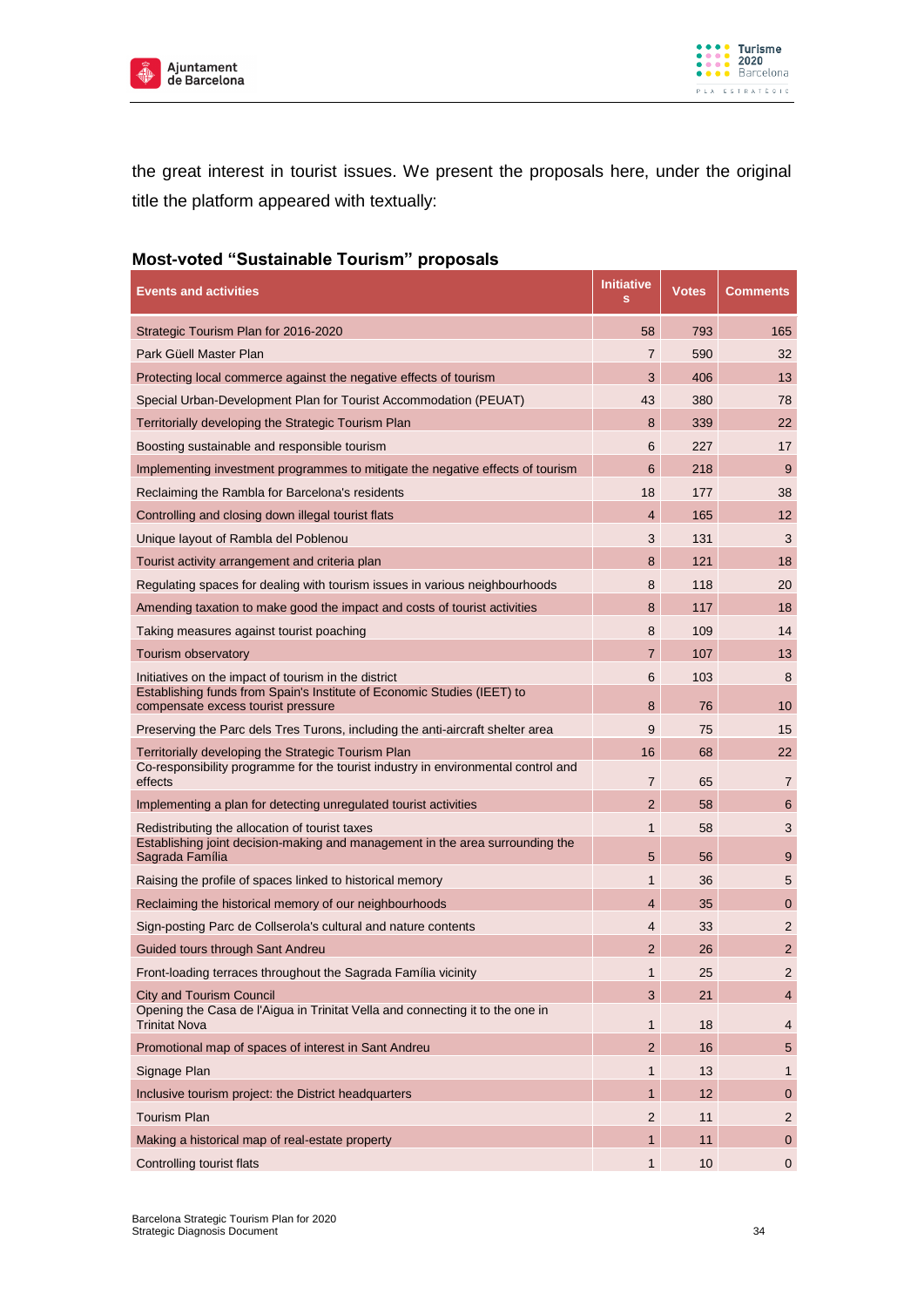



| Reprising the debate on extending the Sagrada Familia Temple                                        | 2              | 9 |     |
|-----------------------------------------------------------------------------------------------------|----------------|---|-----|
| Launching positive community measures among residents and shops in Ciutat<br>Vella                  | $\overline{4}$ | 8 |     |
| Extending cultural and historical signage in the district's neighbourhoods                          | $\mathcal{P}$  |   |     |
| Creating a relations and exchange space with historical city centres with high<br>levels of tourism |                |   |     |
| Providing information on the district to the various players and operators                          |                | 5 |     |
| Drafting projects that include the work line on inclusive tourism                                   |                | 4 |     |
| <b>General total</b>                                                                                | 284            |   | 583 |

As can be seen in the following table of proposals ordered by number of votes received, the "Strategic Tourism Plan 2016-2020" was the one that received the most support, with 793 votes, 556 comments, 1092 talks at the various meetings and as many as 58 related initiatives. We also need to take into account that the proposal for "Territorially developing the Strategic Plan" was also one of the most voted for with 339 votes, 22 comments and as many as 16 associated initiatives.

The initiatives allocated to the Strategic Plan are heterogeneous and disparate. We offer you the first twenty. The proposal for drafting a "fair and rational regulatory framework" for sharing home was the most acclaimed, though the most controversial too, as can be read in the comments. There are very broad proposals such as "Tourism for Barcelona's residents" and "Tourist routes "as well as more specific ones, such as the mandatory use of headphones by tourist guides on tours.

| <b>Initiatives</b>                                                                                                       | <b>Vote</b><br>s | <b>Commen</b><br>ts |
|--------------------------------------------------------------------------------------------------------------------------|------------------|---------------------|
| <b>Strategic Tourism Plan for 2016-2020</b>                                                                              | 793              | 165                 |
| We want a fair and rational regulatory framework for sharing our home                                                    | 267              | 60                  |
| Professionalising tour quides                                                                                            | 80               | 8                   |
| <b>Tourism Reduction Plan</b>                                                                                            | 63               | 6                   |
| Strategic Tourism Plan for 2016-2020                                                                                     | 56               | 66                  |
| Tourist guides with headphones                                                                                           | 46               | 5                   |
| Tourism inspection services                                                                                              | 41               | $\overline{2}$      |
| Highlighting tourist guides' knowledge                                                                                   | 38               | $\overline{7}$      |
| Launching strategies to enable Barcelona's residents to enjoy cultural facilities that draw large<br>numbers of tourists | 31               | 1                   |
| Launching an agreement for jobs in the tourist sector.                                                                   | 28               | $\Omega$            |
| Supporting internal initiatives and tourism-promotion associations                                                       | 12               | $\mathbf 0$         |
| Boosting inspections of illegal tourist offers.                                                                          | 12               | 1                   |
| Tourism for Barcelona residents                                                                                          | 12               |                     |

#### **Action proposals assigned to the Strategic Tourism Plan 2016-2020**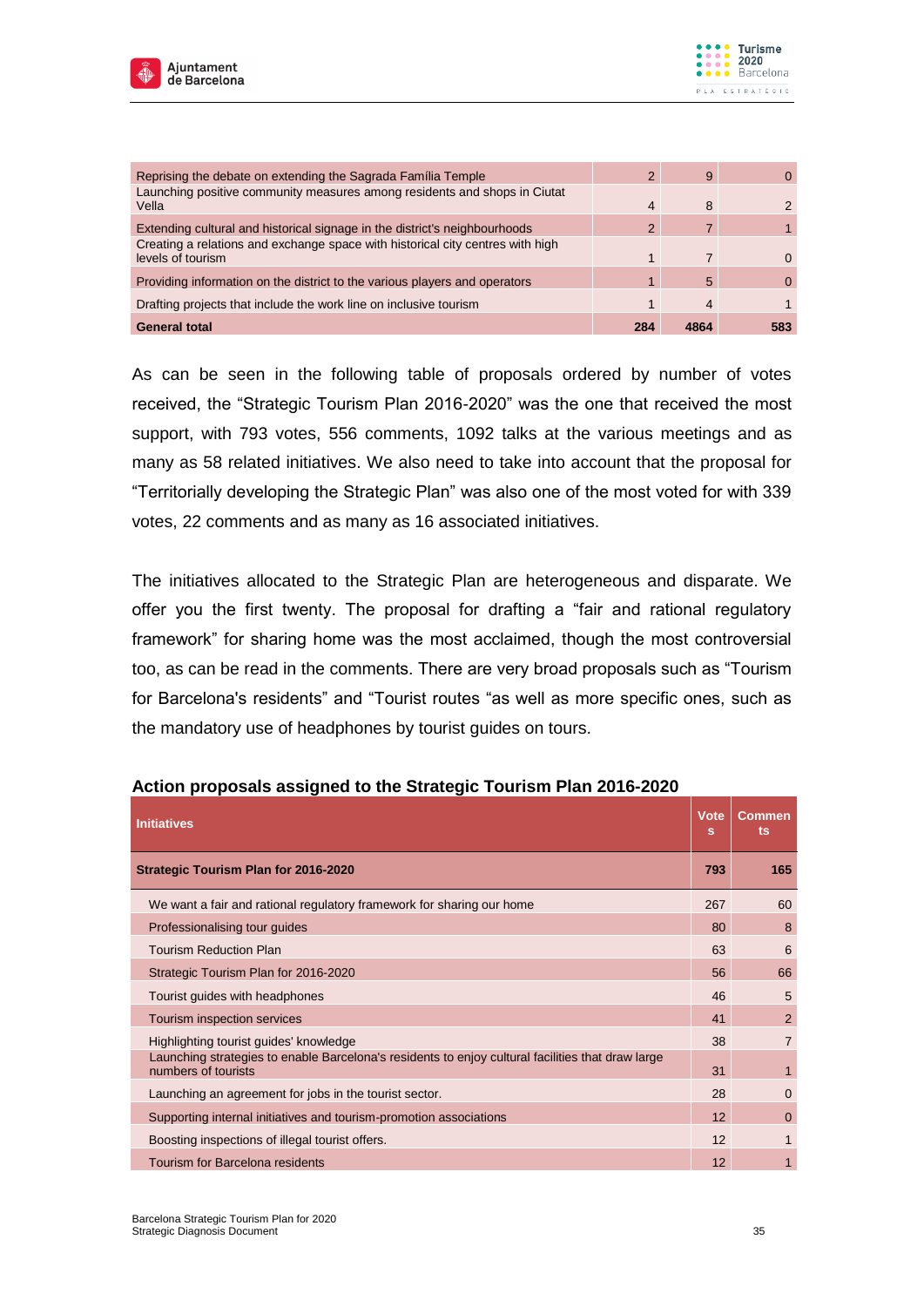



| Involving the hotel sector in its surroundings                    | 10             |                   |
|-------------------------------------------------------------------|----------------|-------------------|
| Promoting and regulating collaborative tourism.                   | 9              |                   |
| Regulating and controlling tourism                                | 9              |                   |
| Creating a touristic quality seal                                 | 8              | 0                 |
| <b>Tourist routes</b>                                             | 8              |                   |
| Designing awareness-raising initiatives aimed at tourists.        | $\overline{7}$ | $\mathbf 0$       |
| Regulating and controlling tourism                                | 6              | $\mathbf 0$       |
| Fostering innovation and enterprise in the tourist sector.        | 5              | 0                 |
| <b>Territorially developing the Strategic Tourism Plan</b>        | 68             | $22 \overline{ }$ |
| The district's tourism plan                                       | 31             | 14                |
|                                                                   |                |                   |
| Height limitations and hotel-building permits                     | 20             | $\mathbf{0}$      |
| Fostering a more family-orientated and cultural tourism in Gràcia | 3              | $\Omega$          |
| Opening communal meeting spaces between residents and visitors.   | 3              | 1                 |

Source: [http://decidim.barcelona](http://decidim.barcelona/)

Initiatives from the proposal for Territorially Developing the Strategic Plan provide for the creation/updating/revision of the District Tourism Plans and limits to accommodation places.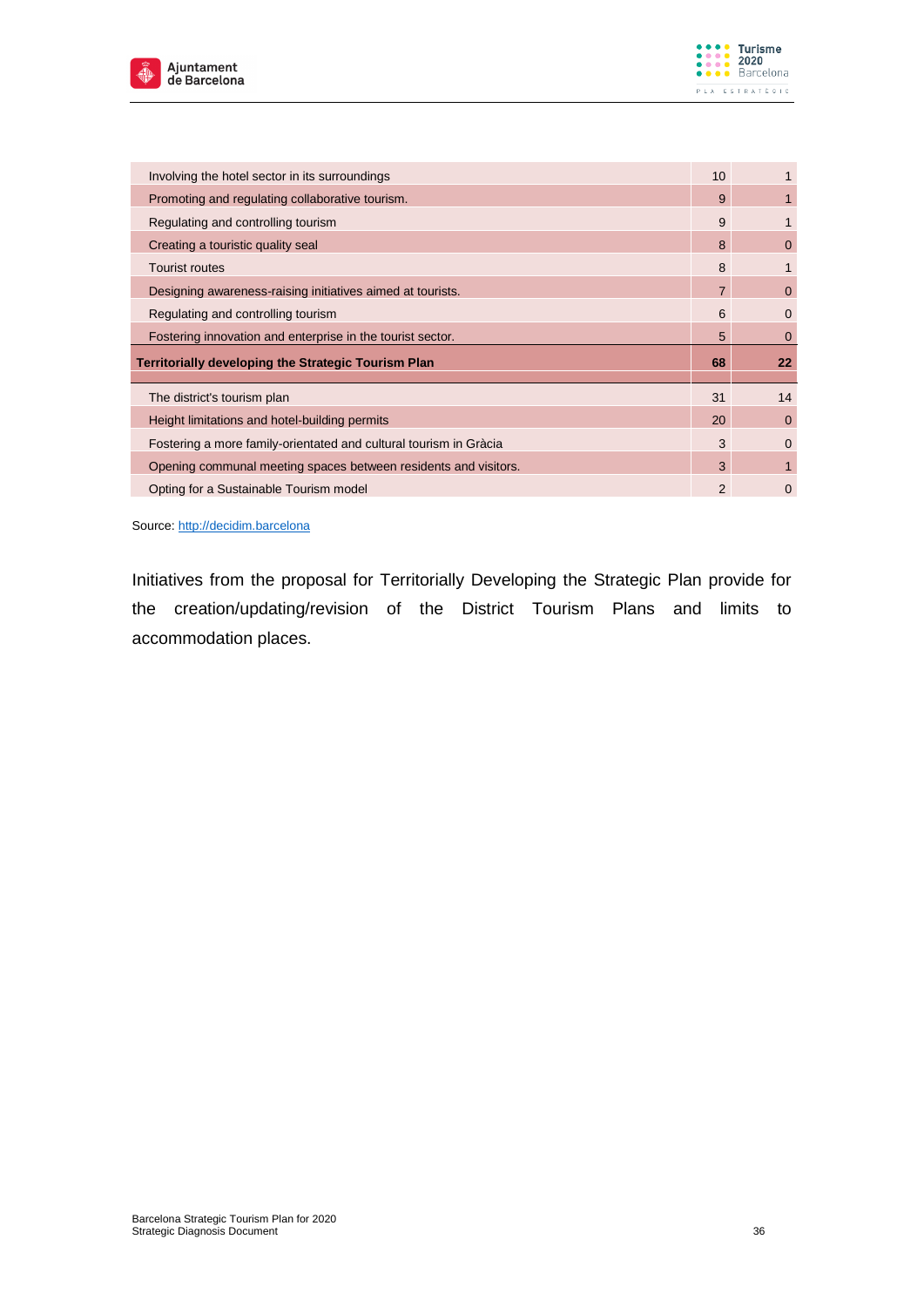

# **6. TRENDS IN TOURISM**

This section aims to include the ten main trends in tourism that especially affect Barcelona. The selection is not intended to be exhaustive in number or detail of its contents. These trends have been included because they were regarded as important for their novelty, breakthrough and importance in the context of Barcelona.

- 1 Increasing tourism in the cities
- 2 Increased sensitivity for the geopolitical situation
- 3 Tourists' use of metropolitan infrastructures
- 4 Sudden appearance of new intermediaries and tourist activities
- 5 Increase in offers and new modes of tourist accommodation
- 6 Increasing relative influence of tourism on the city's economy
- 7 New tourist, visitor and resident profiles
- 8 Changes in trends in residents' perceptions of tourism
- 9 Overcrowding and pressure from highly popular tourist areas
- 10 Socio-demographic development of highly popular tourist areas

## **6.1 Increasing tourism in the cities**

In a global context, tourism has been becoming increasingly influential on the economy in both urban areas and other territories. The World Tourism Organization estimates that 1,184 million international tourist journeys were made in 2015, compared to only 1,134 million in 2014. The last six years were a period of strong growth in tourist demand. Europe, with a 3% growth, led in absolute terms, with 15 million more international tourists and a total of 582 million arrivals. It is expected in the long term, according to UNWTO forecasts, that there will be some 1,800 tourist journeys in the world in 2030, representing a constant annual growth of between 3% and 4%.

City tourism is the largest growing sector in the tourism market in a period where other types of tourism are either not growing so fast or even reaching a plateau. According to IPK International 2015 data, the number of city journeys grew by 82% from 2007 to 2014, creating 22% of the total for all the holidays. This source also asserts that in advanced countries, such as the UK, city journeys are now the most popular holiday trips, ahead of sun and beach holidays.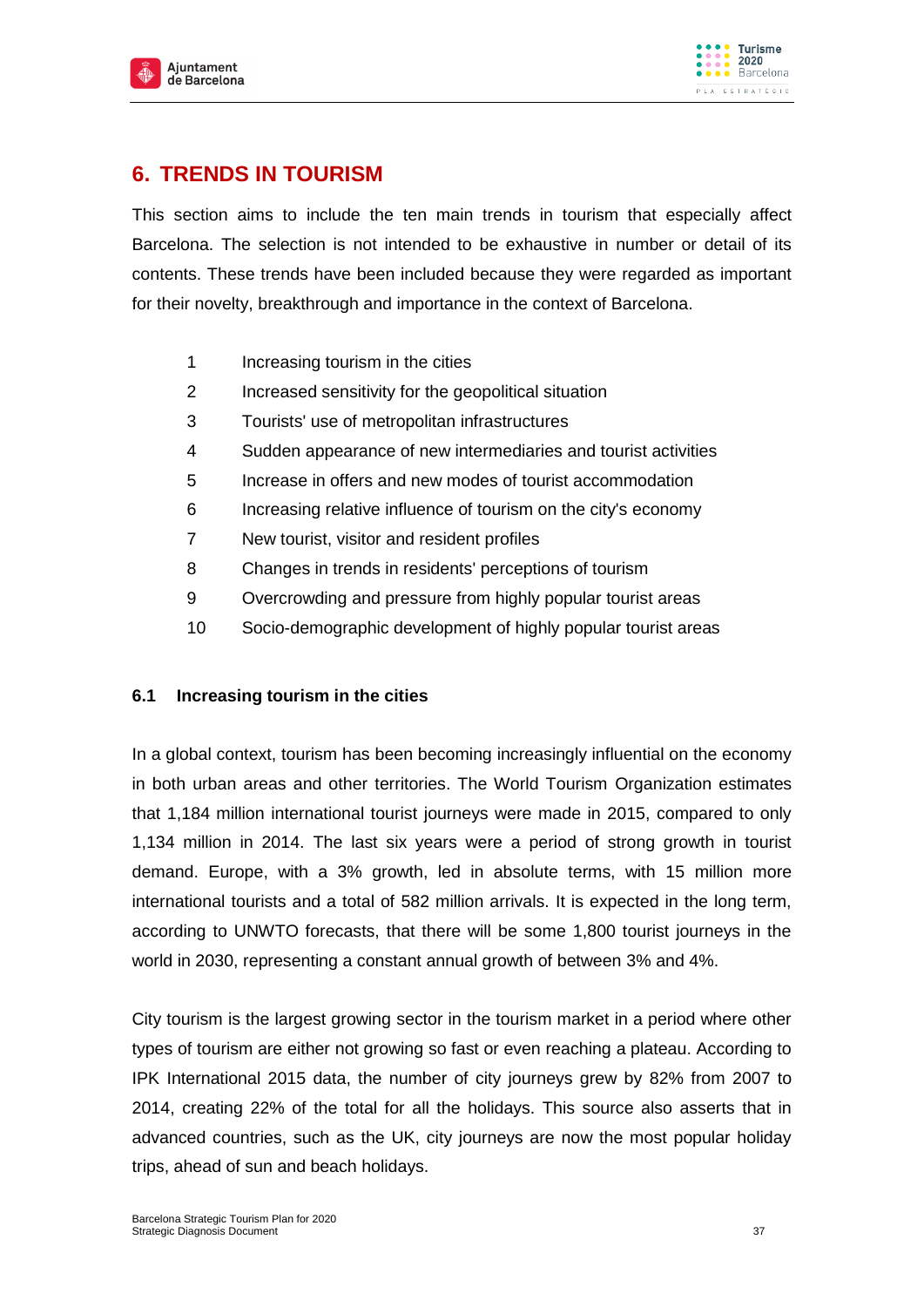



Urban tourism in Europe continues to grow at an accelerated rate. 2014 saw Europe's citizens making close to 70 million international journeys, representing a 60% increase compared to 2007 (+7% annually). Another piece of data that allows us to estimate the size of European city tourism are the 400 million night-stays made in 2014.

This growth in urban tourism raises great challenges at a social, economic and geographic level. The World Health Organization itself maintains that tourism leads to substantial changes in cities and increases the pressure on their residents. This highlights how urban tourism has been creating a shared challenge for the world's cities.

Barcelona's tourism-activity data show a clear trend towards growth. If we take the number of tourists staying in hotels as a reference, a historical series of figures allowing us to analyse developments over time, the city saw over 8.3 million tourists in 2015, compared to 1.7 million in 1990. Tourist demand has grown by 17% over the last 5 years, representing a significant growth, despite the instability and volatility of the economic and social environment. Visitor studies and indicators are being updated as the strategic plan is drafted, to enable reliable data to be obtained on the total volume of the city's tourist demand.

## **6.2 Increased sensitivity for the geopolitical situation**

The world's complex present-day situation can be grasped by the large quantity of global-scale processes and interests and, at the same time, by the interdependence between places on a world level. Tourism, far from being an outsider phenomenon, is strongly conditioned by geopolitical trends.

The predictable exhaustion of traditional sources of energy, such as fossil fuels, is creating considerable tension on an international scale. Hence the inevitable geopolitics around petrol and the economic consequences arising from its price. The interests and policies of countries can be divided up in several ways. For example, there are differences in policies between producer, dependent and large-consumer countries. On the tourist level, rises in petrol prices have effects on the cost of tourist travel, besides the environmental impacts on their destinations. The last five years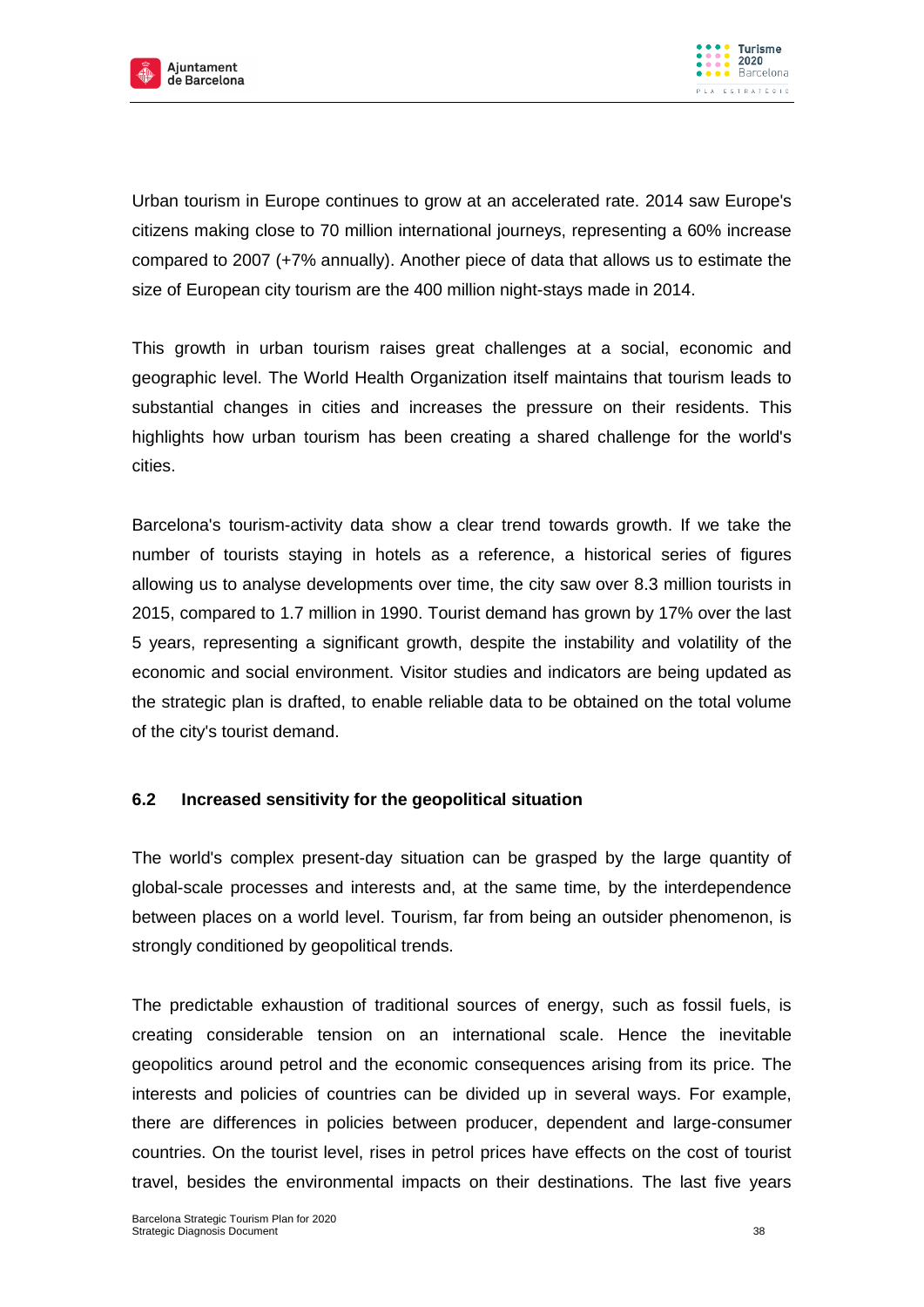

have seen a notable fluctuation in petrol prices, a situation that will presumably continue in the future and affect tourism in general and tourists' travel habits. A foreseeable rise in petrol prices could lead to less tourist travel, significant changes in transport systems used by tourists and increased taxes, etc.

Another element to bear in mind are the civil wars and armed conflicts occurring in the eastern and southern Mediterranean regions, as well as the recent spate of terrorist attacks in cities and tourist areas throughout the world. These sustained conflicts and the one-off attacks are both causing changes on the tourist map, influencing travellers' preferences and making safety one of the key factors for choosing destinations. Barcelona clearly appears to have been affected by this situation and everything is pointing to the fact that its social and political stability compared to other Mediterranean destinations and European cities is a key element in the constant growth of visitors. Barcelona, however, is unfortunately not free from such uncertainties and global threats.

## **6.3 Tourists' use of metropolitan infrastructures**

Tourist travel has been evolving, with most of contemporary-society populations repeatedly travelling as tourists. The increase in such travel has been compelling territories aiming to be competitive to provide more and better transport and accessibility infrastructures.

Barcelona over the last few years has received new facilities and services. These infrastructures provide the city with services, reflecting a genuine change of scale in the Catalan capital's connections and communications. Thanks to Barcelona airport's new terminal and other facilities, the volume of passengers has risen from 9 million a year in 1990, to over 39 million in 2015, representing a four-fold increase in volume. As for trains, following its launch, the Barcelona-Madrid high-speed line saw 3.7 million passengers in 2015.

These infrastructures constitute a competitive advantage for the city, as they involve an increase in capacity for attracting investments and could use the opportunity to coordinate investments in new areas of urban interest. That is why we need an efficient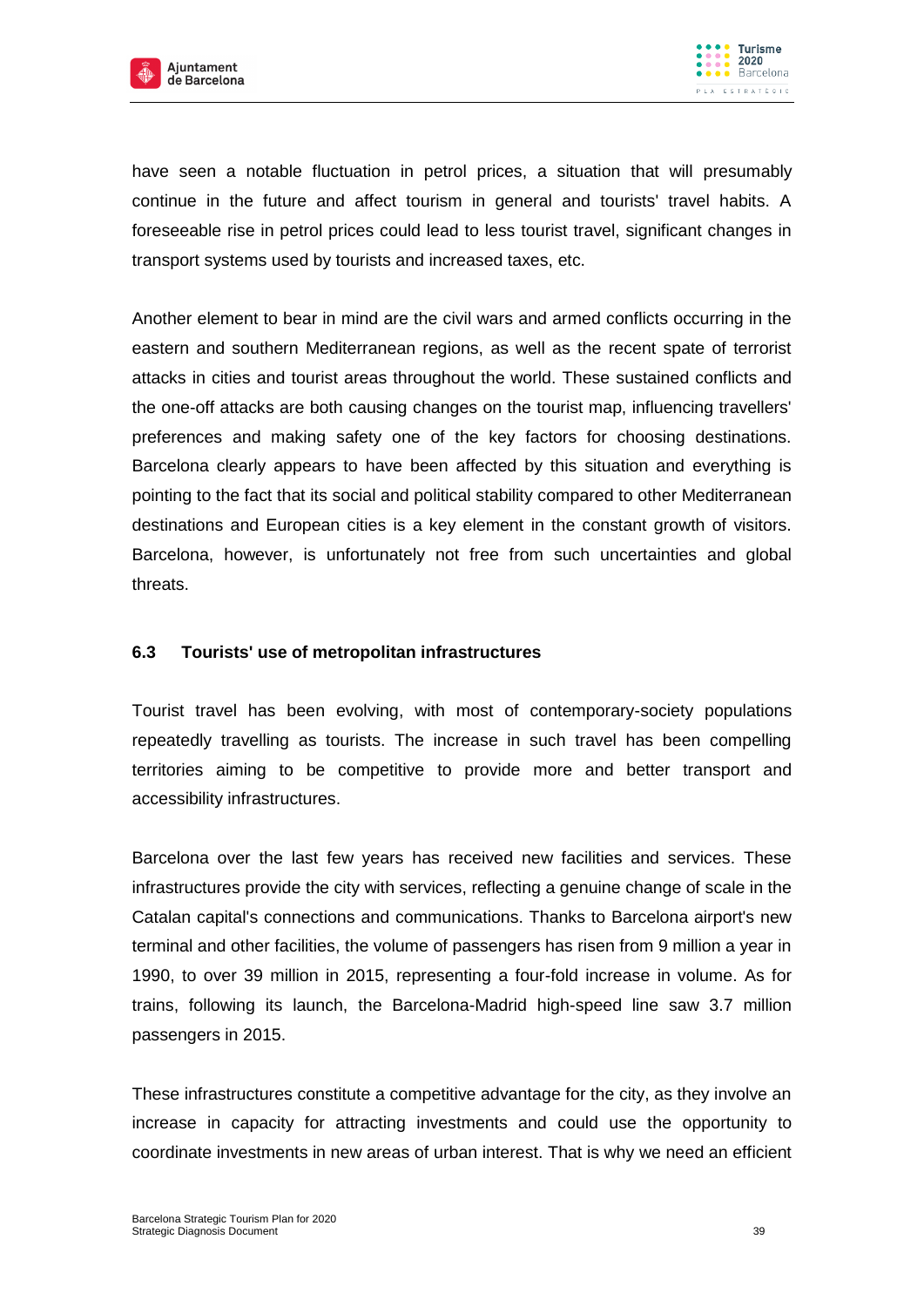



management if we are to ensure their feasibility, by internalising their running costs to the full and reducing the environmental impact caused by passenger traffic.

In the case of the airport, the facilities and services of this infrastructure allow us to establish a network of international flights that link Barcelona to a large number of airports and cities throughout the world. This phenomenon is also occurring with the port's facilities and services, where ships carrying 2.5 million cruise passengers are arriving and connecting the city to the main ports of the Mediterranean and rest of the world.

Of course, these and other infrastructures used by tourist and the city's residents are having a big impact on the environment and causing negative effects, requiring considerable attention. The effects of climate change and impact on the environment caused by tourist activities have taken centre stage on the international touristinstitution agenda. The World Tourism Organization [www.unwto.org,](http://www.unwto.org/) the World Travel and Tourism Council [www.wttc.org](http://www.wttc.org/), and the European Travel Commission [www.etc](http://www.etc-corporate.org/)[corporate.org](http://www.etc-corporate.org/) , among other bodies, have been intensifying their implementation of programmes for reducing the impact on the environment, working with such programmes as Agendes Locals 21 with recommendations on tourism and travel and basic Guidelines on European-tourism sustainability.

A study conducted over the last few years on the activities tourists do on their travels highlights the high consumption of resources this involves and therefore tourist-related costs. An ecological and environmental protection conscience has evolved. A large number of studies, then, have arisen emphasising this and attempting to make tourism a more sustainable activity. These studies on reducing the impact and on the need for conservation have raised tourists' environmental awareness. Environmental sustainability is having an increasing impact on the requirements of demand. These changes, along with the implementation of regulations and certificates, have led to changes in the sector's offer with regard to efficient use of resources and reduced impact. The transport sector has made this issue a priority and is working to bring about a drastic reduction in emissions and a reduction in the consumption of resources.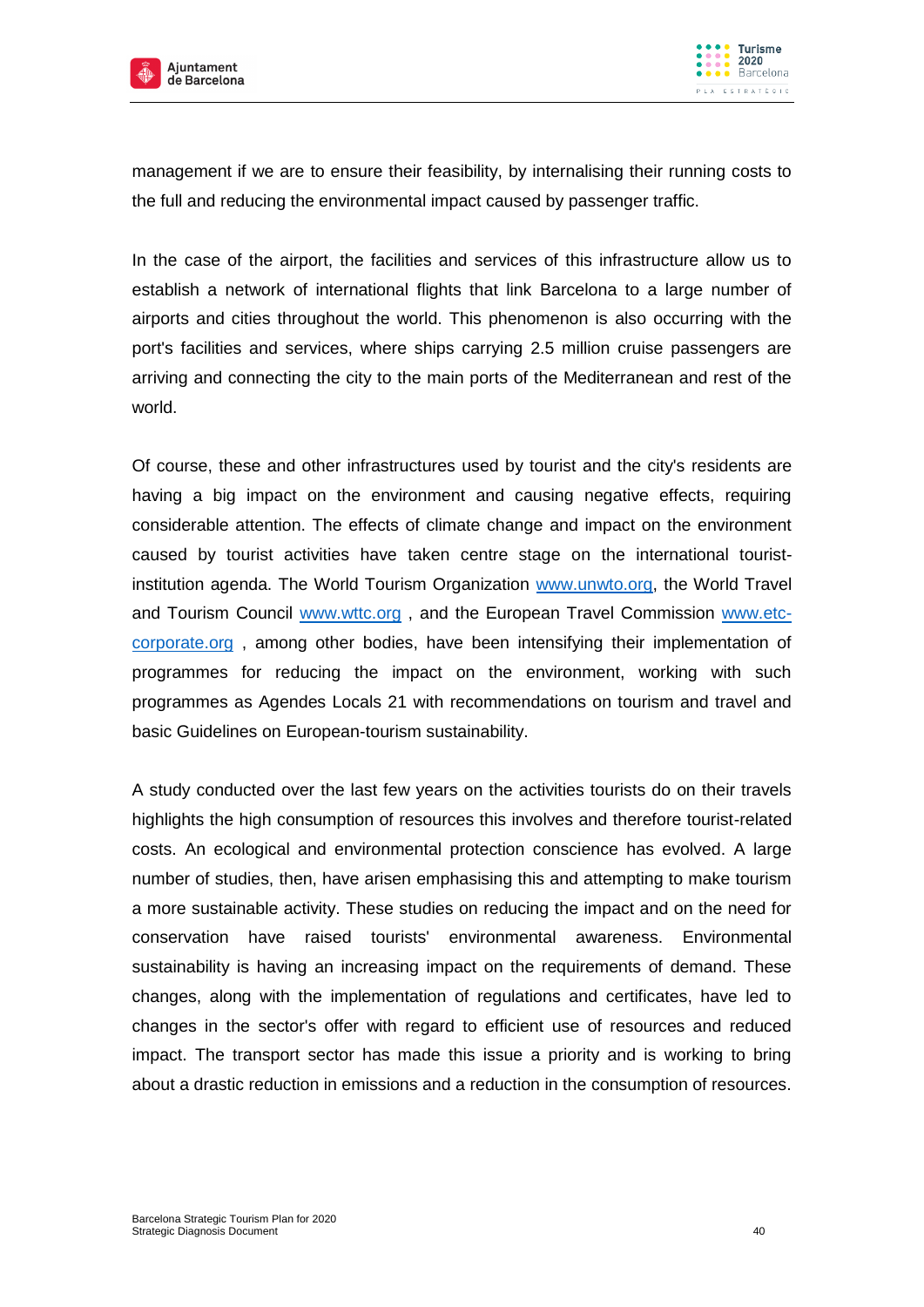



## **6.4 Sudden appearance of new intermediaries and tourist activities**

Among the main changes that have occurred in the tourist sector over the last few years, mention should be made of the appearance of two key phenomena brought about by the establishment of digital and mobile communication: the appearance of new intermediaries in the tourist sector and the development of services under the framework of the "collaborative economy". Both phenomena have major implications, not just for tourist activities, but also for the other economic-activity sectors, the city and for society as a whole.

The sudden appearance of the collaborative economy is a complex phenomenon that has its origins in the cooperative movement and in the organisational structures of citizen solidarity. Many activities are enshrined in this concept, from basic models for a free supply of services to a community, to platform-exchange models on websites and networks that provide exchanges and the recycling of goods and services based on a brokerage business model. Note, however, the diversity of forms taking refuge today under the umbrella of the collaborative economy and which champion companies as diverse as Airborne, Bert, Home Exchange, Couch surfing and Blackboard, to name a few, having a major effect on tourism. The emergence of these new operators in the tourist environment is revealing a genuine change of model not just in marketing but also in tourist products.

At the same time, and thanks to the available technologies, the value chain's intermediaries have undergone significant changes. Some of the traditional travel agencies have been replaced by online tourist services and product sales agencies (Oats) such as Pigeon-breasted, Bravo fly-Rumbo and Travelogue. Online recommendation platforms (ORS), such as Trip Advisor and viceroys.con, platforms monitoring the market's offers and prices, etc., have likewise appeared and become increasingly important.

#### **6.5 Increase in offers and new modes of tourist accommodation**

As for accommodation offers, Barcelona has become a city with accommodation boasting the highest quality services and facilities. Barcelona had over 67,603 accommodation places in 381 hotels in 2015. This range of hotel offers is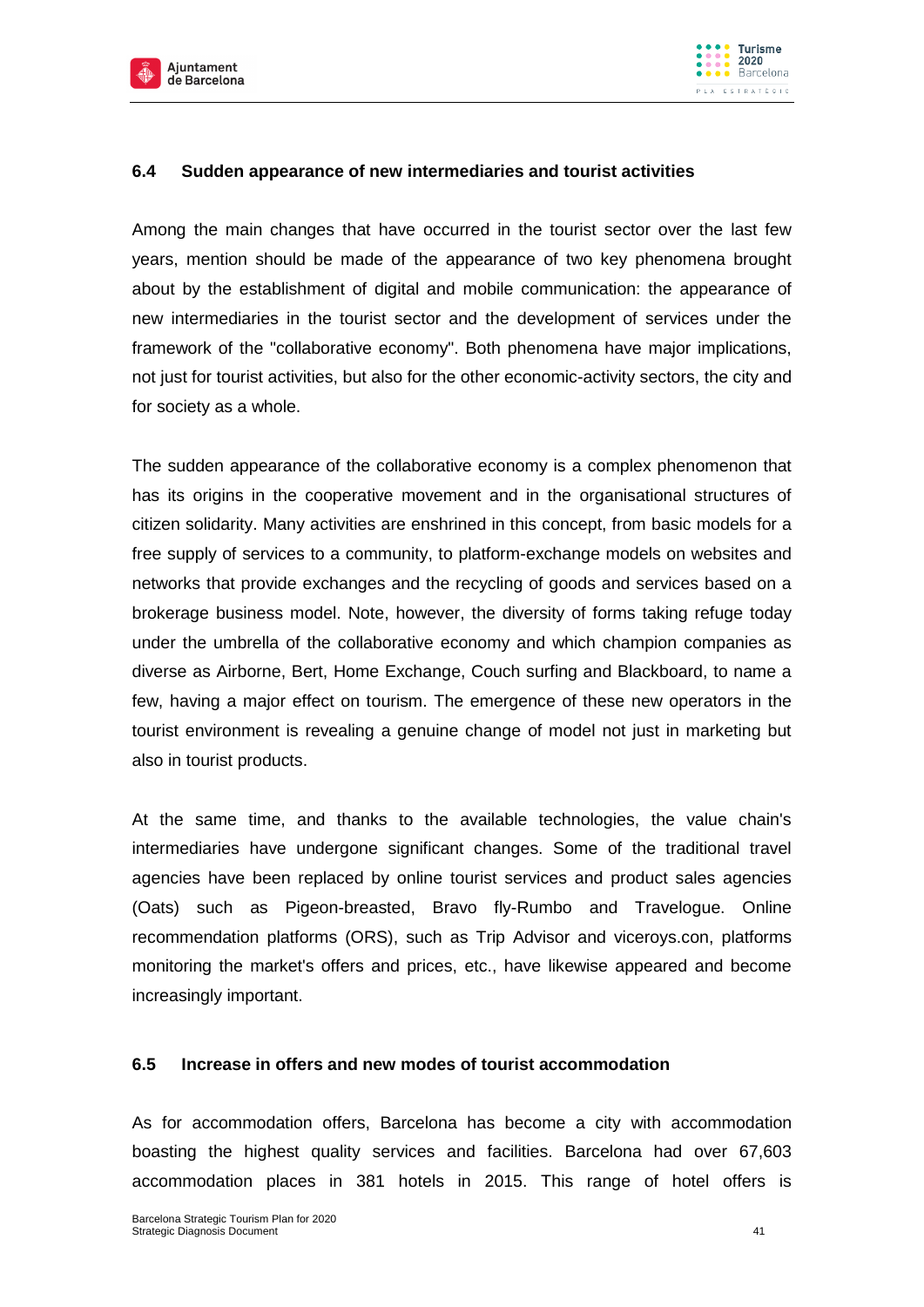



complemented by other types of tourist accommodation, such as 9,606 Tourist Use Flats with an estimated 40,462 places, 111 hostels with 9,024 places and 268 pensions and boarding houses with 6,036 places. These figures show that Barcelona can provide accommodation for tourists in over 123,000 regulated places. Compare this to 2010, when its overall capacity for providing accommodation for tourists came to around 70,000 regulated places.

This process of growing offers of beds is strongly linked to three phenomena. On the one hand, the constant growth in offers of places in tourist hotels. While there were 187 hotels with 31,338 places in 2000, there were 328 hotels with 61,942 places in 2010. Today, as mentioned above, there are now 67,603 places in 381 hotels in the city. It is worth mentioning here that hotels over the last few years have become assets in the financial market. It is hardly surprising then that over 60% of hotel investments in 2015 came from investment funds.

The second reason is the rapid and significant rise in other forms of accommodation. When the Administrative Simplification Act and regulations on tourist-use flats (HUTs) came into force in 2011, this led to a surge of requests for permits in the city. While there were 2,349 HUTs throughout Barcelona in 2010, by October 2014, following the halt put on permit issues, there were 9,606, representing a four-fold increase in the total number of HUTs in the city in a little over 3 years.

Another area that has recorded large growths is hostels, which offered over 9,000 places in 2015. This growth in number of offers took place at the same time as a change in visitor demand. This is reflected in the opinions gathered from the surveys conducted on Barcelona's tourists. The 2015 results of these surveys suggest that the city's tourists chose to stay in hotels as their first option, even though all the other forms of accommodation put together made up the majority option.

Lastly, we should take into account the illegal holiday-let accommodation, a fluid offer that can reach up to 4,000 unlicensed announcements and which are marketed on platforms such as airbnb, homeaway, nuimba, wimdu, etc., according to the estimates of the City Council itself. In addition, we should add to this the close to 6,500 announcements for rooms to let in shared flats that are found on the market on a lot of these platforms, a form of accommodation that is clearly not regulated under Catalan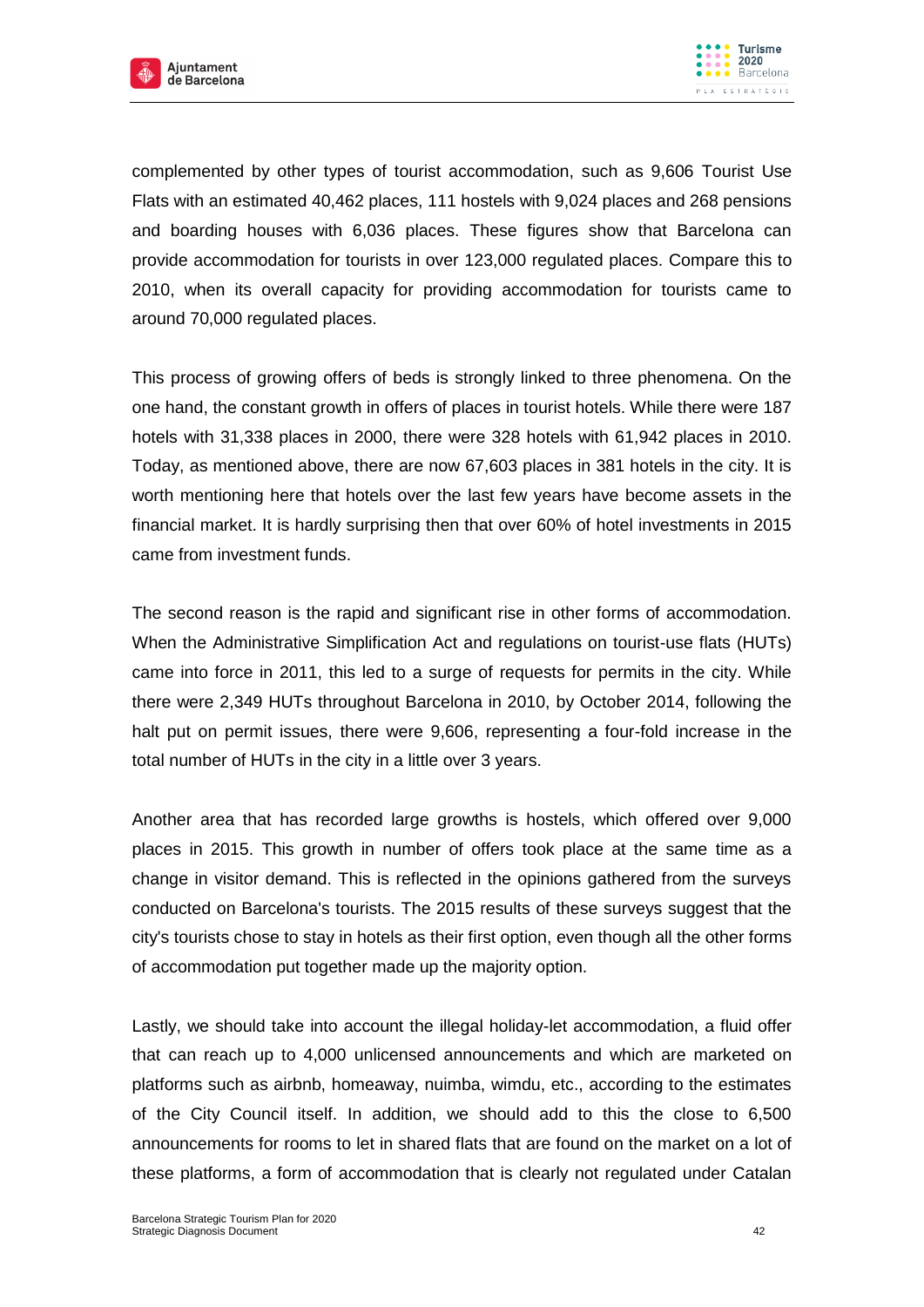



legislation, although the loophole here is expected to be closed soon under the coming Tourism Act.

## **6.6 Increasing relative influence of tourism on the city's economy**

The dynamism of tourism can be translated into an increase in the economy created by activities directly or indirectly relating to tourism. The latest available study on the economic impact of tourism in Barcelona (University of Girona 2013) estimates that the aggregate turnover for tourism lies somewhere between 8 billion euros and 9.7 billion euros. This turnover represents between 10% and 12% of the city's GNP, according to various considered scenarios, and generates between 96,000 and 120,000 jobs, representing 14% of the total.

Compare that to 2013 when tourism and travel around the world generated 9.5% of GNP and 8.9% of jobs in the city. In 2013, tourism in Spain represented 10.7% of its GNP and over 2.2 million jobs, whereas in the same year in Catalonia it represented somewhere between 10% and 12% of GNP and 350,000 jobs.

As for development over time, the general effects for tourism and employment continued to rise steadily, with a very notable growth from 2007 to 2012.

| Table 22. Effects in terms of GVA generated by Visitors to Barcetona. 2007, 2009 and 2012. |                            |               |               |                            |                            |  |  |  |
|--------------------------------------------------------------------------------------------|----------------------------|---------------|---------------|----------------------------|----------------------------|--|--|--|
| Scenario                                                                                   | 2007                       | 2009*         | 2012          | Variation for<br>2009-2012 | Variation for<br>2007-2012 |  |  |  |
| Pessimistic                                                                                | 3.681.791.638              | 3.168.885.974 | 5.650.264.040 | 78%                        | 53%                        |  |  |  |
|                                                                                            | Intermediate 4.578.288.040 | 3.845.538.904 | 6.511.548.266 | 69%                        | 42%                        |  |  |  |
| Optimistic                                                                                 | 4.739.811.071              | 3.901.934.633 | 7.168.088.106 | 84%                        | 51%                        |  |  |  |
|                                                                                            |                            |               |               |                            |                            |  |  |  |

**Table 22**. Effects in terms of GVA generated by visitors to Barcelona. 2007, 2009 and 2012.

\*Data from the business-as-usual scenarios created in the 2009 report for AQR.

| Scenario     | 2007   | 2009*  | 2012    | Variation for<br>2009-2012 | Variation for<br>2007-2012 |
|--------------|--------|--------|---------|----------------------------|----------------------------|
| Pessimistic  | 62.169 | 51.828 | 96.120  | 85%                        | 55%                        |
| Intermediate | 77.243 | 64.416 | 110.888 | 72%                        | 44%                        |
| Optimistic   | 79.077 | 71.226 | 122.260 | 72%                        | 55%                        |

\* Data from the ad hoc scenarios created in the 2009 report for AQR.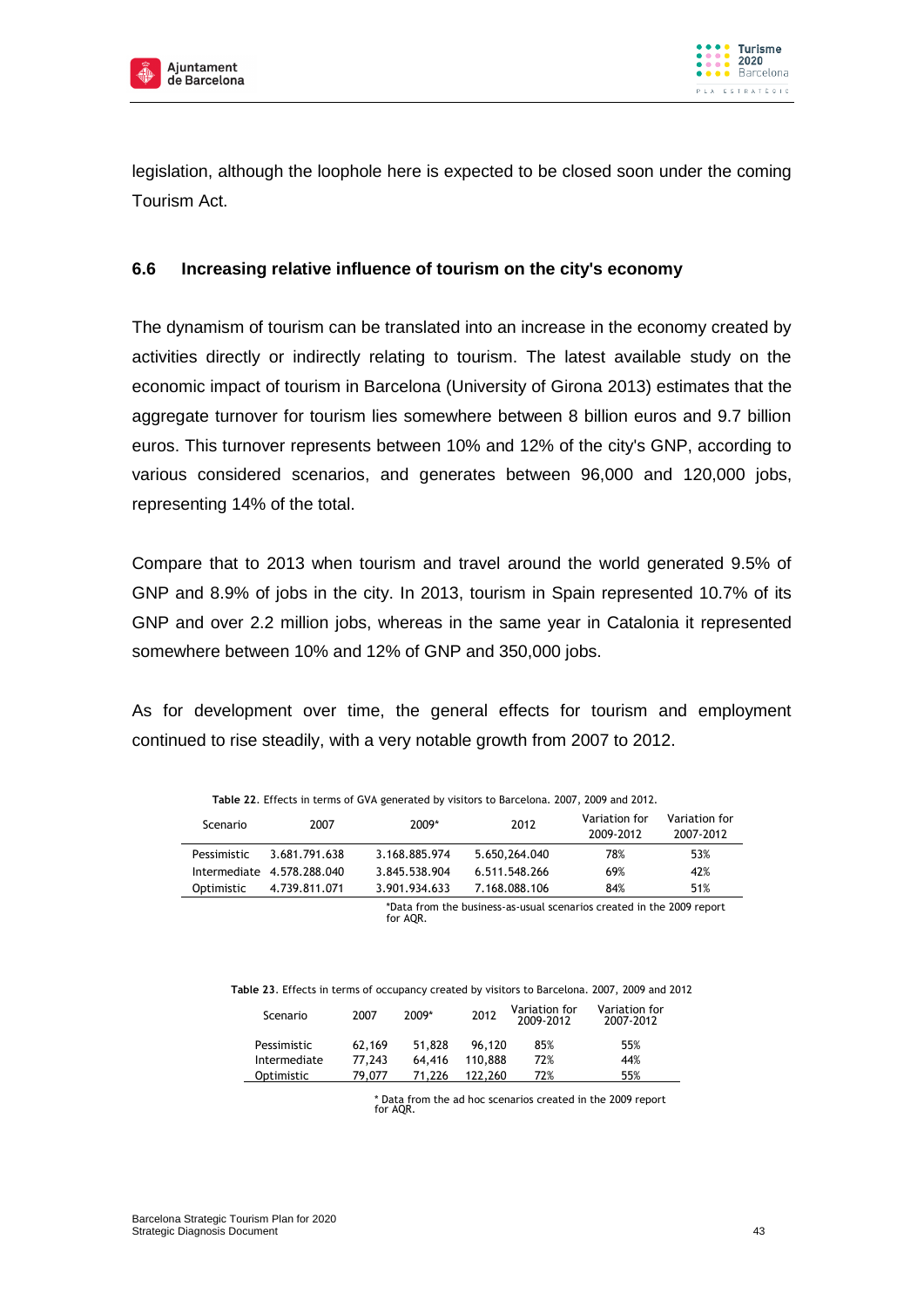



The growth of tourism has played an important role in reflating the city's economy. Barcelona takes sixth place in the ranking of Europe's main cities in 2015, coming after London, Paris, Berlin, Rome and Madrid. This economic dynamism could be seen in the creation of its new tourist-sector businesses. It also appealed to professionals and businesses from other sectors that saw future business opportunities in tourist activities.

Barcelona has a series of international hotel operators, businesses that have been committing themselves to the city over the last ten years, with significant establishments and massive investments. It is not surprising then that the city comes third in the International Congress and Convention Association (ICCA) ranking of international cities with the largest number of organised meetings, after Berlin and Paris. Finally, when it comes to major rankings, we should note that Barcelona Port headed the 2014 classification of European ports.

As for commerce, one segment has specialised in providing services for the city's tourist demand, so abandoning the more traditional commercial formats and opting for international fashion and retailing brands, a large part of which are found in Barcelona's main shopping areas.

Despite the effect of dragging and generating economic tourist activities, excessive dependency is leading towards an uncertain future. It is important here to bear in mind that tourism is present in dynamic cities with advanced economies and plays an important role, though it is not the only activity sector. The dependency or supremacy of an activity sector over others implies negative effects and risks, such as increases in prices, instability in employment and a lack or exclusion of other activities.

## **6.7 New tourist, visitor and resident profiles**

Changes of habits in modern society often promote increased mobility. This raises many challenges for the management of cities, given that more and more short or very short-lasting lifestyles can be observed among residents.

On the tourism level, this complex phenomenon of cities and their residents also raises questions over the traditional definition of tourists and day-trippers. Leaving aside the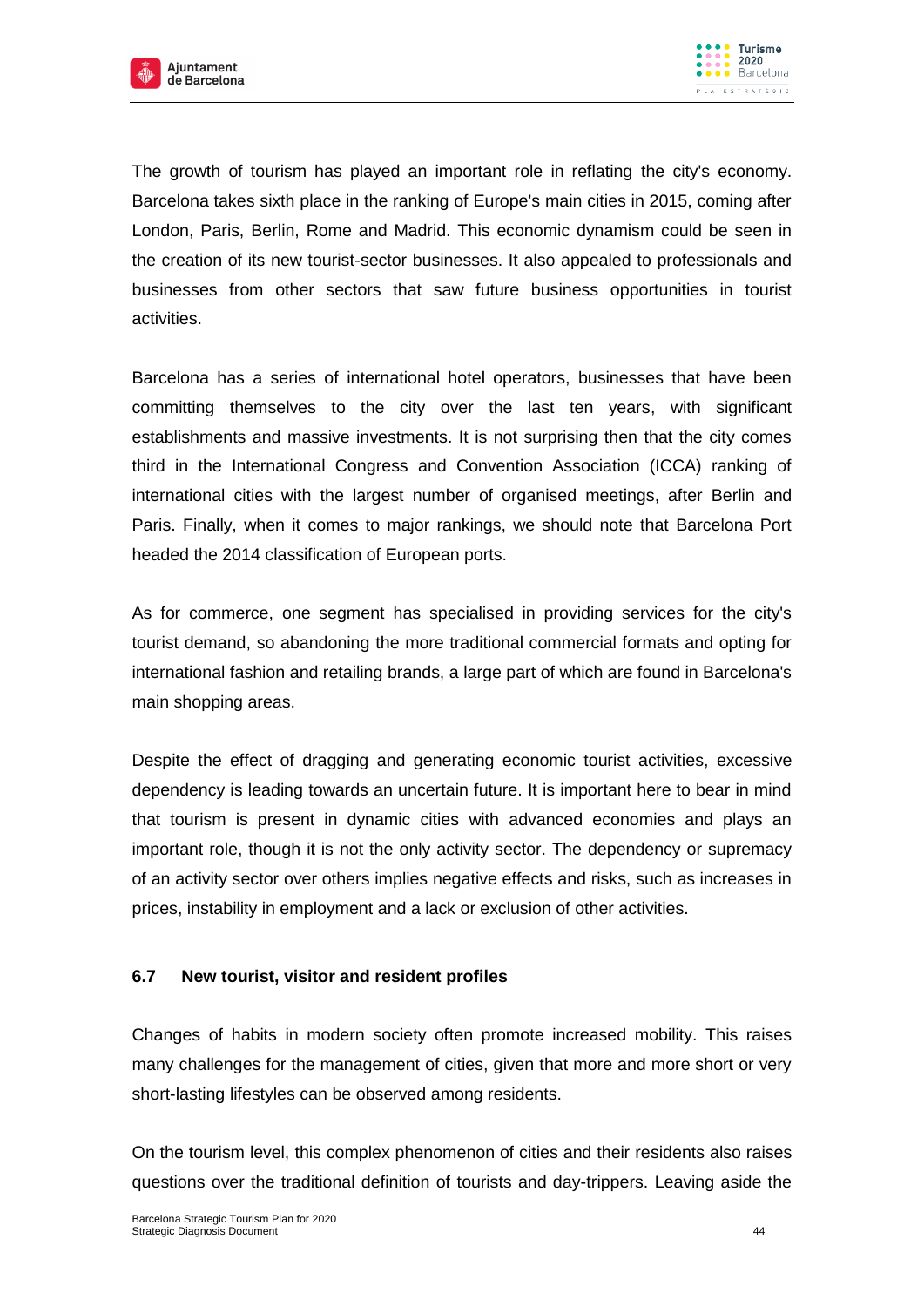

technical debate over this issue, what is certain is that the presence of training centres, businesses, research centres and hospitals etc., are generating short-lasting flows of tourists and residents. These sectors, despite the difficulty in quantifying their impact, are generating a huge number of temporary tourists and residents in destination Barcelona.

In Barcelona's case, its training centres, which notably include all its universities, are creating a considerable rise in the number of student arrivals in the city that are increasingly less seasonal, due to their summer courses. Businesses with corporate headquarters and large research centres are also creating a volume of workers and researchers residing temporarily in the city for a fairly long period of time.

Meanwhile, as an urban tourism destination, Barcelona has seen a change in the reasons tourists are visiting the city. Leisure has become the main reason for their visits here. Holidaying was the main reason for most tourists (63%) in 2015. Other tourists spending their nights in Barcelona did so for professional (22%) or personal (13%) reasons.

Professional reasons have been showing a downward trend since the start of the 1990s. In 1990 most of Barcelona's tourists (69%) were visiting for professional reasons. By 2000, just under half of the city's tourists (46%) and by 2015 just over a fifth (22%) were visiting for those reasons. While the number of tourists visiting for professional reasons has grown substantially in absolute terms over the last 25 years, its proportion has changed owing to the extraordinary rise in tourist numbers visiting purely for leisure. Leisure tourists rose to 23% in 1990 and to 63% in 2015.

Barcelona has become a benchmark urban-tourist destination because of its capacity to exploit its offer of unique services and facilities and, in particular, its capacity to combine activities with a Mediterranean lifestyle and leisure, features that are maintaining its attractiveness as a tourist destination.

## **6.8 Changes in trends in residents' perceptions of tourism**

According to an opinion survey conducted on city residents, more than 90% of those surveyed believed that tourism was beneficial for the city. These results, as we would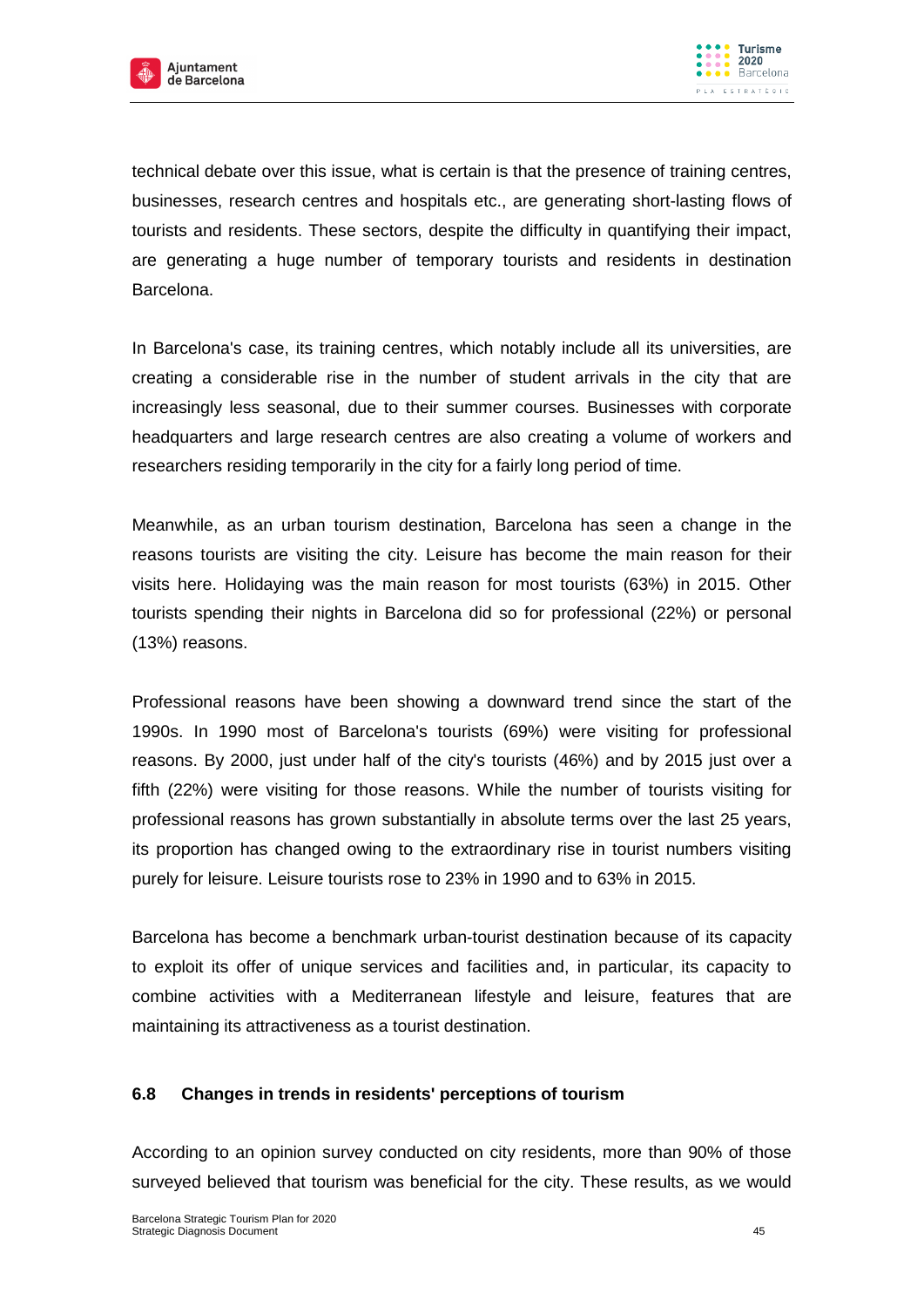

expect, varied according to the various areas of the city and profiles of the people surveyed. While most of the city's residents were in agreement over the benefits brought by tourism to such districts as Ciutat Vella and Gràcia, there was a wider base of people who did not regard it as a beneficial activity, a stance reflecting the direct reception of the impact on the most-visited areas.

Nevertheless, benefits aside, what is true is that tourism has been causing considerable debate among the city's residents, as it often complicates positive community life between tourists and visitors. As a result, a large proportion of residents (43%) considered tourism to be reaching its limits in terms of the city's capacity to provide services for tourists. This opinion varied according to place of residence and profile of the person surveyed. It was in the city's central districts, such as Ciutat Vella and Eixample, that the heavy pressure of visitors and tourists was taking its toll, creating an opinion of the city's capacity for tourist services reaching its limit. At the same time, close to half of residents (47%) were of the opinion that there was no need to continue attracting further tourists in the future. Meanwhile, as mentioned above, concerns over tourism became a public and collective issue to the point where the last Barcelona barometer (May 2016) put tourism as the city's fourth biggest problem, with 6.6% of the first spontaneous answers.

On the other hand, mention should be made of various social movements, platforms, assemblies and coordination committees whose demands focus on tourist issues, be it its continued growth over the last few years, calling for its reduction; or territorial players championing the city's rights; or against certain practices, such as tourist accommodation in residential buildings. The appearance of these new players is not exclusive to Barcelona and is notable in many of the cities with high tourist pressure in Europe and the United States.

## **6.9 Overcrowding and pressure from highly popular tourist areas**

Barcelona's territorial features make it a small city in geographical terms (101 km2), with a high population density (15,887 residents per km2) and high territorial occupancy, compared to other European cities. Besides these territorial features, it is essential to take into account that tourism has a tendency to concentrate in certain geographical points. Tourist supply and demand both tend to be distributed unequally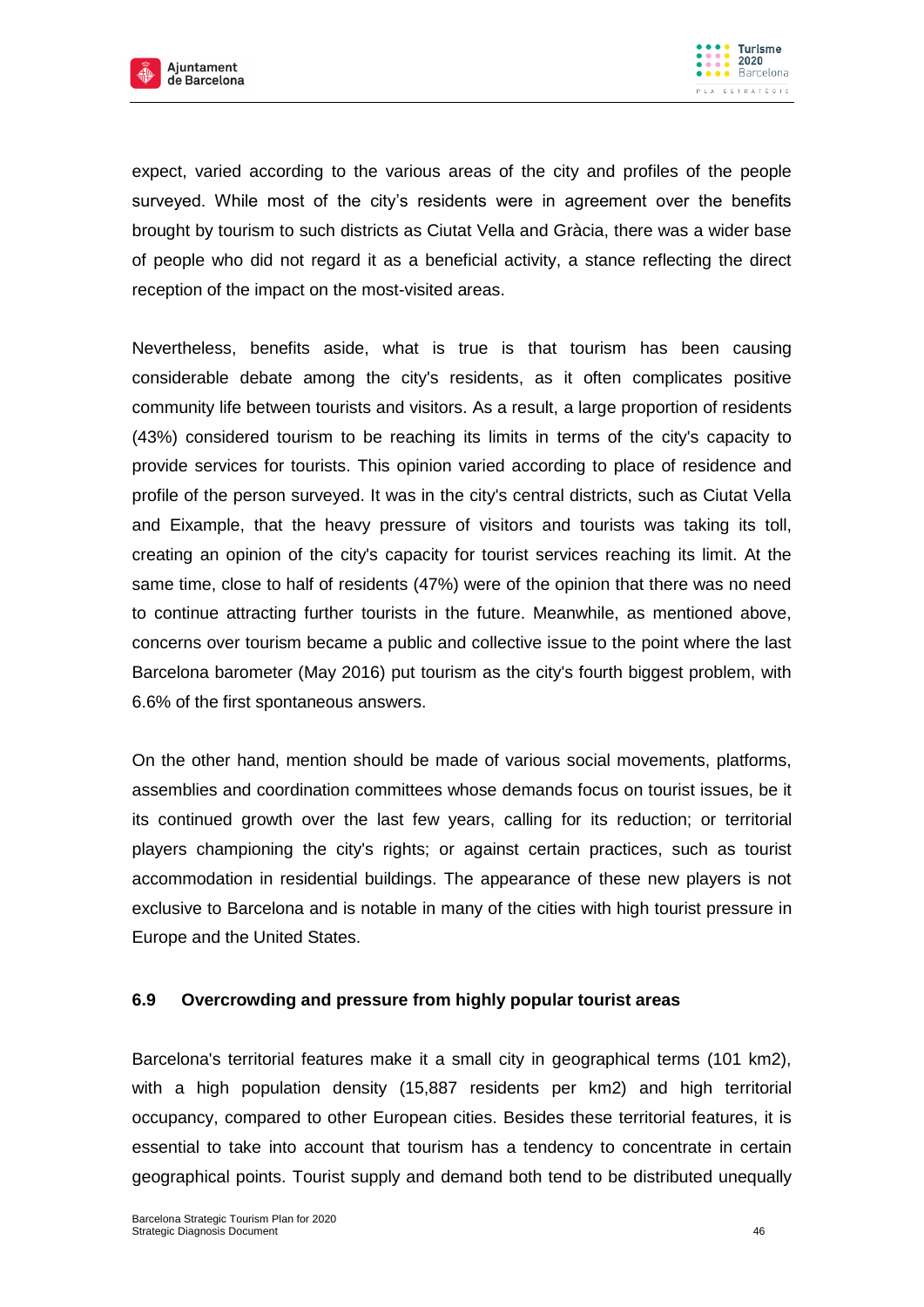



over the territory, with tourist intensities high in some neighbourhoods and areas and low in others. Such concentrations end up creating a superimposition of uses in areas of high intensity, uses typical of the city and tourists, producing problems of saturation and over-exploitation of space.

For their part, tourists concentrate their movements in destination points, places such as the ones mentioned above, which they identify as iconic and crucial. Barcelona's most visited space is the Rambla, which is estimated to play host to over 100 million pedestrians a year. Another highly used space are the city's beaches and sea front, which are capable, as iconic spaces, of attracting a large number of users, residents, visitors and tourists alike. Several public spaces in Ciutat Vella, Plaça Catalunya, Passeig de Gràcia, Sagrada Família and Park Güell are just a few examples of highintensity areas, spaces where there is a high economic, territorial, social and cultural impact.

If we analyse the territorial distribution of the various assets, tourist services and tourist uses, we will come to the same diagnosis, that there are concentrations and overcrowding in some of the city's spaces. The accommodation offers are highest in the districts of Ciutat Vella, Eixample and Sant Martí and lowest in those of Les Corts, Gràcia and Horta-Guinardó. Commercial and restaurant offers specialising in tourism are mainly located in the city's central shopping hubs, notable among which are: the Barna Centre, Cor Eixample, Passeig de Gràcia, La Rambla, Rambla de Catalunya, Raval. Cultural and recreational offers are also mostly to be found in such districts as Ciutat Vella, Eixample and Sants-Montjuïc.

It is for the above reasons in general that the city has a large number of diverse tourist resources. This plurality and variety preferentially exploit tourism icons, which in Barcelona's case can be found concentrated geographically, and which, owing to their capacity to attract, create overcrowding problems and community disputes between users and residents, in areas such as the Rambla, Barri Gòtic, El Raval, Sagrada Família and Park Güell, to name a few. Despite the management efforts made over the last few years, this phenomenon of concentration, instead of improving, appears to be on the rise, extending to other zones and areas in the city, certainly due to the great rise in numbers of visitors and tourists.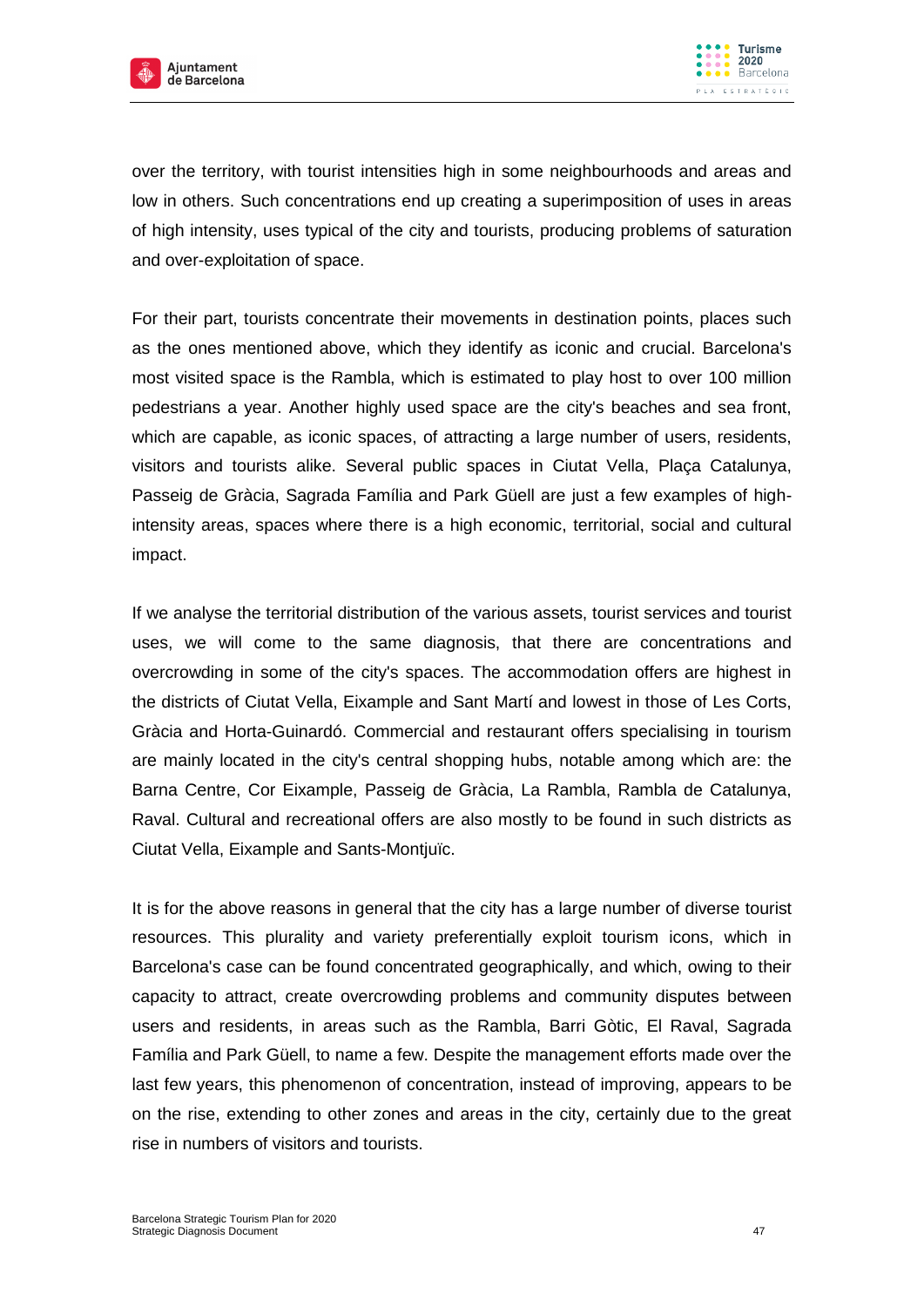



## **6.10 Socio-demographic development of highly popular tourist areas**

Ciutat Vella's centrality is turning this district into a particularly complex space. The district has gone through many changes over the years and has been subject to very diverse and important social and economic dynamics. While the District's municipal authority has been implementing social and economic programmes for years, to promote the economic and social reflation of its neighbourhoods, this territory continues to raise numerous challenges for the future.

Ciutat Vella is a district with a much higher-than-average population density and immigration index; and with a lower-than-average age and income per capita for Barcelona. The economic effects of both the crisis and the economic transformation has been causing a steady flow of residents out of the district. In 2015 Ciutat Vella housed 6.2% of Barcelona's population. The district has lost over 11% of its population over the last 8 years, especially in the Barri Gòtic, where it has lost 45% of its population since 2007, according to data on the local population register.

This loss of the resident population was hardly helped by the effects of the tourisminfluenced urban development transformations on the district's housing and shops. The conversion of housing blocks into hotels and housing units into tourist-use housing (HUTs) led to a rise in rental prices as well as other practices that finally harmed and penalised the district's residents. The municipal government has been working for a long time on urban-planning tools to correct and fight against the loss of the population and gentrification with specific plans, including the Ciutat Vella Use Plans and the current Special Urban-Development Plan for Tourist Accommodation (PEUAT).

Lastly, according to the opinion survey conducted on residents, most of Barcelona's residents (64%) believe tourism has an impact on prices in the city, against a mere 15% who think otherwise. A recent report prepared by Barcelona City Council evaluating the city's residential rental market shows there has also been a rise in prices and a reduction in supply in the neighbourhoods with the most tourist activities, although the cause for that cannot be directly attributed to it.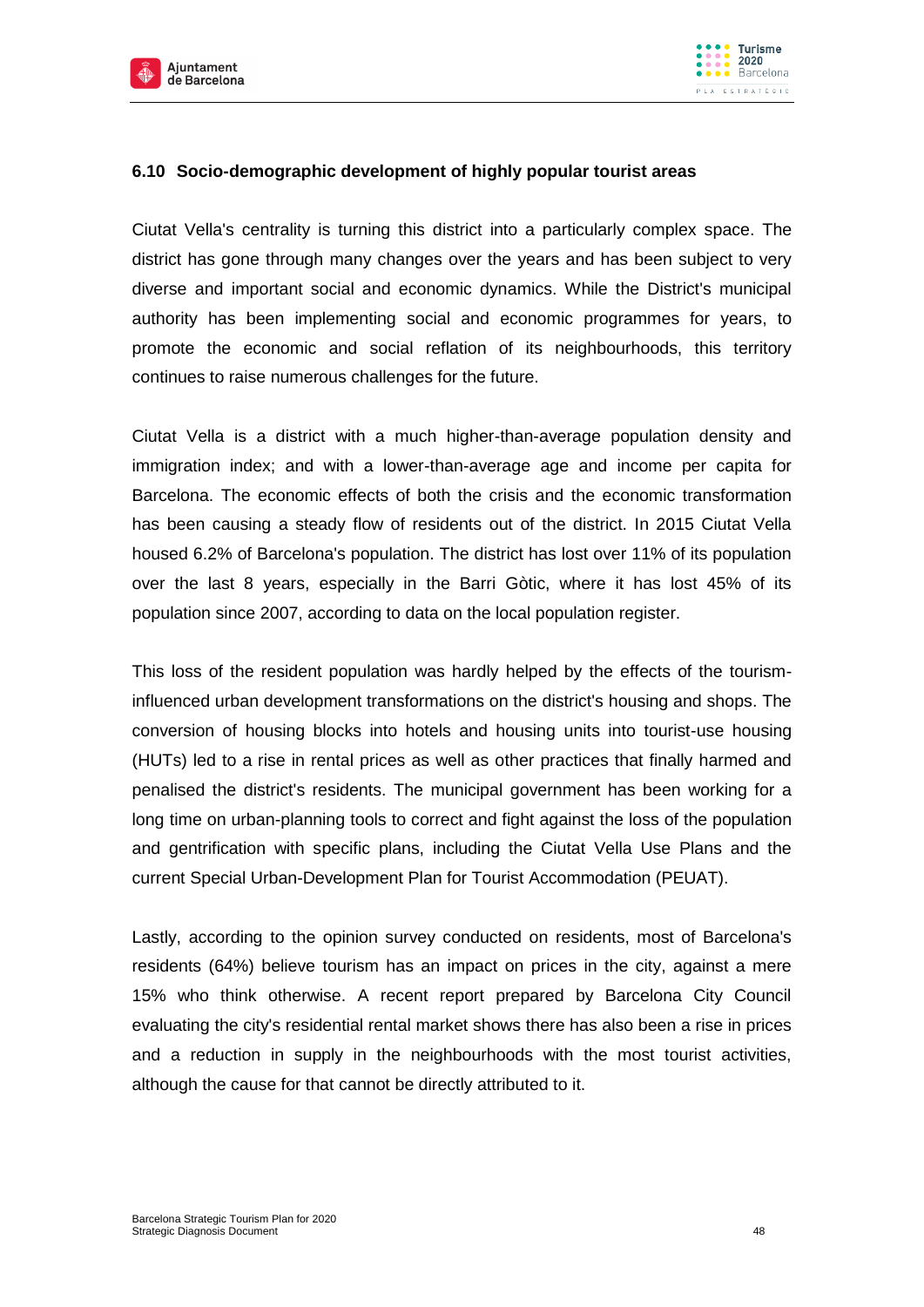



# **7. REPORTS**

## **7.1 Justification**

This chapter presents the results of the shared diagnosis process prepared from reports on thirteen specific themes. This exercise has enabled us to delve deeper, debate and prepare a report by sixteen experts in the matter, who have turned this plan into a more representative document.

The choice of issues responds to a twofold need. First, to provide a deeper, more qualitative approach to issues that could not be analysed through the available sources and which required a stance, discussion and narrative. Second, to delve more deeply into issues considered relevant after the decidim.barcelona process, on the one hand, and the evaluation of the existing information gaps, on the other. The final relationship of issues and rapporteurs, as well as the dates and number of allocated work sessions were as follows:

|                 | <b>Subject</b>                                                                                         | <b>Rapporteur</b>                                        | <b>Date</b> | N <sup>o</sup><br><b>Participants</b> |
|-----------------|--------------------------------------------------------------------------------------------------------|----------------------------------------------------------|-------------|---------------------------------------|
| $\mathbf{1}$    | <b>Tourism in the Districts</b>                                                                        | Jordi Moll                                               | 20/04/16    | 16                                    |
| $\overline{2}$  | Employment and labour market in the<br>tourist sector                                                  | Nemo Remesar                                             | 17/05/16    | 11                                    |
| 3               | Marketing for a sustainable and<br>responsible destination                                             | Joan Manuel Ribera                                       | 18/05/16    | 14                                    |
| 4a              | Private sector's relationship with the<br>Authorities                                                  | Ángel Díaz                                               | 20/05/16    | 8                                     |
| 4 <sub>b</sub>  | Private sector's relationship with the<br>Authorities                                                  | Ángel Díaz                                               | 10/06/16    | $\overline{4}$                        |
| 5               | Collaborative economy and other<br>common economies for a better<br>integration of tourism in the city | Paolo Russo<br>Elsa Soro                                 | 23/05/16    | 18                                    |
| 6               | Planning and urban-development<br>management tools around tourism                                      | Ricard Pié<br>Josep M <sup>a</sup> Vilanova              | 24/05/16    | 19                                    |
| $\overline{7}$  | Territorial strategy and tourism<br>management in Barcelona's metropolitan<br>arena                    | Francesc López<br>Paolomeque                             | 26/05/16    | 18                                    |
| 8               | Sustainable and responsible enterprise                                                                 | Josep Capellà                                            | 27/05/16    | $\overline{7}$                        |
| 9               | Smart tourism and city                                                                                 | Luís Falcón                                              | 31/05/16    | 13                                    |
| 10              | Strategies around the trade and<br>restaurant sectors                                                  | Josep Francesc<br>Valls                                  | 06/06/16    | 11                                    |
| 11              | City, heritage and tourism                                                                             | Saida Palou                                              | 07/06/16    | 13                                    |
| 12a             | The effect of cruises on destination<br><b>Barcelona</b>                                               | Daniel Imbert-<br><b>Bouchard</b><br><b>Ramon Serrat</b> | 15/06/16    | 16                                    |
| 12 <sub>b</sub> | The effect of cruises on destination<br><b>Barcelona</b>                                               | Daniel Imbert-<br>Bouchard i Ramon<br>Serrat             | 20/06/16    | 13                                    |
| 13              | Turisme de Barcelona today                                                                             | Enric Truñó                                              | 16/06/16    | 11                                    |
|                 | Total nº of participants                                                                               |                                                          |             | 192                                   |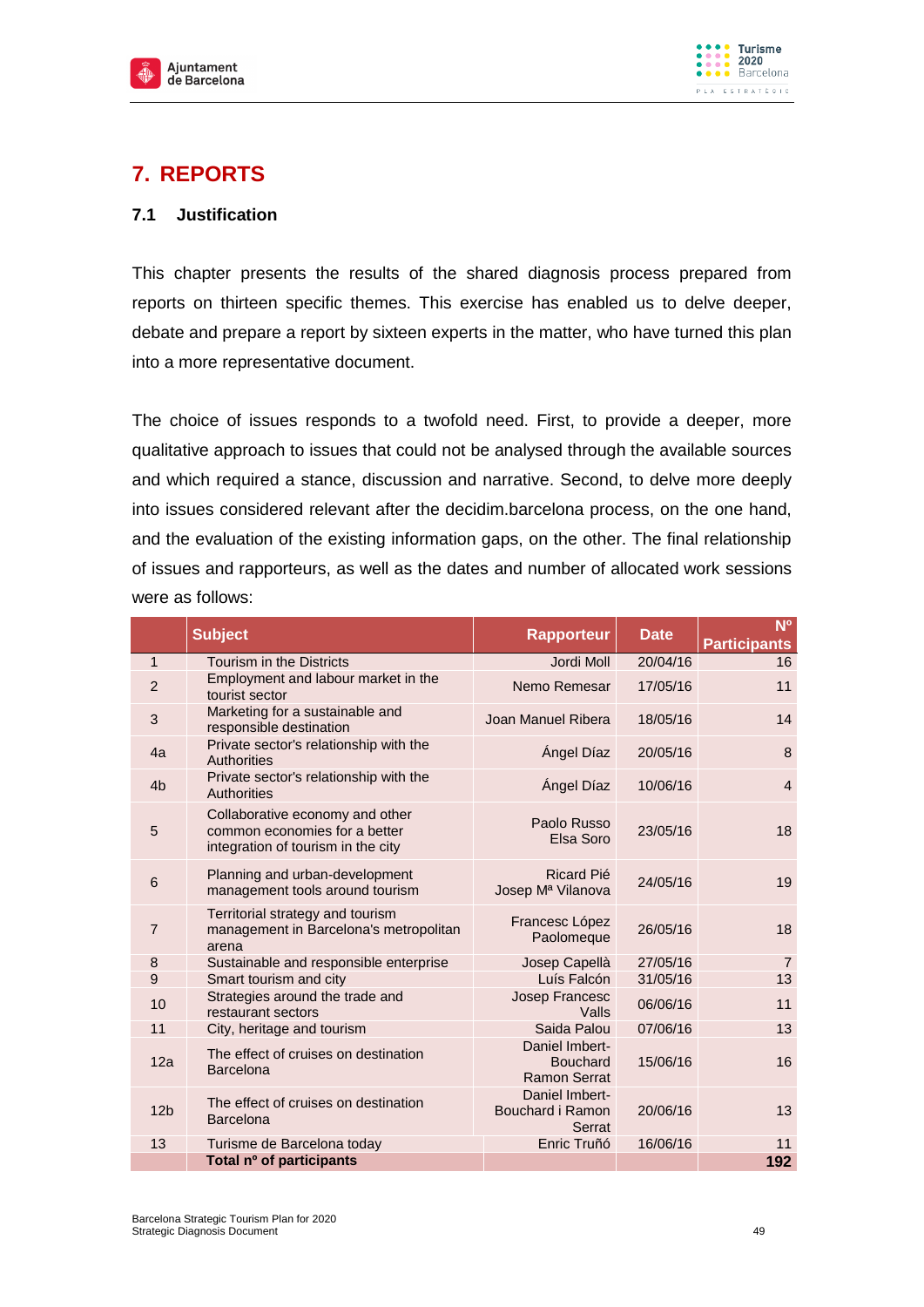



With the plan's managers and executive staff working together, a framework was established for the starting point, the issues to be debated, the goals of each group and the make-up of participants in the various Work Groups. A total of 15 meetings, each lasting two to three hours, were held in the months of April, May and June, livened up by the Momentum<sup>co</sup> team. The meetings all had a very similar structure, with one or two exceptions. First, the debate was framed around diagnosing the plan. Later on, after a brief presentation from those attending, the individuals in charge of the reports introduced the subject and opened the debate based on a guide previously shared with those attending. Finally, to conclude the meeting, the participants were called on to summarise their key ideas. The results of the process were captured in an event shared between the participants and the rapporteurs.

These meetings had a twofold purpose. First, to deal with the issue at hand from a broad and shared perspective with participants. Second, to help rapporteurs in their task to prepare the diagnostic that supplemented their initial knowledge.

For the purposes of meeting and comparing various visions and sensitivities regarding tourism in Barcelona, a balance was sought between the interests of the parties and the voices of other experts. The overall composition of those attending was divided as follows:

- Representatives of the public sector: **39**%
- Representatives of the private sector: 24%
- Academics and experts: 24%
- Turisme de Barcelona: **9**%
- Local resident representatives: 4%

The sessions' conclusions and debates made a contribution of indisputable interest to the process of the Plan. All the materials and documents generated are available on the plan's web space [http://ajuntament.barcelona.cat/turisme/ca/pla-estrategic/activitat,](http://ajuntament.barcelona.cat/turisme/ca/pla-estrategic/activitat) featuring data on the meetings, their minutes, lists of participants and diagnosis documents.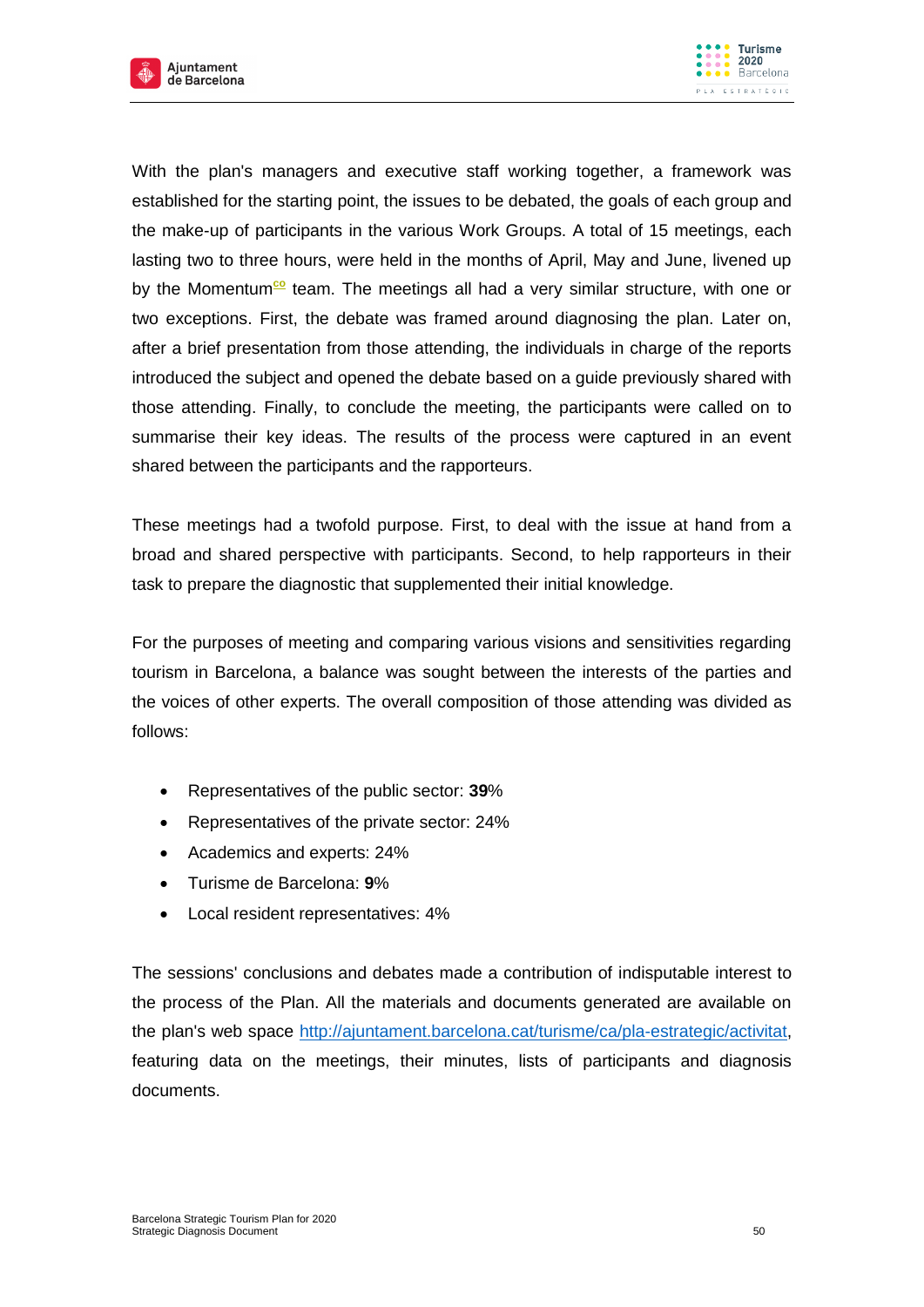



Note too that even if the reports are consultation documents authenticated by their authors and the pluralistic discussion process, under no circumstance may the final document or minutes of the meetings be regarded as binding parts of the plan.

## **7.2 Summary of the contents**

We present a summary below of the goals of the discussion and debate on the documents and the meetings, in addition to a collection of the three most important ideas of the key diagnosis documents. We recommend you read them thoroughly for a better understanding of the documents as well as the minutes of the fifteen work meetings.

## 1. Tourism in the districts

The diagnosis document on tourism in the city's districts reflects the opportunities that tourism implies for the districts and the way that the activities in the city's districts and neighbourhoods have to continue to be planned and managed.

The city's 10 districts have their own unique and specific features. That is why the starting points and needs for each of them are so different. Tourism in the city is an established reality that creates economic activities, but which is not free of imbalances. Spatial concentrations of tourist activities create opportunities for districts to redistribute positive effects and the mandatory need to reduce negative effects.

Some of the most important strategies for combating tourism's externalities in the districts are:

- Prioritising the management of tourism's effect on the city's districts and neighbourhoods.
- Working on diversity in the districts rather than making everything homogeneous in the territory.
- Reviewing the districts' management needs.
- Tackling directly the control of illegal accommodation, improving the tools for territorial management and the indicators for flow and mobility management.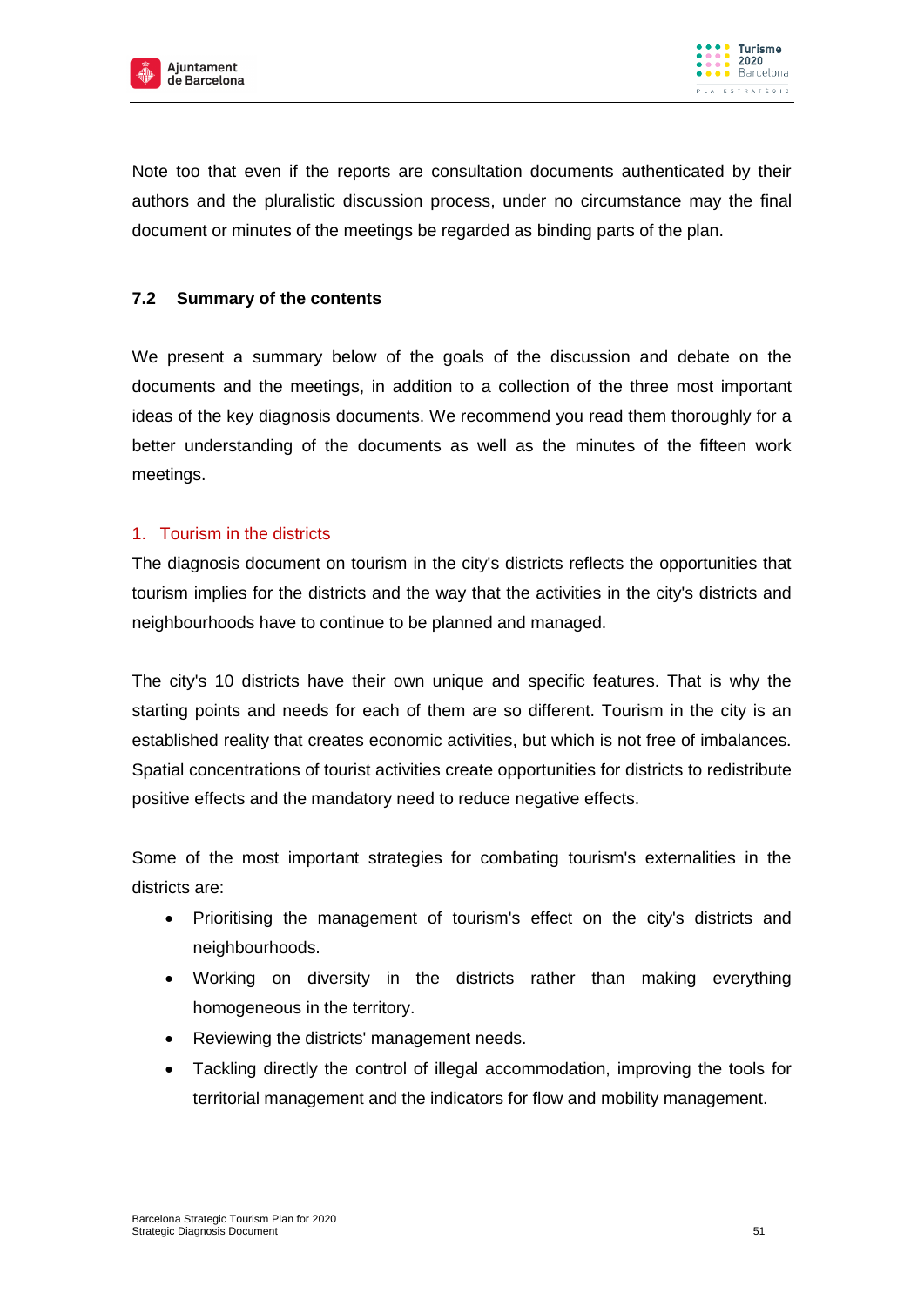



## 2. Employment and labour market

The aim behind this report on employment and labour market is to provide tools for creating subsequent reflection on how to boost a sustainable tourism development that benefits the whole local population, through better access to the labour market (by improving its employability), improved employment conditions and the creation of new quality jobs with the final goal of offering a fairer distribution of the economic benefits and, in general, improving the well-being of the population.

It also explains the need to improve the governability of tourist-management tools and bring about greater involvement in the public sphere and establishing larger participatory spaces. To this end, we therefore need to involve the territory's main social and economic players in a space where debates and decisions can be made on strategic lines and shared commitments to the labour market.

Here are a few of the key aspects:

- Qualitative improvements to employment brought about by the sector as well as the creation of new stable and quality jobs.
- Promoting quality employment as a key element for redistributing wealth and social returns.
- Promoting commitment and consultations among all the economic players.
- Improving knowledge and information with indicators and metrics that allow their monitoring.

## 3. Tourist marketing for a sustainable and responsible destination

The report on tourist marketing for a sustainable and responsible destination aims to set out the marketing strategy that has to be followed in a destination as successful as Barcelona, so as to contribute towards developing a sustainable model. Barcelona has become one of the world's main tourist destinations but this situation is not free of challenges and these need to be tackled with communication tools.

Some of the key aspects for ensuring the future of the destination are: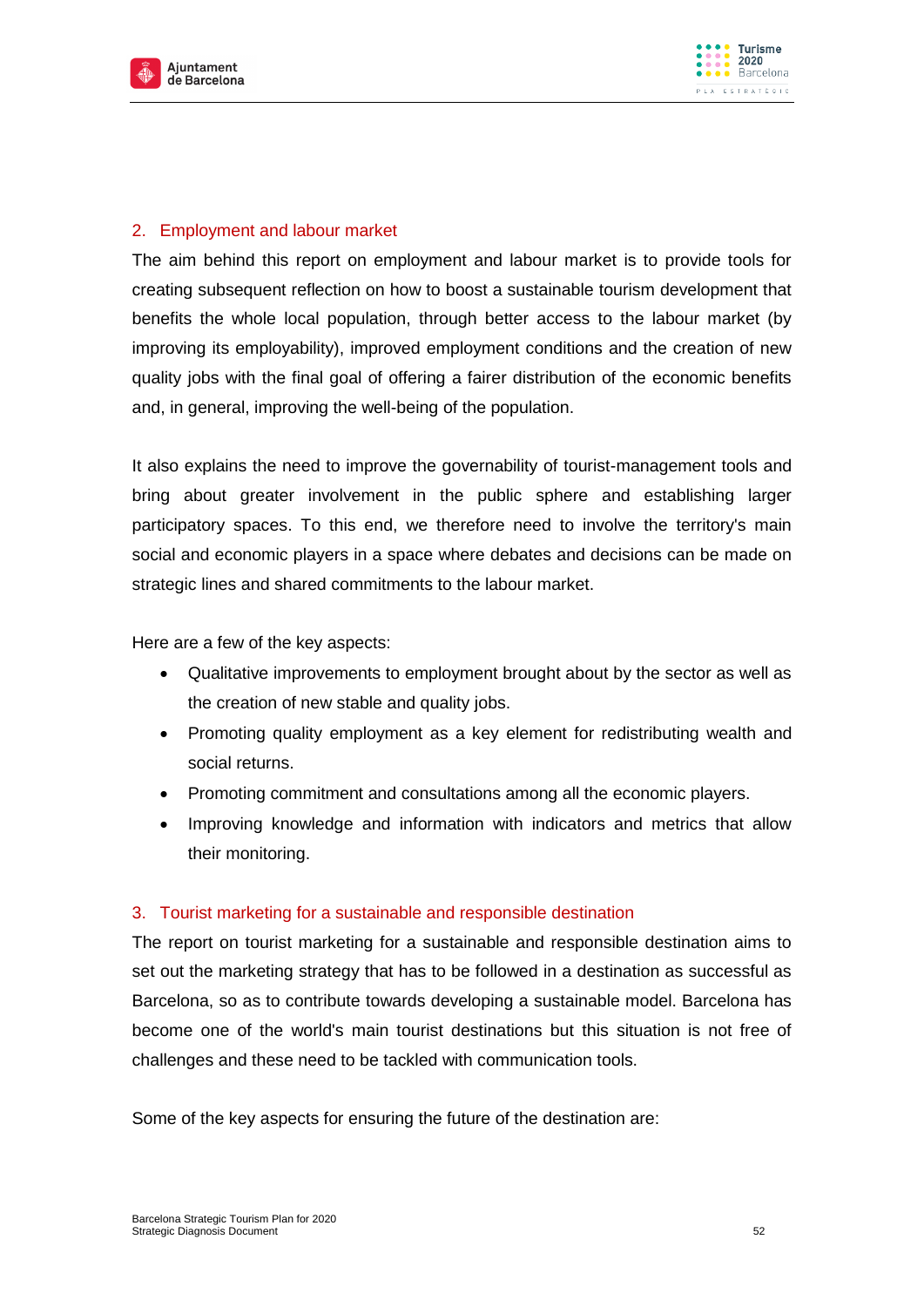



- The main strategy for contributing to the sustainability of Barcelona as a city and destination is for tourist marketing to be put at the service of the city's welfare. The city has to find a balance between its roles as a city for living, working and enjoying.
- Concentrating promotion efforts on the products that Barcelona intends to offer with a strategy and a rich narrative of the city.
- Prioritising the promotion of tourist sectors that bring social, environmental and economic value, as these constitute genuine quality tourism. It is among these sectors that internal tourism is probably one of the most sustainable the city can have.
- Promoting training processes, ongoing improvements and certification in responsible and quality tourism which allow us to distinguish companies working to bring value to destinations.

## 4. Private sector's relationship with the authorities

As for the private sector's relationship with the authorities, the text deals with relations between institutions, associations and individuals from the public and private sectors and the way they have to be shaped in the future. It mentions the need for adapting to the current context for joint work on the city's tourist policies.

Notable key aspects in the document are:

- The public sector has to be capable of providing information on everything it is doing and of adopting and better understanding business dynamics. The private sector has to understand the determining factors in the city's tourist management and to create a long-term responsible vision geared towards sustainability.
- The traditional public-private confrontation has to give way to cooperation, allowing work on a joint model that ensures sustainability.
- Defining clearly the roles of the public and private sectors in planning, implementing and managing tourist activities.
- Boosting joint-work strategies between the public and private sectors, to share future scenarios and objectives, as well as information and knowledge.
- Extending and dynamising the foundations of business representation, in order to boost innovation and involve all the new activities currently shaping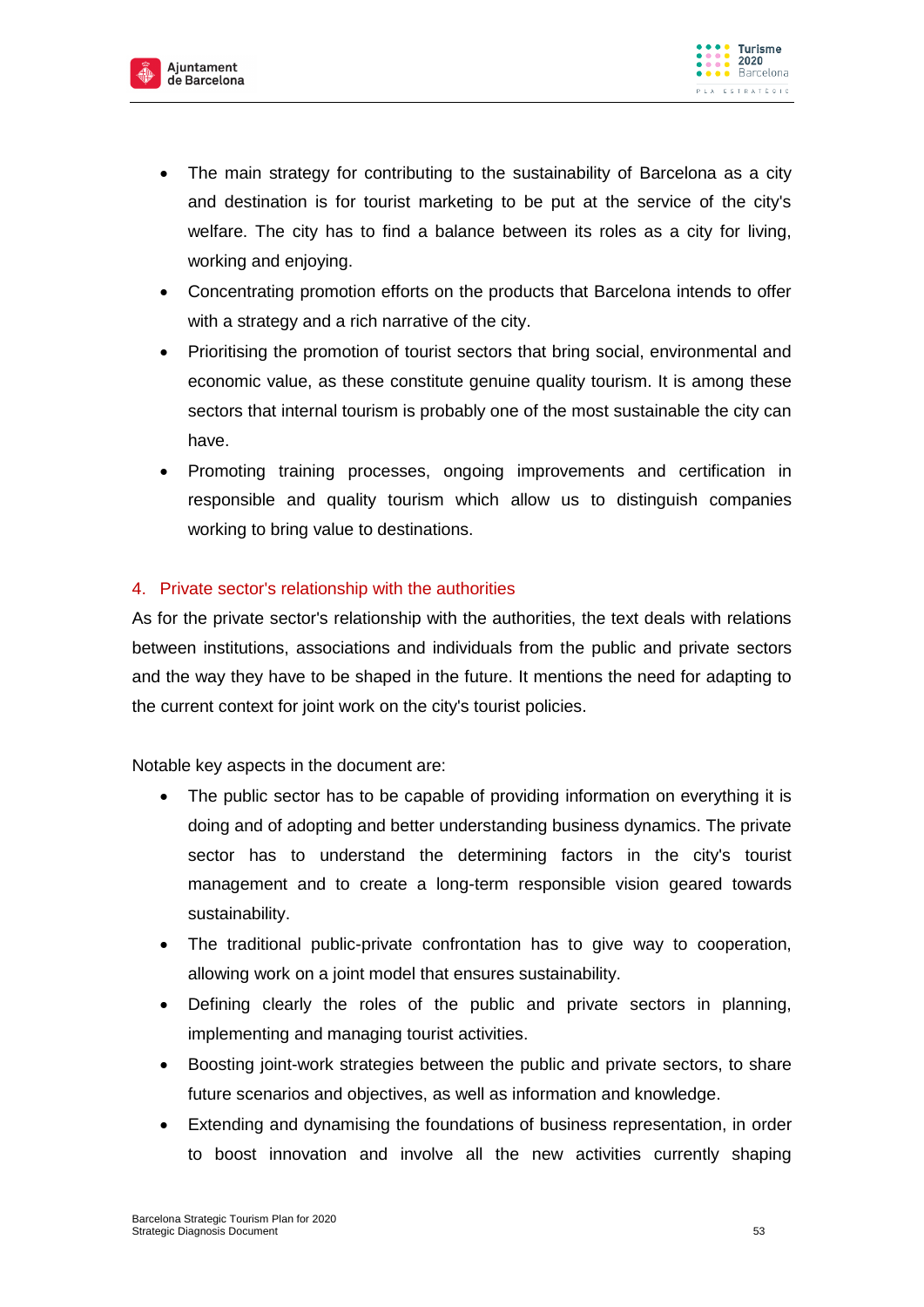



Barcelona's range of tourist offers and making up a large part of its capacity to attract.

# 5. Collaborative economies and other common economies for a better integration of tourism in the city

The text explores the current dimensions of the collaborative economy and its role as an engine for new tourist models and practices, referring to the specific case of Barcelona and highlighting the most popular platforms operating in this sector, as well as the pros and cons they apparently bring.

Having analysed the social and environmental effects in Barcelona and other cities, it then calls for a definition of a commons framework for characterising these models and evaluating the convenience of backing (or regulating) their expansion, from a publicauthority perspective, depending on their level of capacity for contributing to the transition towards a fairer and more cohesive and inclusive city model than the one produced by traditional tourist-sector practices.

Here are a few of the key aspects:

- Distinguishing practices that come under the collaborative umbrella, for the purposes of separating commons-based ones from extractive and corporative ones.
- Defining a favourable strategy for collaborative commons practices, by evaluating their social return and contribution towards a fairer and more redistributive economic model.
- Promoting social-innovation mechanisms that are based on use, joint management and the generation of new knowledge available to everyone through open data.

## 6. Planning and urban-development management tools around tourism in the territory

The document aims to reflect on the urban-development planning and management tools that are available today for dealing with tourist uses of territories and cities. It initially examines Barcelona's position today as an unavoidably tourist city, an essential step for taking on the effects of tourist practices as the city's own challenges. It also analyses key aspects of the need for urban-planning regulation and management, to ensure the right to the city, focused in particular on the guarantee of the right to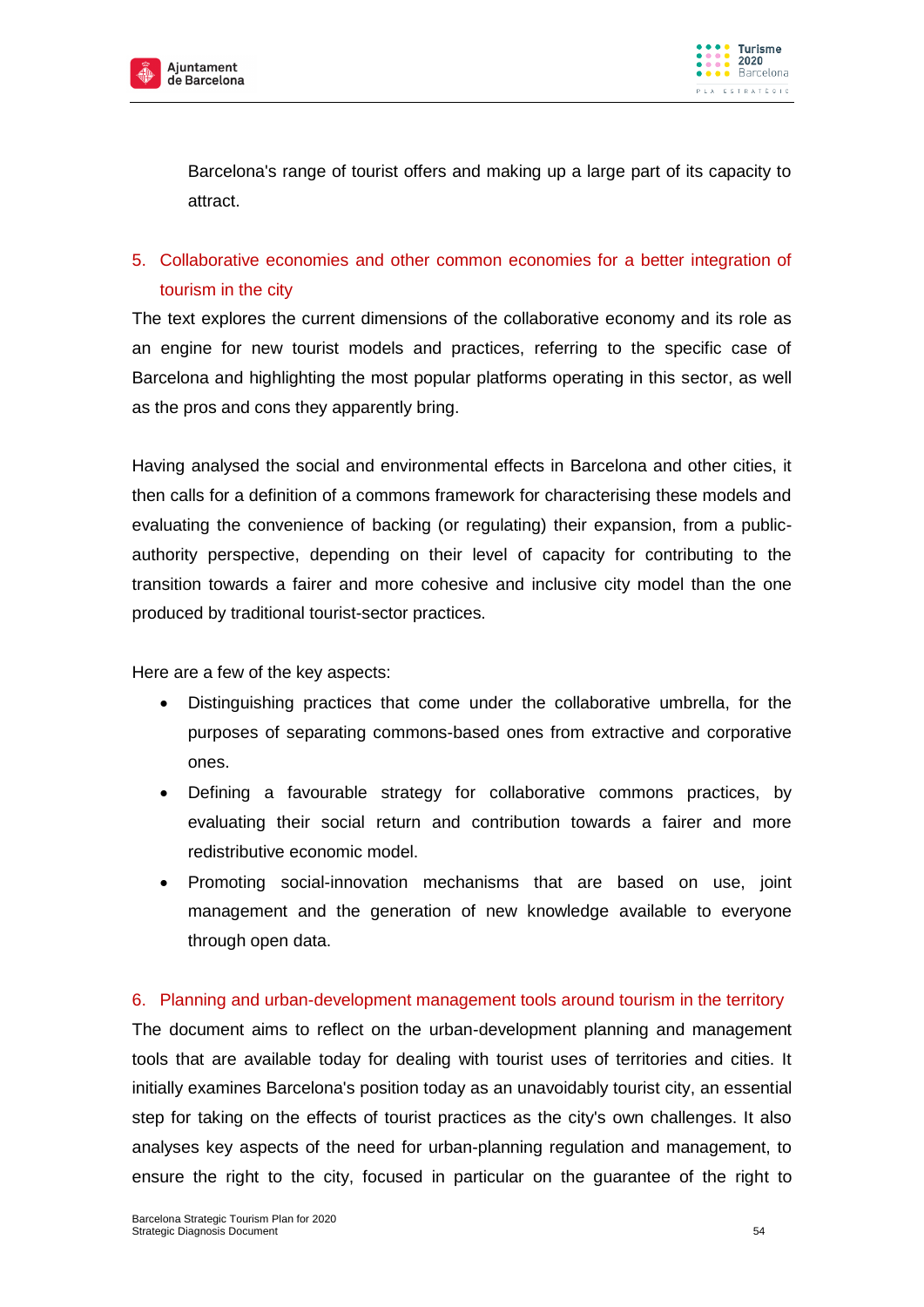

housing and competition for the use of shared urban resources such as infrastructures, services and public spaces. It also evaluates the tools currently available in urban planning for dealing with the management and planning of the city's tourist uses.

Its notable key aspects are:

- Tourism as an economic power house of the post-industrial city is affecting property values in such a way that people can no longer enjoy permanent residence in extensive areas of the city.
- Pressures on property from tourist accommodation, fierce competition with local economic activities and competition for shared basic resources as the main challenges to be managed.
- The need for reviewing the general regulatory framework for deactivating, when not eliminating, speculation on land suitable for development and built for developing tools for satisfying the property's social function.

## 7. Territorial strategy and tourism management in Barcelona's metropolitan arena

The metropolitanization of tourism is a general phenomenon found in many large cities, besides Barcelona and its metropolitan surroundings. This implies a change of scale in tourist activities, a new situation that is made more complex, and a brand-new scenario for the public management of tourism. The diversity of tourist activities in Barcelona and its metropolitan surroundings sketch out maps of unequal intensity, areas, variable functional tourist spaces (according to the spatial specificity of each activity), which do not necessarily coincide with municipal-authority, county or metropolitan (AMB) boundaries. Even so, the diverse nature of the tourist phenomenon and cross-cutting character of its economic dimension do not allow for public action, as an expression of the authority's management aim and/or competence (layout and planning as administrative jurisdictions).

Notable issues in this report are:

 The need to order, plan and channel growth in tourism by avoiding the perception and partial and interested initiative of acting only from Barcelona's perspective, to export problems to the metropolitan surroundings. Action is required from all the players (public and private) in the whole territory, with the roles that correspond to their circumstances in each case.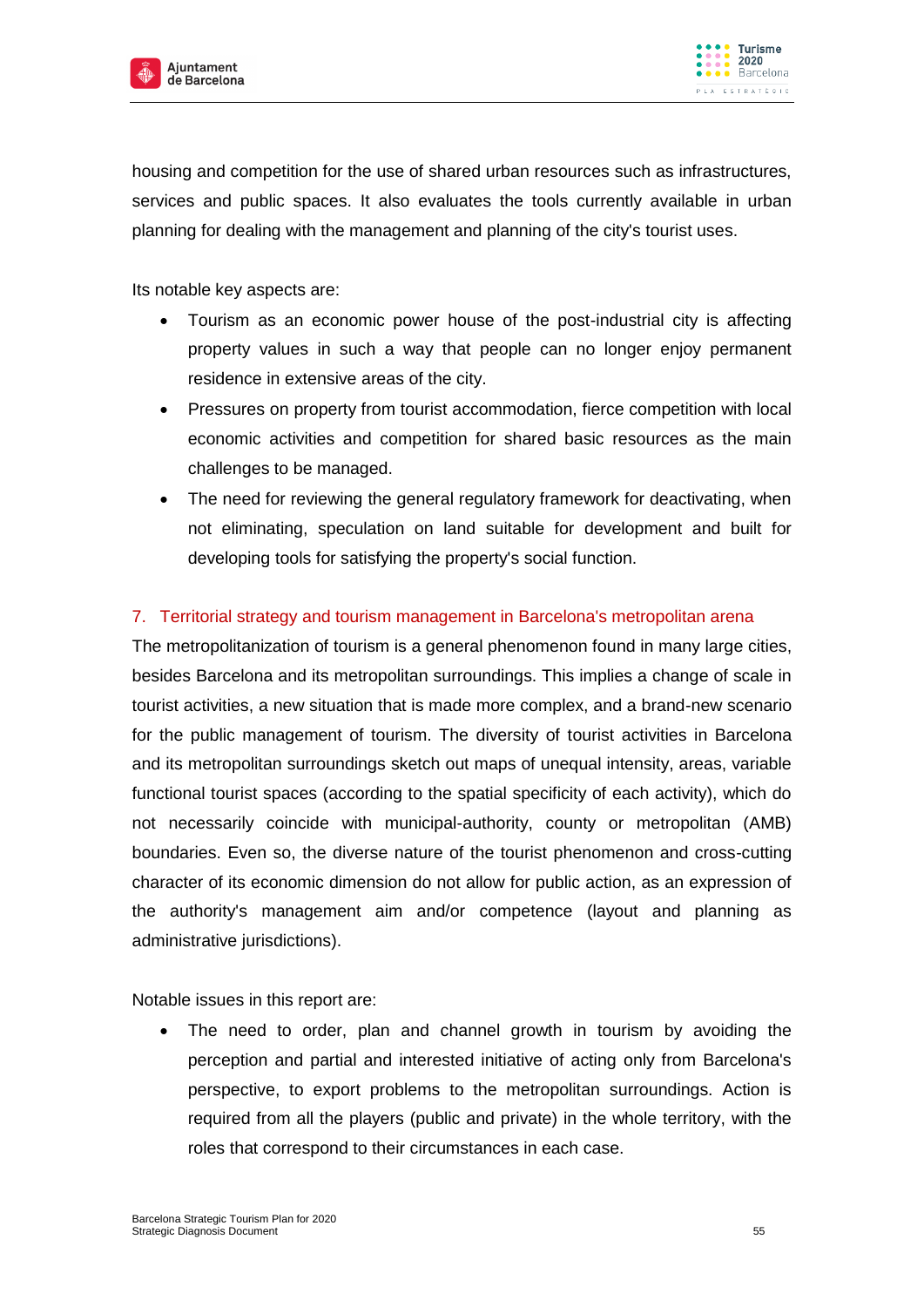



- Considering other metropolitan-level planning tools so work can be done on metropolitan territorial strategy and tourism management.
- Promoting communication among players, their coordinated action and cooperation in projects is one of the key challenges. Faced with this complex situation and dysfunction with the institutional framework, we might want to proceed with caution, advisable also given the limitations in management, ordering and planning competence and tools in the matter and in the territorial areas.

## 8. Sustainable and responsible enterprise

The diagnosis on sustainable and responsible entrepreneurship focuses on the situation of entrepreneurship, its sustainability and responsibility; and reflects on the opportunities for prompting a transition of Barcelona's business structure towards sustainability and responsibility through support and joint work with an emerging productive fabric, which individually and collectively opts for this paradigm.

Notable main issues in this report are:

- Increased demand for sustainable and responsible tourism in line with the trend of western societies towards a more responsible and ethical consumption.
- A commitment to sustainability is a cross-cutting city-wide commitment, involving all tourist attractions and services that interact with visitors.
- The authorities, especially the local ones, have to commit themselves to leadership and action. Their practices and programmes are of special value, setting an example to the other players in the destination.
- Positively discriminating all the tourist events promoted by the administrations, procuring sustainable accommodation, ecological taxis, public transport and selective purchasing.
- Promoting business and services with seals and certificates that are used for advancing towards a more sustainable and responsible model.

## 9. Smart tourism: challenges and possibilities

Thanks to the opportunities offered by a strongly digitised society, the document aims to reflect on the integration of data-acquisition systems, the building of knowledge from these and their activation in the management of the city and for incentivising private initiatives.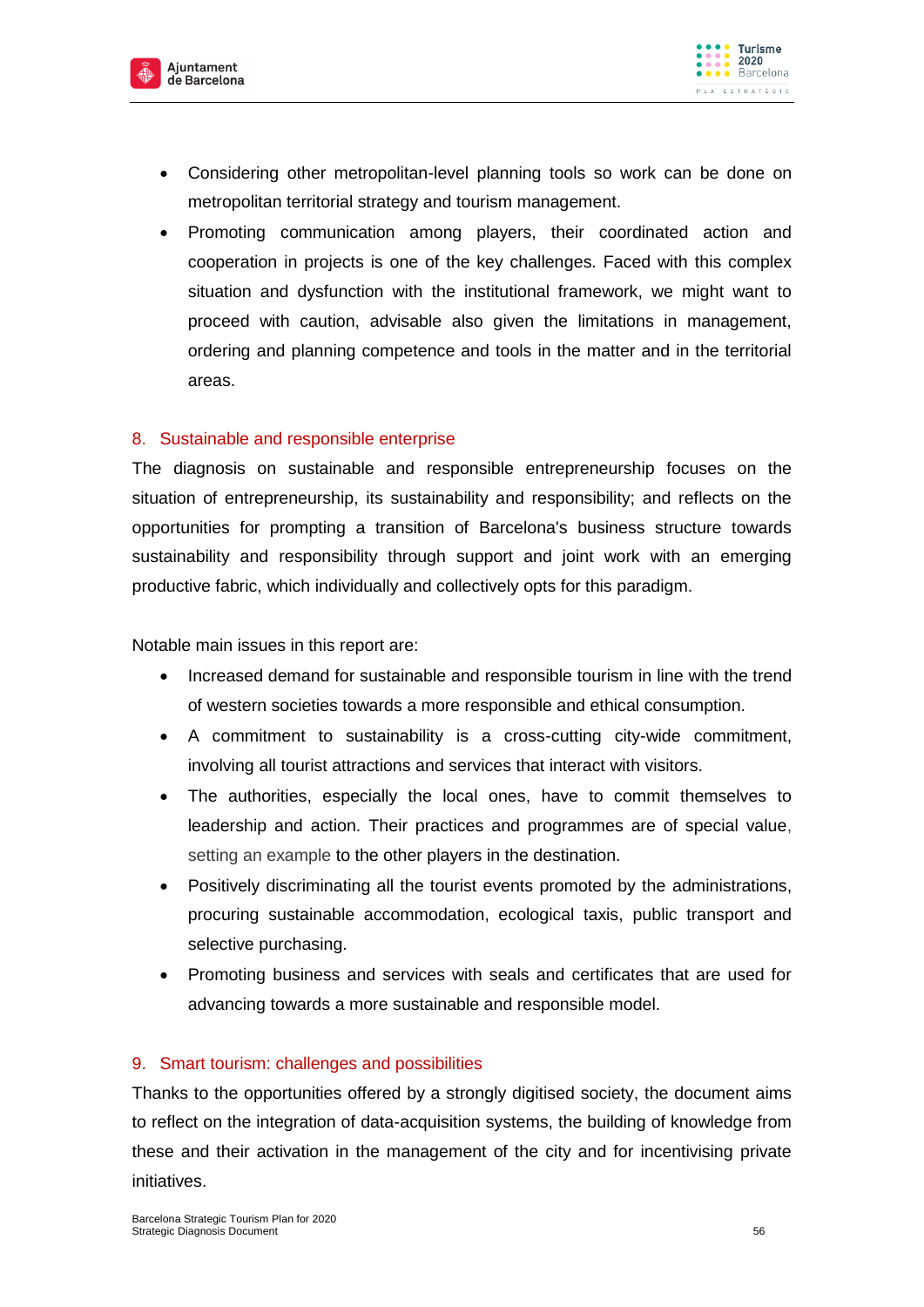

To that end, the role of technology in the tourist-value chain is first of all analysed through a summary description of how this has been established in each section of the value chain, and how it has been generating new business models. The features of the data on smart tourism are set out below, distinguishing between statistical data and Big Data and their impact for managing destinations.

The most notable aspects of the document are:

- The importance of sharing information between public bodies and private companies, promoting the acquisition of own data as well as the implementation of methodologies for processing data from authorities.
- The metropolitan vision as a territorial scale and the active role of territorial phenomena for developing sustainable tourism.
- The potential of Big Data for taking on the challenges of monitoring, evaluating and taking decisions on managing tourist activities in the city.

## 10. Strategies around the trade and restaurant sectors

The text of the report on strategies around the trade and restaurant sectors deals with the opportunities that these sectors represent when there are tourists and visitors in the city from other neighbourhoods and municipalities in the Metropolitan Area and rest of Catalonia.

The key issues in this report are:

- Shopping has gone from being a complementary activity to part of the touristtravel plan. Buying from local shops is an activity that strongly attracts locals and European tourists and which is taking on greater and greater importance every day as a reason for travelling.
- The diverse range of commercial offers in Barcelona promotes the creation of an urban commercial identity and the personalisation of neighbourhoods and hubs as spaces of particular attraction in the city.
- Each hub or neighbourhood has to pool the efforts of its retailers and players such as proprietors, APIS, banks, etc., and the City Council to develop its uniqueness and capacity to attract visitors and tourists.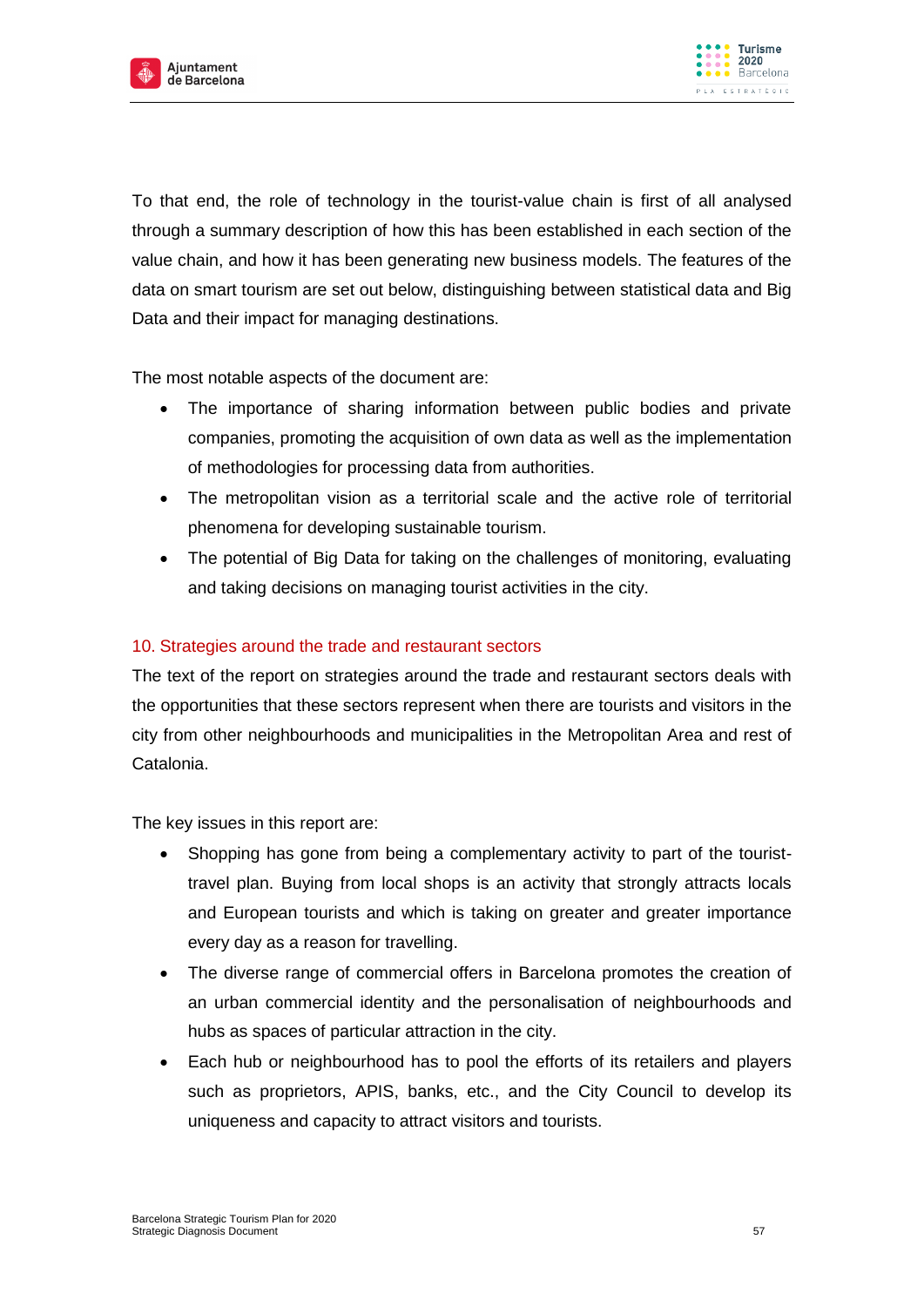



- We have to boost tourist attractions by making the most of existing icons and creating others in neighbourhoods, to provide opportunities for benefiting from tourism in every part of the city.
- Improving the welcoming process for clients (locals and tourists), to improve shopping experiences.

#### 11. City, heritage and tourism

This report deals with the relationship between heritage - understood broadly, pluralistically and heterogeneously - and tourism. To do that, certain key issues are explained to help us to reflect on them, taking account of the complexity of this relationship. First, the difficulty of framing heritage in the tourist context is explained in an essentialist way, and the risks involved in tracing a line between what is touristy and what is not. It highlights the importance of heritage as a key element in the attractiveness of a tourist destination like Barcelona, but also champions heritage as a multiple object and, as such, capable of taking on several roles, even different interpretations and experiences, at the same time. It therefore calls for compatibility of functions between conservation and enjoyment, assuming that these necessarily have to be complementary.

As key aspects, the following are to be noted:

- Intensity of uses, forms of consumption and compatibility of functions are important challenges that have to be taken in management.
- We need to ensure that heritage contents and values are not distorted, trivialised or impoverished whilst ensuring quality in transmitting knowledge of heritage and making it accessible and adapted to the various types of public.
- Tourism can help to emphasise heritage that is neither hegemonic nor iconic, by reawakening an interest in visiting and promoting such assets, by seeing to aspects of their material management and ensuring their variety.

## 12. The effect of cruises on destinations

The report considers how to coordinate the way cruise activities currently fit in with Barcelona and its tourist model over the coming years. It does this comprehensively and by taking account of the complexity of the issue to be dealt with, proposing several aspects for tackling an established scenario and forecasting growth over the coming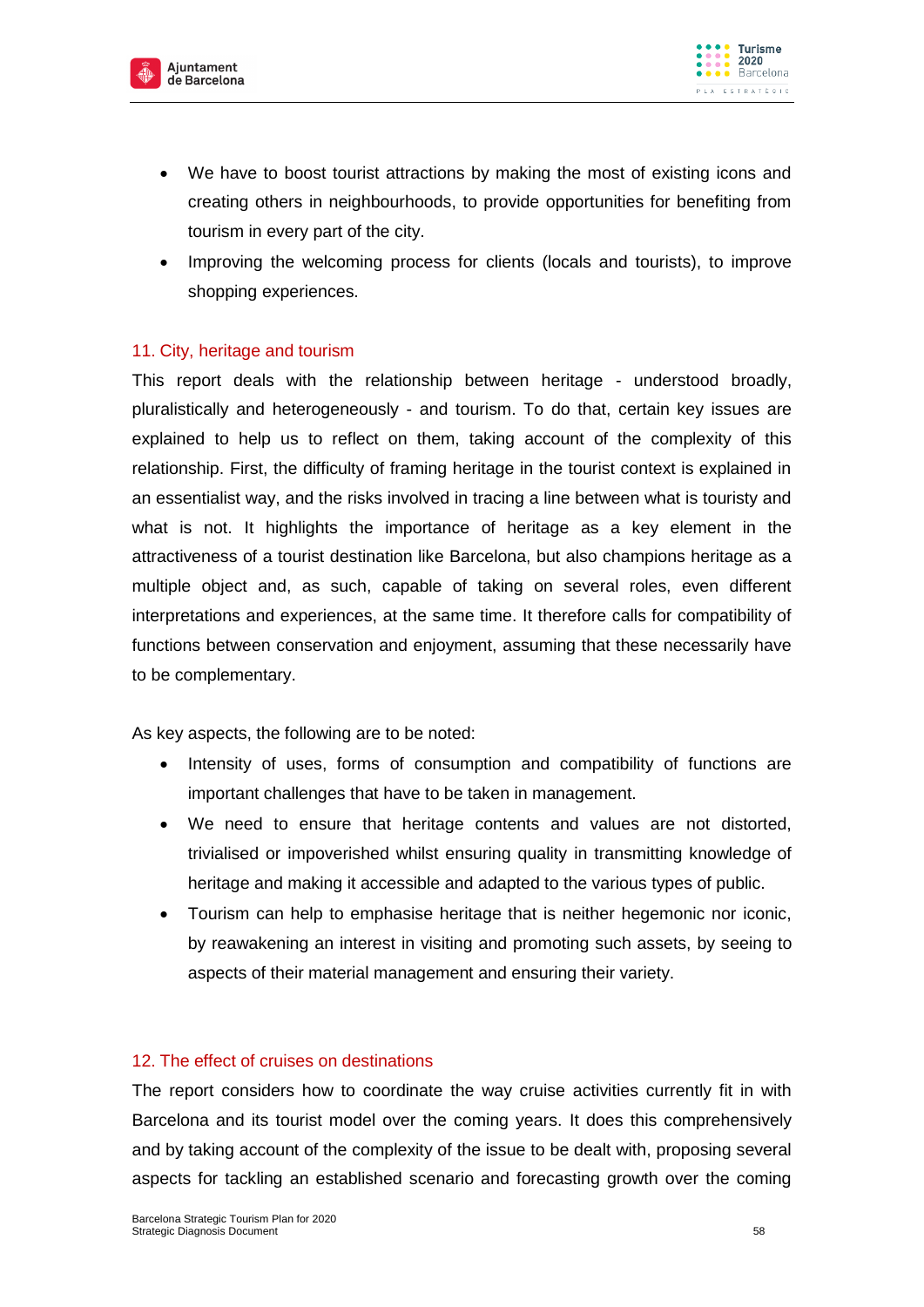



years. The economic aspect of its impact, and also the necessary investments and derived costs; the social and territorial aspect, dealing with the effects of cruise activities in Barcelona as regards mobility, tourist products and their itineraries, in relation to neighbourhoods next to the port, etc.; as well as the environmental angle, by tackling the activity's environmental impact.

Some of the report's notable key aspects are:

- Lack of widespread knowledge of the activity, both with regard to potential positive effects and externalities. This is worsened by a lack of available information and studies.
- Increased concern over the impact of cruises on the environment, as well as the serious effects of visits to the territory.
- Lack of spaces for dialogue among the various players and paucity of influence the City Council has over the decisions taken at Barcelona Port, making it difficult to have a joint strategy between the various institutions.

## 13. Turisme de Barcelona today

The document aims to reflect on the current situation of the Turisme de Barcelona consortium and propose strategic criteria for its future. To do that, the origins and evolution of Turisme de Barcelona are explained as a tool for promoting and receiving visitors, a key tool for understanding Barcelona's place as a destination. It also reflects on the possibilities of reconsidering promotion and communication tools, their alignment and integration with the city's tourist strategy.

The most notable aspects of the document are:

- There is still a need in the present environment for marketing, promoting the destination, attracting specific demand sectors under certain criteria (interests and criteria framed by the destination's managers).
- Updating Turisme de Barcelona as a tool for public-private promotion and adapting it to the new needs of the city's tourist policies.
- Changes to the tool will have to be accompanied by institutional changes. While public-private cooperation is conceived as an optimum scenario, it also provides for the need for rethinking its members' participation and representation; suggesting a new municipal funding model; and working jointly on the destination's new strategic elements.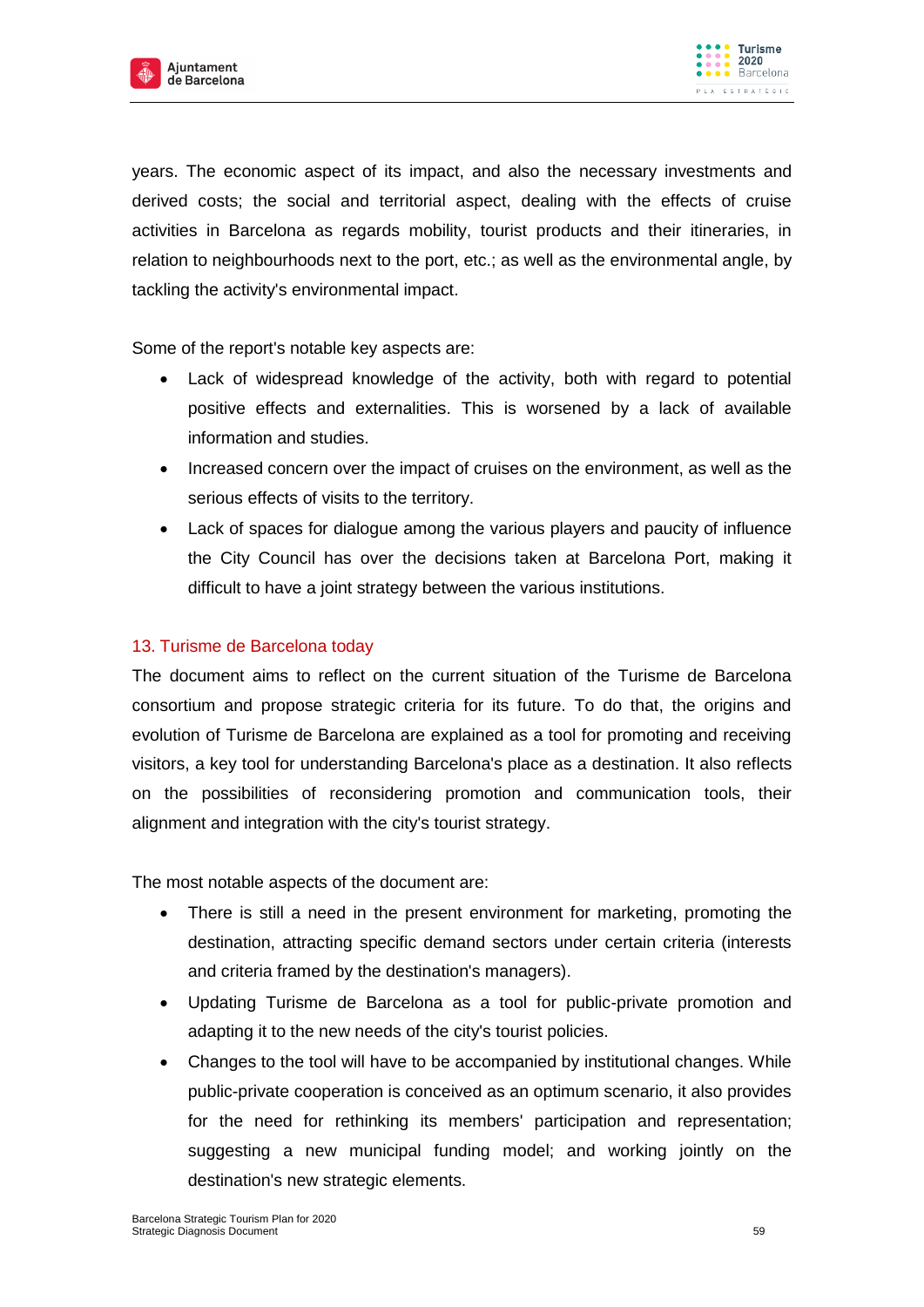



 Turisme de Barcelona has to rise to this new situation, take on new responsibilities, find a new point of equilibrium, take part more actively than ever in the debate on tourism and become part of the common challenge, the city.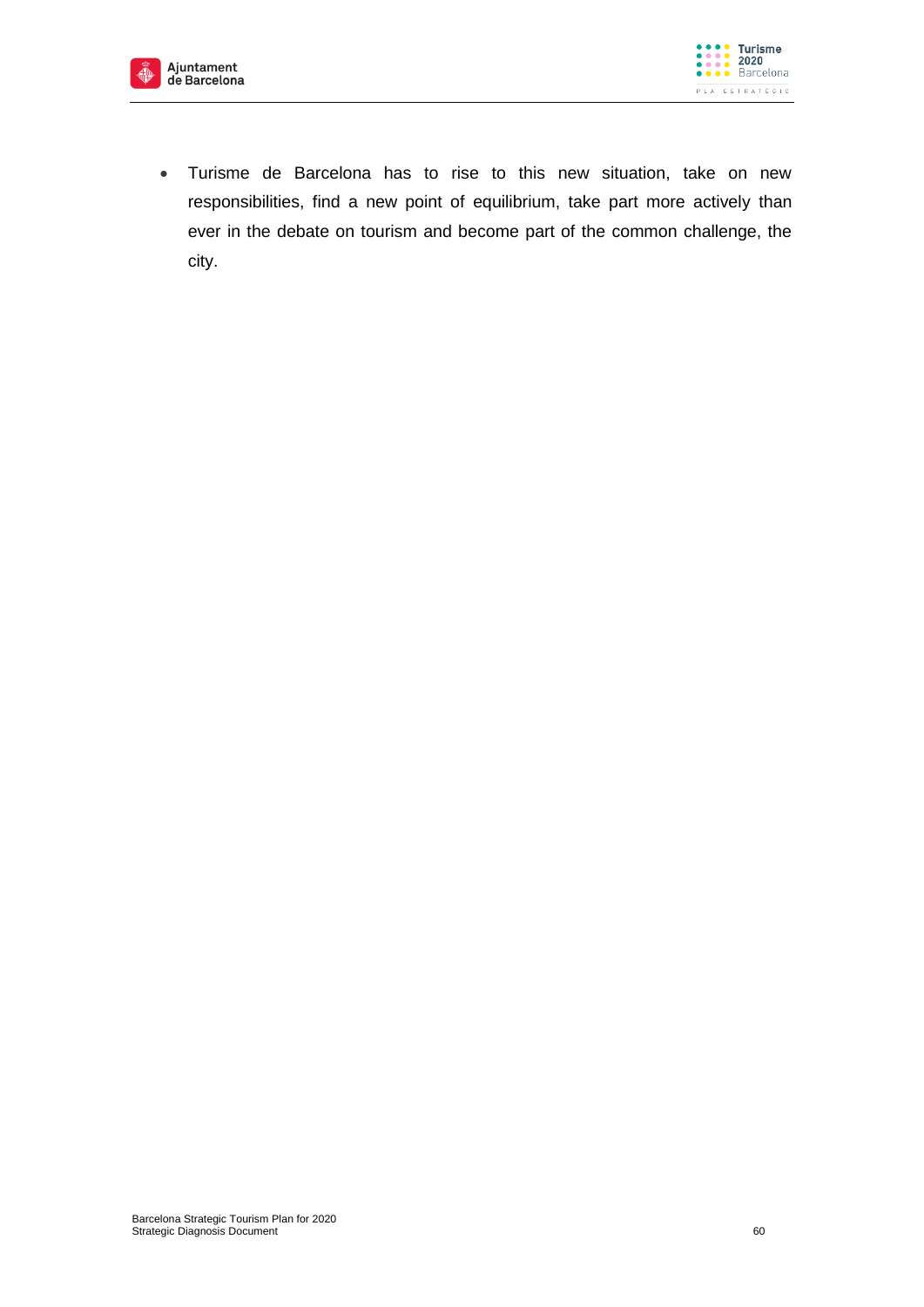



# **8. STRATEGIC CHALLENGES AND GOALS**

We present the results of the work process of this diagnosis stage below, as strategic challenges and goals. For these purposes we have structured them into five areas, defined during the design stage of the plan, after assessing the preliminary documents. These areas respond to the wish to systemise the results and making them easier to read, without losing sight of the comprehensive and complex view of the tourist phenomenon in the city. The areas, however, must not be understood as unconnected, water-tight compartments. On the contrary, the challenges and goals are clearly interrelated.

# **Governance Tourist management Territorial Work and Strategy Research Americal Strategy Promotion and marketing**

#### **Work Areas of the Strategic Tourism Plan for 2020**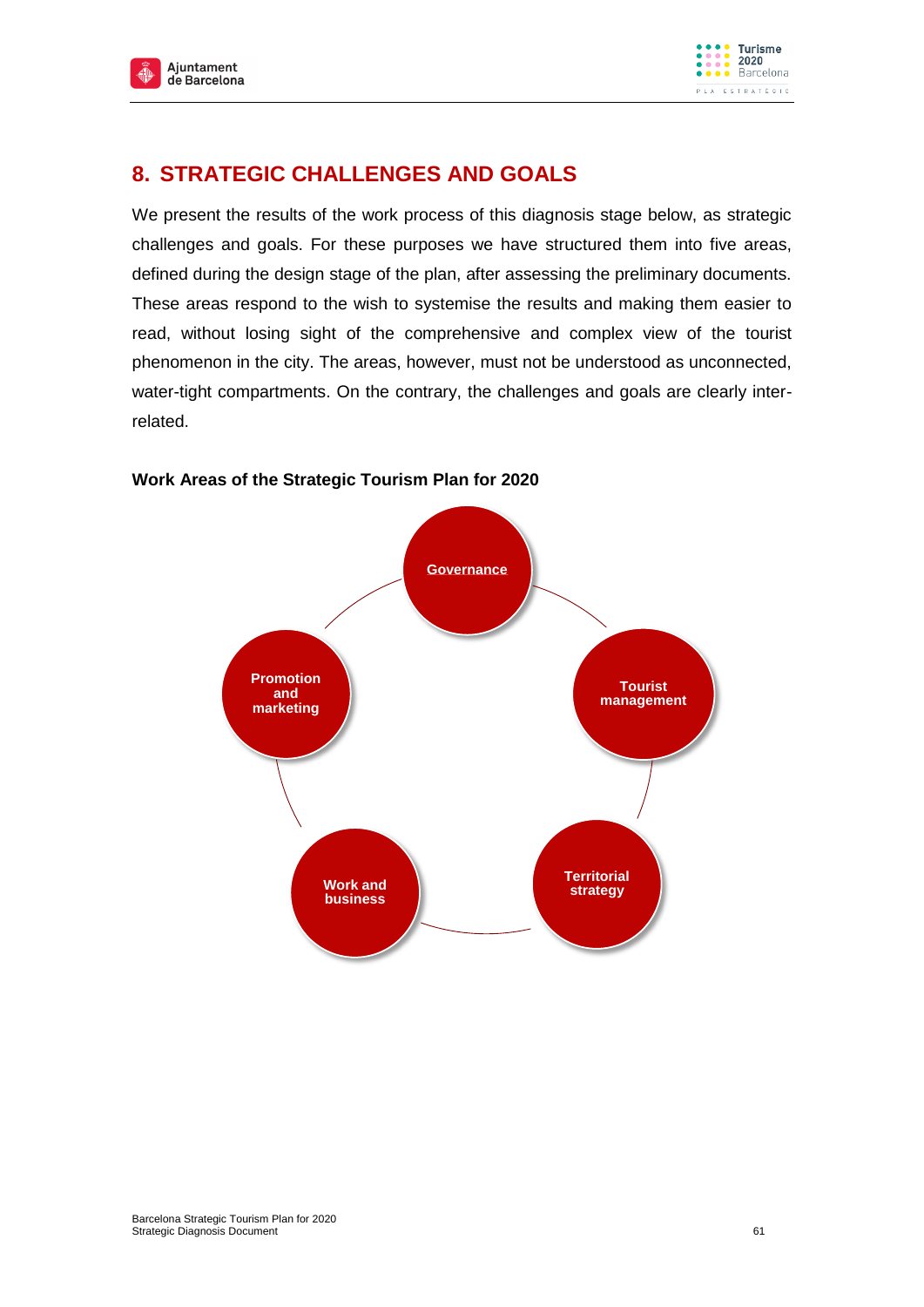



# **Area 1. Governance**

**Challenge 1.1.** Strengthening **municipal leadership** to guarantee an extensively participatory governance of tourist policies and thereby ensuring a **pluralistic and diverse representativeness of players**.

Tourism is a collective issue and its activities are cross-cutting in nature and affect the building of the city; that is why it is the public authorities that have to take charge of its management. This public leadership has to set out the possible action frameworks with the main goal of ensuring the city's general interest. To do that, it will have to launch participatory spaces for the co-production of tourist policies in conjunction with the private sector and social and community players, without losing sight of open participatory mechanisms.

*Goal 1.1.1. Creating participatory spaces for discussing and debating municipal tourist policies with the various players.* 

*Goal 1.1.2. Turning the Tourism and City Council into the main shared work space for debating and reporting.* 

*Goal 1.1.3. Ensuring a fair composition of the parties and taking into account the pace and potential for action of the various participating players.*

*Goal 1.1.4. Guaranteeing a pluralistic and diversified representation of the private, social, trade-union and community players in the various participatory spaces.*

*Goal 1.1.5. Strengthening open-participation tools through virtual participation tools.*

**Challenge 1.2.** Strengthening the **links between authorities** to line up the strategies at different scales and with different areas and authorities.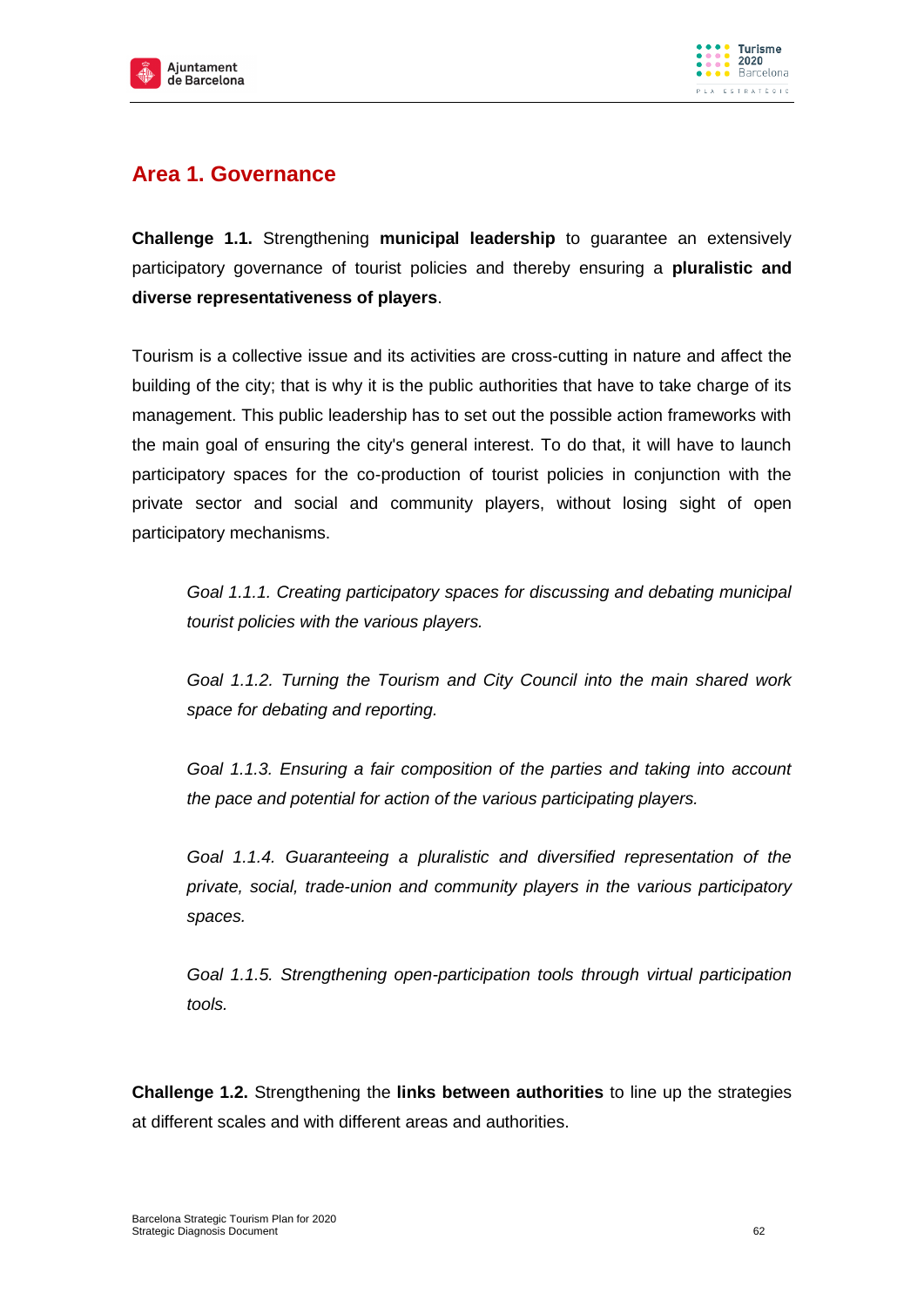



Most of the challenges around tourism in Barcelona cannot be dealt with solely by the local authority. Spaces need to be found for joint work with the various institutions responsible for the regulatory and executive framework of tourist policies; as well as non-government institutions. These spaces have to help with tackling the shared challenges, lining up political and technical positions, to coordinate the strategies from the various territories, areas and institutions.

*Goal 1.2.1. Strengthening permanent work spaces with the various public authorities to line up management strategies and share executive and legislative needs: Generalitat of Catalonia; Barcelona Provincial Council and the Barcelona Metropolitan Area, municipalities and tourism trusts.* 

*Goal 1.2.2. Creating and/or strengthening joint work spaces with public, private and government-assisted institutions that have an effect on the shaping of the destination: Barcelona Port, Barcelona-El Prat Airport, Fira de Barcelona etc.*

*Goal 1.2.3. Activating and establishing national and international networks for sharing tourist-management challenges, strategies, tools and criteria that go beyond promoting and marketing.*

**Challenge 1.3. Integrating the policies** of ordering, regulating, funding, communicating and promoting tourism with a shared strategy.

Tourist activities are diverse in form and function: accommodation, transport, personal services etc. Each of the activities has a sectoral set of rules that are answerable to different areas and institutions. An integrated management involves thinking about the complex network of activities to tackle the effects of the activities jointly. Tourist management, then, has to be of a cross-cutting nature and enjoy a central space in the authority if it is to guarantee its functions.

*Goal 1.3.1. Continuing the administrative and regulatory development to enable Barcelona to become a benchmark in management, ordering, funding and promoting tourist activities.*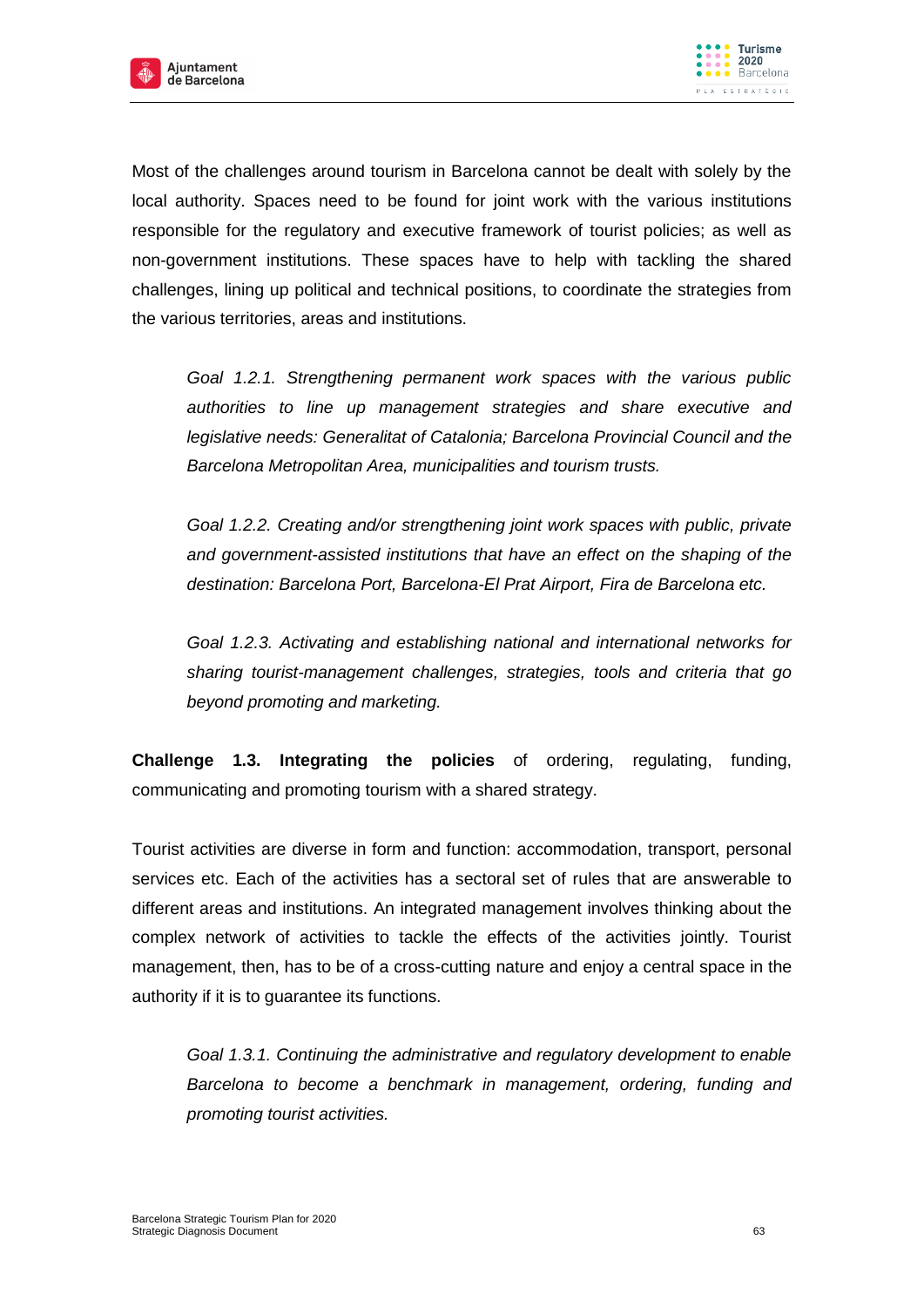



Goal 1.3.2. Finding innovative administrative formulas for bringing greater *effectiveness to the coordination of plans and management tools relating to the city's tourist uses.* 

*Goal 1.3.3. Promoting coordination between tourism-management strategies and other territorial and sectoral municipal policies.* 

*Goal 1.3.4. Integrating the Turisme de Barcelona Consortium into coordination spaces around the policies launched by the city.*

**Challenge 1.4.** Generating **open information** as a key element for decision-taking.

Open knowledge is key to our ability to maintain and design tourist policies. The last few years have seen considerable progress in the gathering and publication of information on tourist activities. Even so, we need to keep up our commitment to fund, produce and publish more and better data, reports and monographs with innovative methods for obtaining, managing and displaying information.

*Goal 1.4.1. Creating a Tourism Observatory to lead and produce knowledge, as well as open knowledge on tourist activities, in coordination with other authorities and public and private institutions.*

*Goal 1.4.2. Gain more in-depth knowledge of key aspects that have an impact on tourism management: labour market and employment conditions, real-estate impact, commercial fabric, tourist uses of mobility etc.*

Goal 1.4.3. Opting for new tools for obtaining, managing and displaying *information - Big Data, Artificial Intelligence etc., - to improve our knowledge of tourist activities and manage the territory and mobility flows more efficiently, among other areas of application.*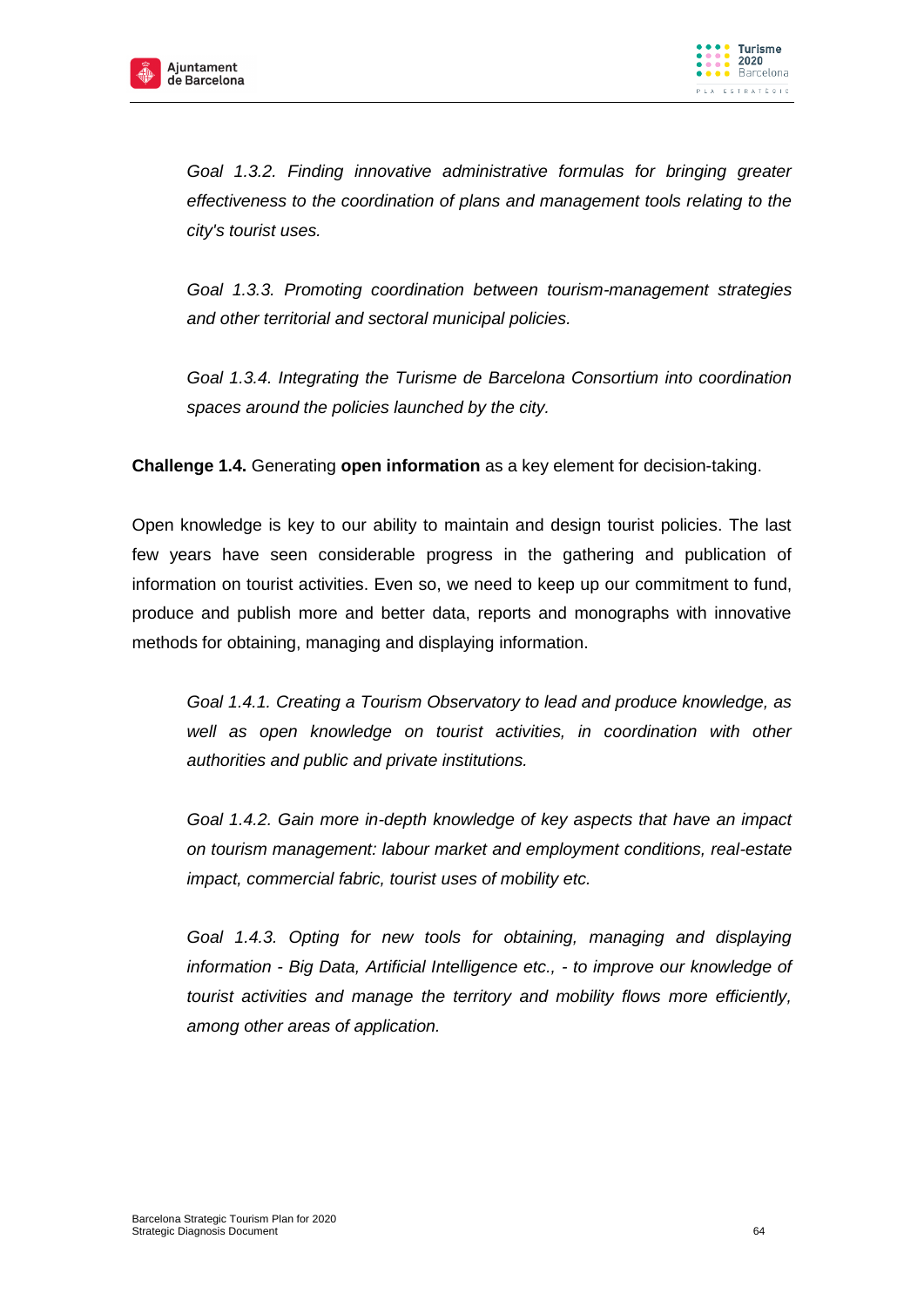



## **Area 2. Tourist management**

**Challenge 2.1.** Strengthening the **links between tourist activities and other economic areas and social and cultural players** in the territory to create opportunities.

Far from being foreign to the city, tourism is part and parcel of it. We need to think, then, about ways of integrating its activities in the territory's business and social initiatives, to generate dynamics that multiply the positive effects derived from the presence of visitors in the city and to encourage tourist agents' participation in local and community development plans for the territory they are located in.

*Goal 2.1.1. Integrating tourist activities and businesses into local and community development policies to have a positive impact on improving conditions in the neighbourhoods.*

*Goal 2.1.2. Operating new public-private community cooperation tools, based on co-producing projects under sustainability and responsibility criteria.*

*Goal 2.1.3. Strengthening relations between commercial offers and visitors, to maintain a diversified and local fabric, periodically monitoring the effects.*

*Goal 2.1.4. Informing visitors of the city's cultural-activities calendar and promoting the use of and visits to facilities that are not oversubscribed.*

*Goal 2.1.5. Promoting measures that make tourist practices and activities more accessible - accommodation, transport, services - for people with disabilities.*

**Challenge 2.2. Managing the impact** of tourist activities to make them compatible with daily life in the city.

Tourism-sustaining activities have a big impact on the city. Whereas many of the practices are integrated into and positively complement the daily running of the city, others generate high social, economic and environmental externalities, such as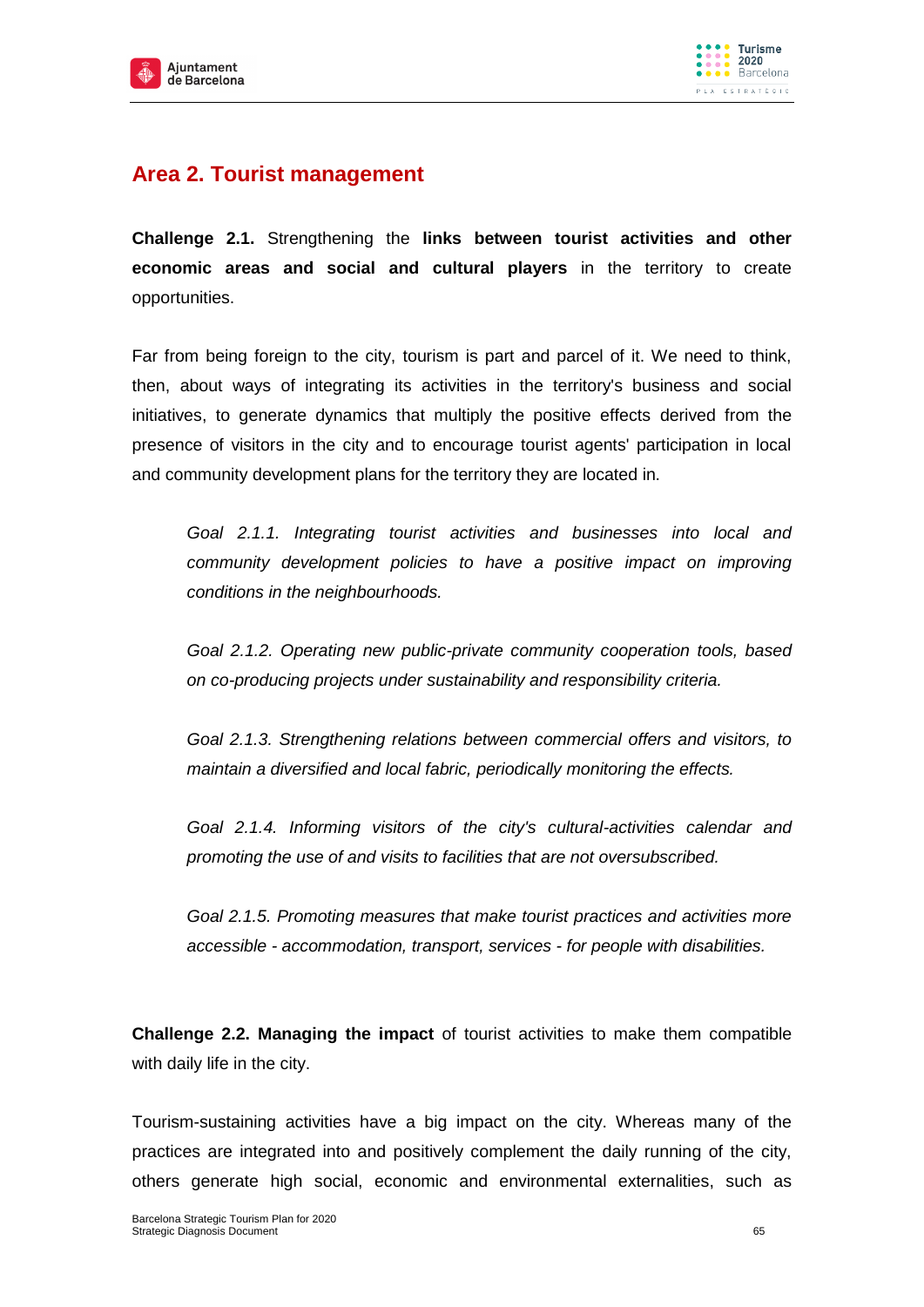



competition for basic housing resources or urban space. We need to ensure positive community life and compatibility with residents' lives by managing, regulating and controlling externalities.

*Goal 2.2.1. Finding formulas for balancing costs and benefits, through shared responsibility frameworks with players, without having to activate control or disciplinary mechanisms.* 

*Goal 2.2.2. Looking out for illegal accommodation, in particular unlicensed flat letting, which puts housing access at risk.*

*Goal 2.2.3. Preparing comprehensive management plans for over-visited spaces, to minimise their negative impact, in collaboration with private and community players.*

*Goal 2.2.4. Drafting a Tourist Mobility Plan that reduces the impact of tourist uses of mobility, both in regular public transport services and specific tourist uses.*

*Goal 2.2.5. Exploring systems that allow real-time knowledge of mobility flows, for the purposes of managing them, correcting them and boosting visit spaces.* 

**Challenge 2.3.** Building **standardised criteria for evaluating the social return** of tourist activities and being able to highlight good practices.

To ensure greater social return from tourist activities, and for the purposes of highlighting good practices and fostering their development, we need to set the criteria to enable an evaluation of how businesses fit in with their environments and in their activities. These criteria have to be aligned with international standards without losing sight of Barcelona's actual context.

*Goal 2.3.1. Promoting our own certification system, Biosphere-Barcelona, adapted to the reality of urban tourism in Barcelona and allowing us to highlight activities that satisfy these criteria.*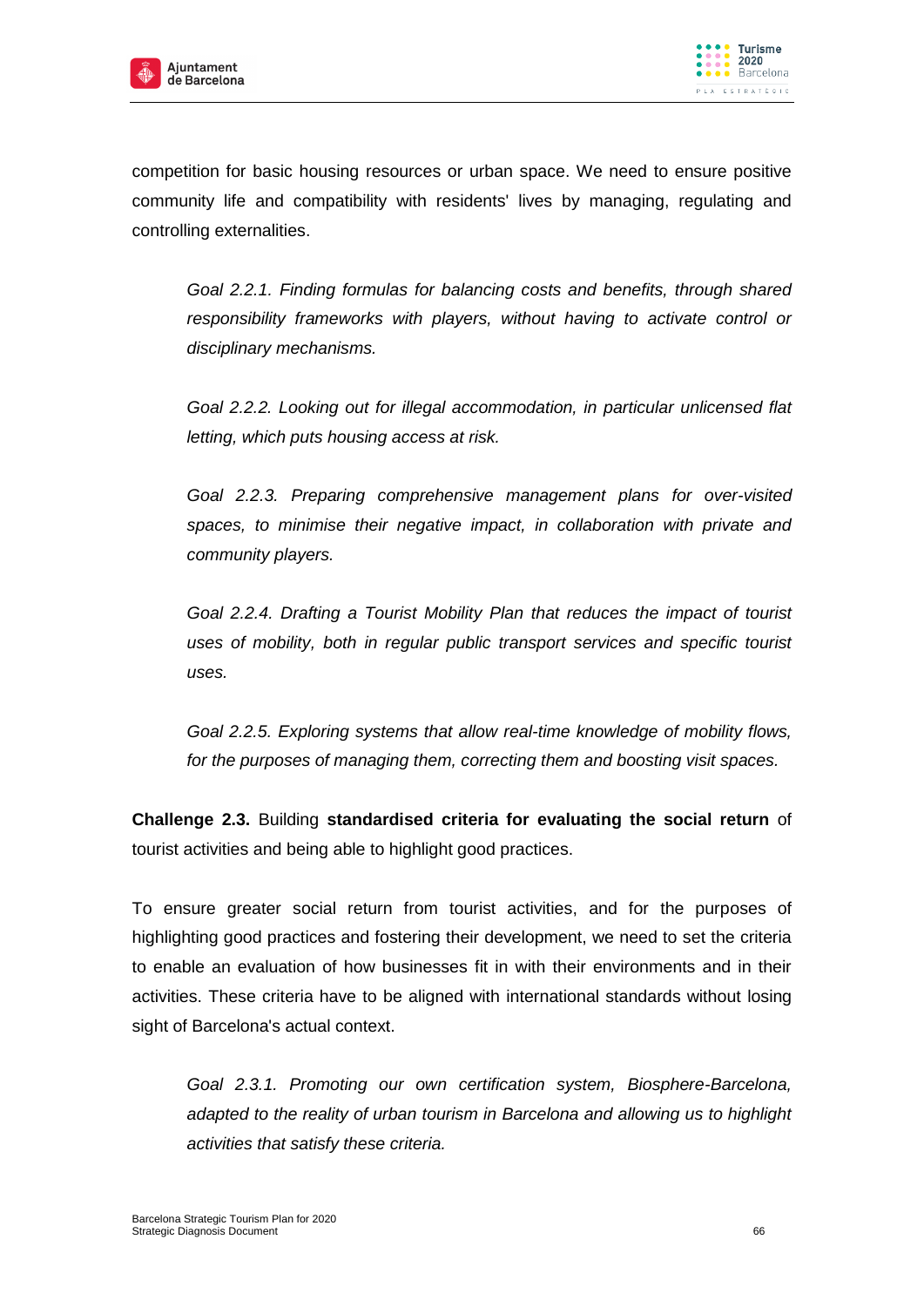



*Goal 2.3.2. Establishing indicators and protocols for evaluating grants and*  funding in territorial, sectoral and development projects to ensure the greatest *possible social return.*

*Goal 2.3.3. Positively discriminating the promotion and procurement of services and activities certified with legitimate quality seals.*

**Challenge 2.4. Evaluating and regulating new disruptive activities** and eliminating illegal activities, in particular those that pose a danger to basic citizen rights.

The last few years have seen a series of completely new activities in the tourism framework, such as accommodation and transport-mediating platforms, the collaborative-economy umbrella etc. Deep reflection is required here for singling out these activities. One the one hand, they will have to launch and promote social innovation with a positive impact on the city. On the other, they will have to regulate those that end up merely mining the benefits and not bringing any added value to the destination or even putting residents' basic citizen rights in danger.

*Goal 2.4.1. Promoting innovative business initiatives that create quality jobs and do not monopolise basic resources such as housing or urban spaces.*

*Goal 2.4.2. Finding spaces and tools for boosting the collaborative commons economy, having previously set out the criteria to be able to be considered as such.*

*Goal 2.4.3. Controlling and bringing disciplinary action against activities which, under the umbrella of innovation and technology, involve deregulating activities, unfair competition and performance with strong externalities, be these accommodation, transport, restaurants, guided-tour services or any other area of activity.*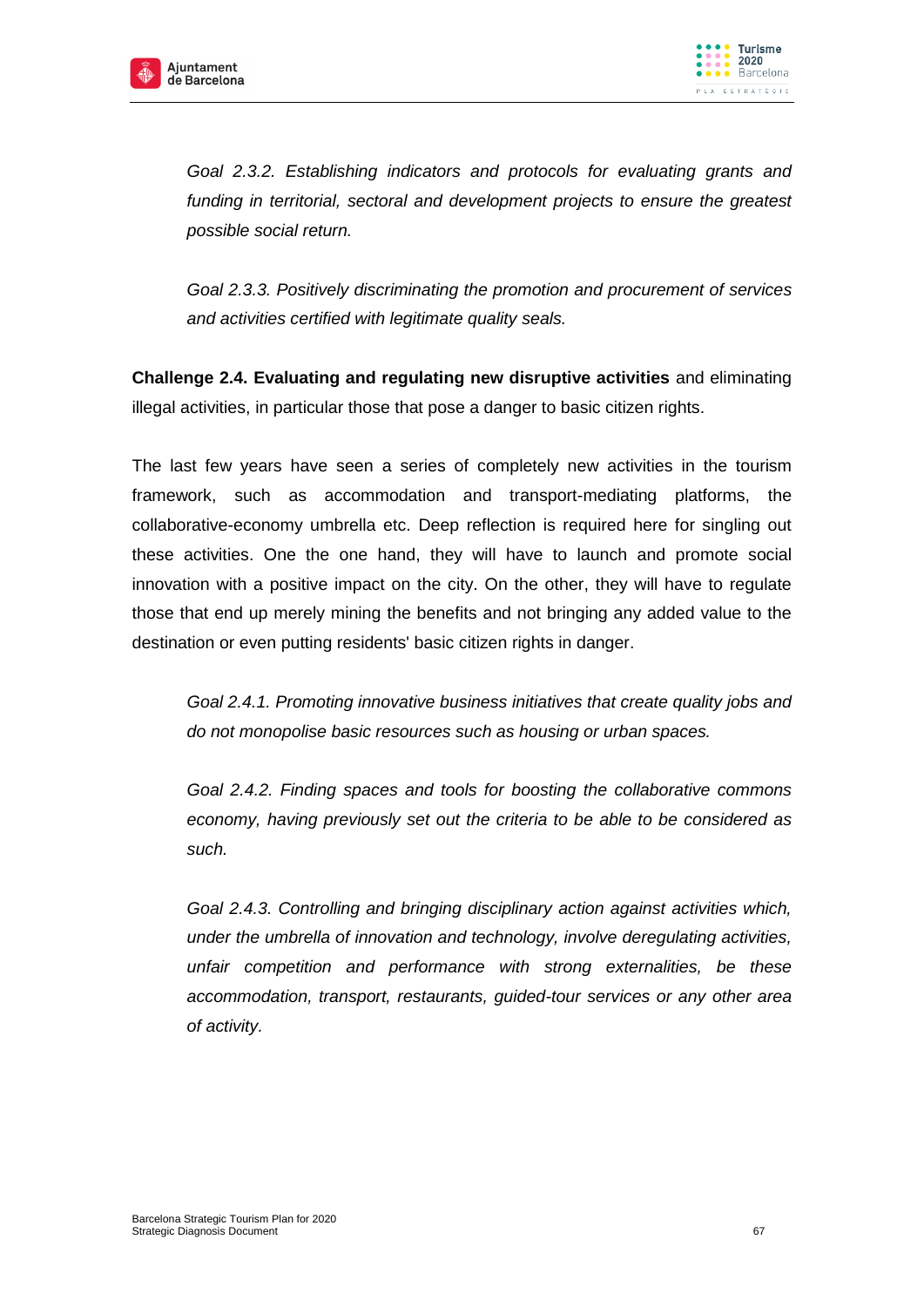



# **Area 3. Territorial strategy**

**Challenge 3.1.** Ensuring a **social and economic balance** in the areas with greater tourist pressure, giving priority to **maintaining and attracting the resident population.**

The effects of tourist activities vary in intensity throughout the city. Accommodation, range of commercial, cultural and recreational offers, proximity to an icon or attractive space for visiting can put critical pressure on the resident population in some cases. This pressure affects their quality of life and even, in the case of real-estate pressure, put their continued presence in jeopardy. Actively promoting strong roots among the population is key to ensuring a social and demographic balance and also to helping to maintain the range of local commercial offers and ensuring the efficiency of public services. Maintaining the quality of life of residents is what will prevent these central areas from becoming exclusive containers for tourist uses and losing the uniqueness that makes them so attractive.

*Goal 3.1.1. Promoting the permanent residence of locals through multiple forms of leases and housing contracts.* 

*Goal 3.1.2. Fostering local and community development plans in the more popular territories, to ensure greater social return from the activities and allow the building of alternatives to the visitor economy.* 

*Goal 3.1.3. Creating formal and stable participatory and work spaces in the districts with a greater tourist presence to share proposals and initiatives among the various players in the territory and the City Council.* 

*Goal 3.1.4. Involving tourist operators to integrate the various paces, seasons and temporary periods in the management of the more popular spaces.*

*Goal 3.1.5. Adopting differentiated municipal action for each of the realities and necessities while strengthening the coordination of cross-cutting initiatives and municipal professionals in their territorial work.*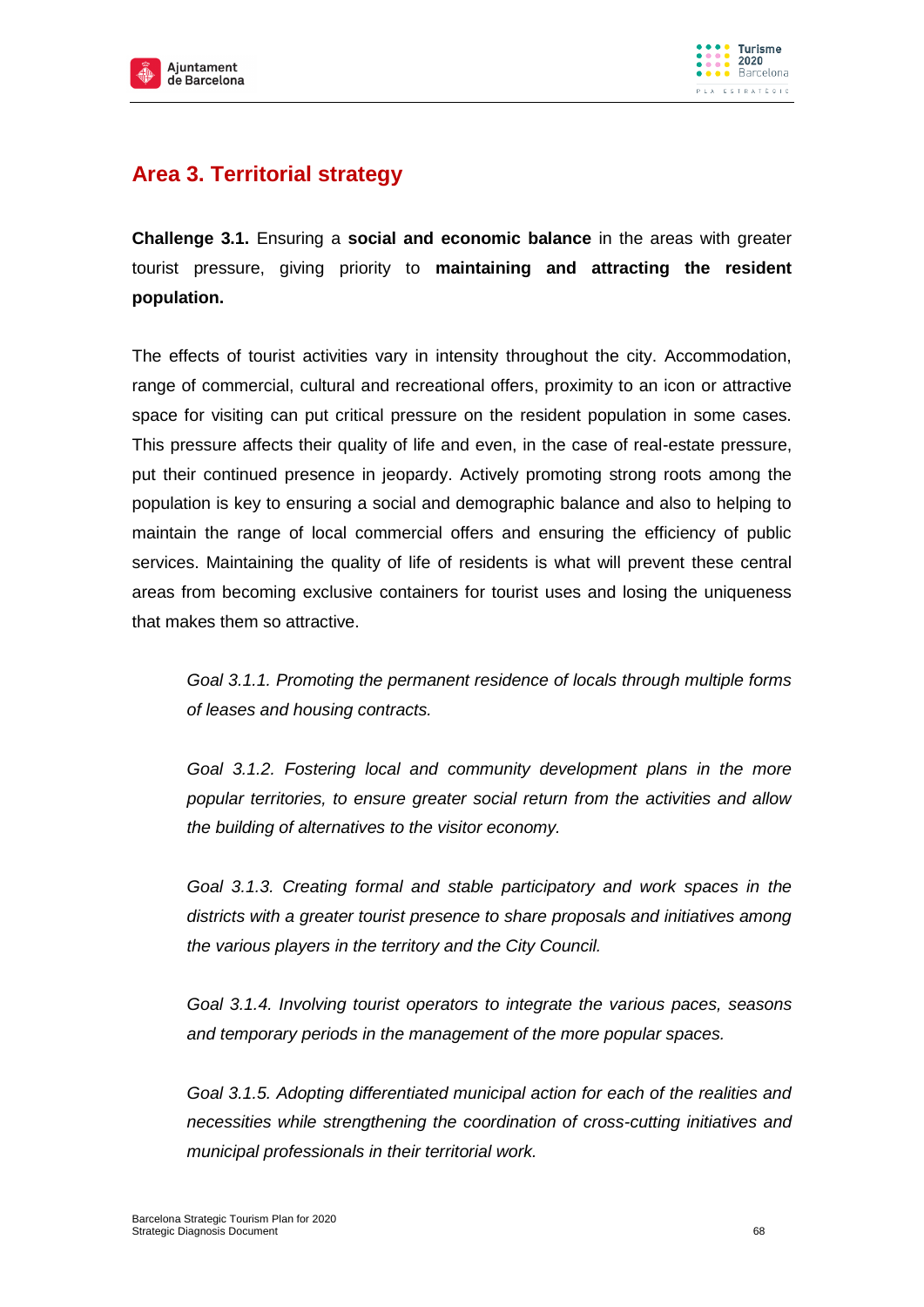



**Challenge 3.2. Reducing the ecological footprint of tourist activities** in accordance with international guidelines and standards.

Extending the destination's sustainability criteria must involve reconsidering and extending all environmental aspects. While urban-tourism practices - in a dense city such as Barcelona - are mostly not typified by a differentiated consumption of resources with regard to the city's daily uses, we must not forget the environmental guidelines and commitments acquired at an international level. In addition, we need to take into account the prevailing use that tourists make of such means of transport as aeroplanes and boats, activities that have a high environmental impact, as well as the metropolitan dimension of the phenomenon.

*Goal 3.2.1. Preparing environmental-impact indicators for tourist activities and modes of transport for accessing the city in order to be able to monitor these periodically and launch a communication campaign for visitors and residents.* 

*Goal 3.2.2. Building environmental guidelines through international standards to minimise the impact of the activities and means with greater impact.*

*Goal 3.2.3. Promoting the publication of the data on ecological footprints in the city, to open up a debate on management possibilities.*

*Goal 3.2.4. Promoting means of sustainable mobility under the Tourist Mobility Plan, to reduce the impact of visitor mobility.*

**Challenge 3.3.** Strategically promoting **cultural, heritage and recreational attractions in the extended area of the destination**, by analysing possible general effects in advance.

Tourist activities are generally highly concentrated in central areas and the areas closest to the city's tourist icons. Diluting concentrations and therefore expanding tourist numbers in neighbourhoods must take into account the limited load-bearing capacity of some promoted points of interest, such as Turó de la Rovira. This situation calls for a return to the territorial strategy of tourist promotions in accordance with the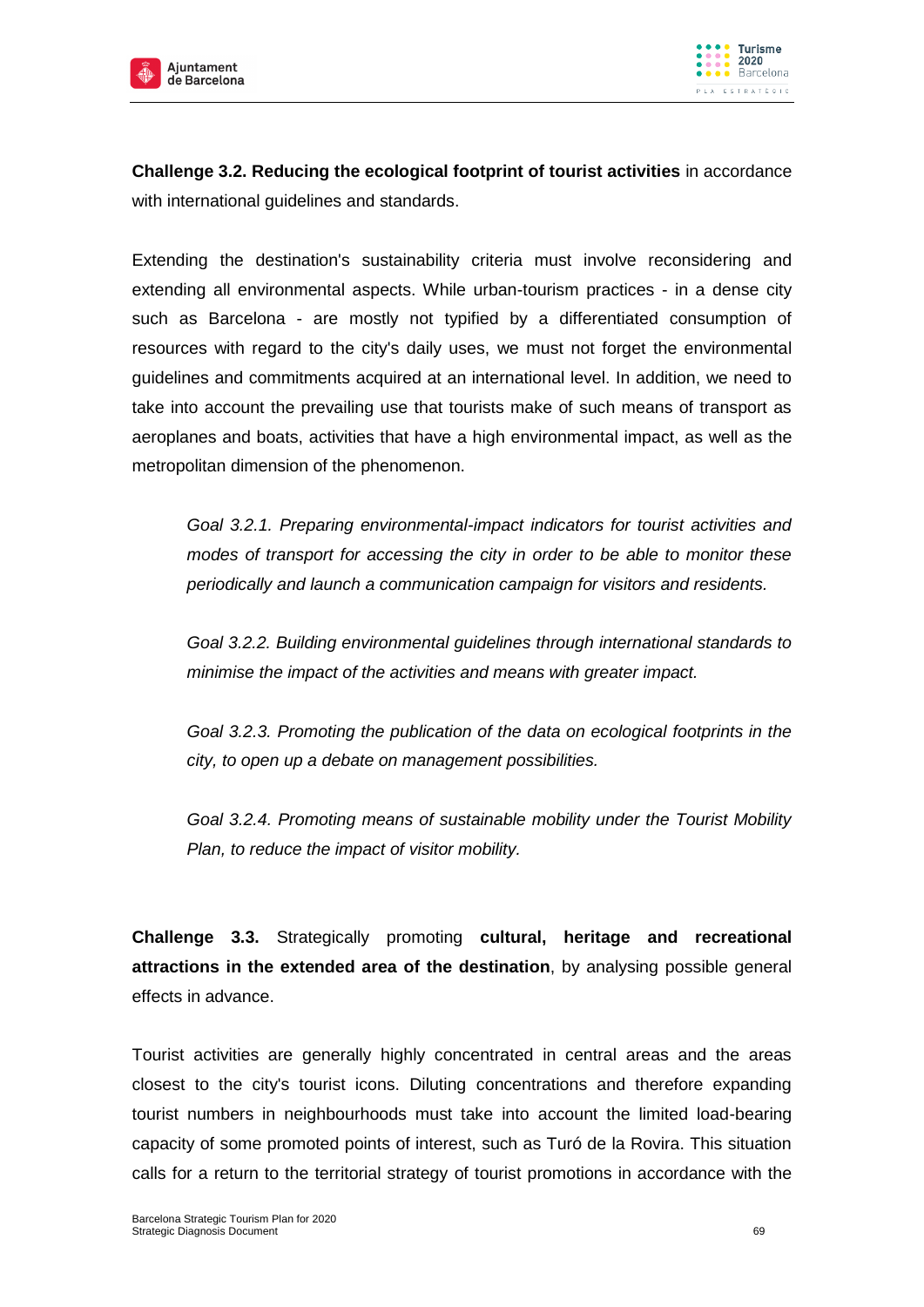



territory's features and capacities. We need to think about the neighbourhoods, hubs, heritage sites and territories that are suitable for receiving more visitors without posing any danger to their residents and natural and cultural heritage. That is why we need to extend the municipal territory's focus and the territorial scale of the destination to three levels: metropolitan, provincial and Catalan region.

*Goal 3.3.1. Promoting a coordinated territorial strategy among the various authorities with the competence to promote attractions such as new centres, routes, landscapes and experiences beyond their municipal boundaries.*

*Goal 3.3.2. Lining up current promotional strategies to strengthen the attractions that can ease congestion in the overcrowded areas in Barcelona's city centre.*

*Goal 3.3.4. Boosting the attractions that are accessible by public transport and with suitable access infrastructures for visiting.* 

*Goal 3.3.4. Making the conservation of the cultural and natural heritage compatible with its enjoyment, by ensuring that visits are compatible with its social function.* 

*Goal 3.3.5. Protecting cultural, identity and heritage contents and values against distortions or over-simplifications.* 

**Challenge 3.4.** Rethinking **the tools of urban management** to tackle the effects of intense and mobile uses by visitors and tourists in the city.

Managing the tourist city requires reviews of the municipal tools in urban-planning matters, tax mechanisms and byelaws. Many of these tools are currently designed for managing a city of permanent residents, and they have little capacity for affecting intensive, mobile and temporary uses by visitors. New systems and management tools will have to be introduced to balance the costs and redistribute the benefits of the wealth generated by tourism. Note that such a review of urban management tools would have to work on a metropolitan scale, given that a large part of the tools coming into play are from the metropolitan area.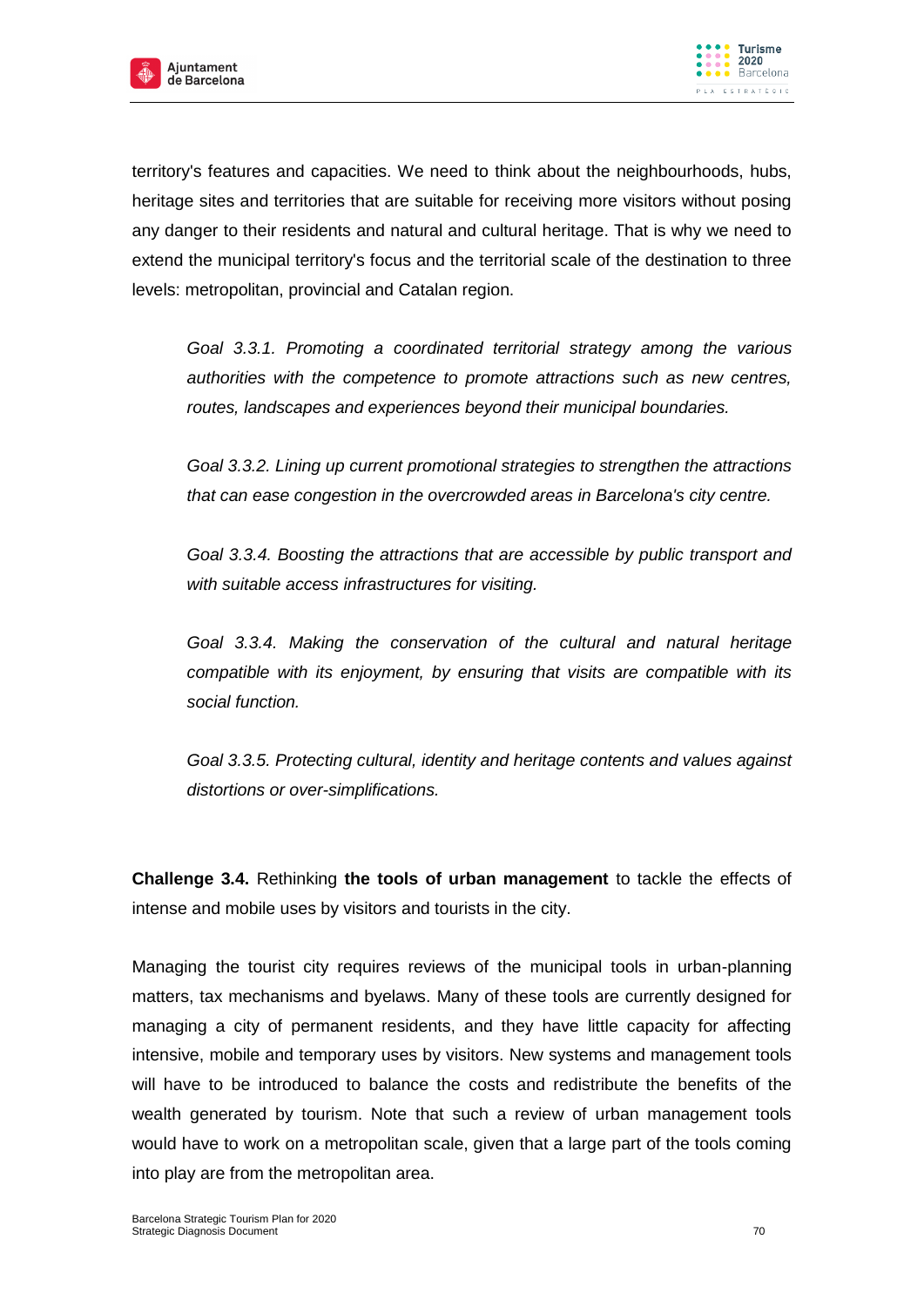



Goal 3.4.1. Promoting deep reflection to adapt urban-development *management tools - planning, ordering, inspecting - to take on the challenges of the city's tourist uses.* 

*Goal 3.4.2. Finding new funding mechanisms - taxes, rates, public-sector charges - to compensate the balance between the costs and benefits of the activities, in particular the ones that generate negative externalities.*

*Goal 3.4.3. A decisive influence on general metropolitan planning - PGM, PDU and other territorial planning and ordering figures - to incorporate tourist uses of the land and find forms of urban-development compensation for their uses.*

*Goal 3.4.4. Incorporating the intensity, traffic volume and mobility of visitors when designing spaces, transport and facilities.*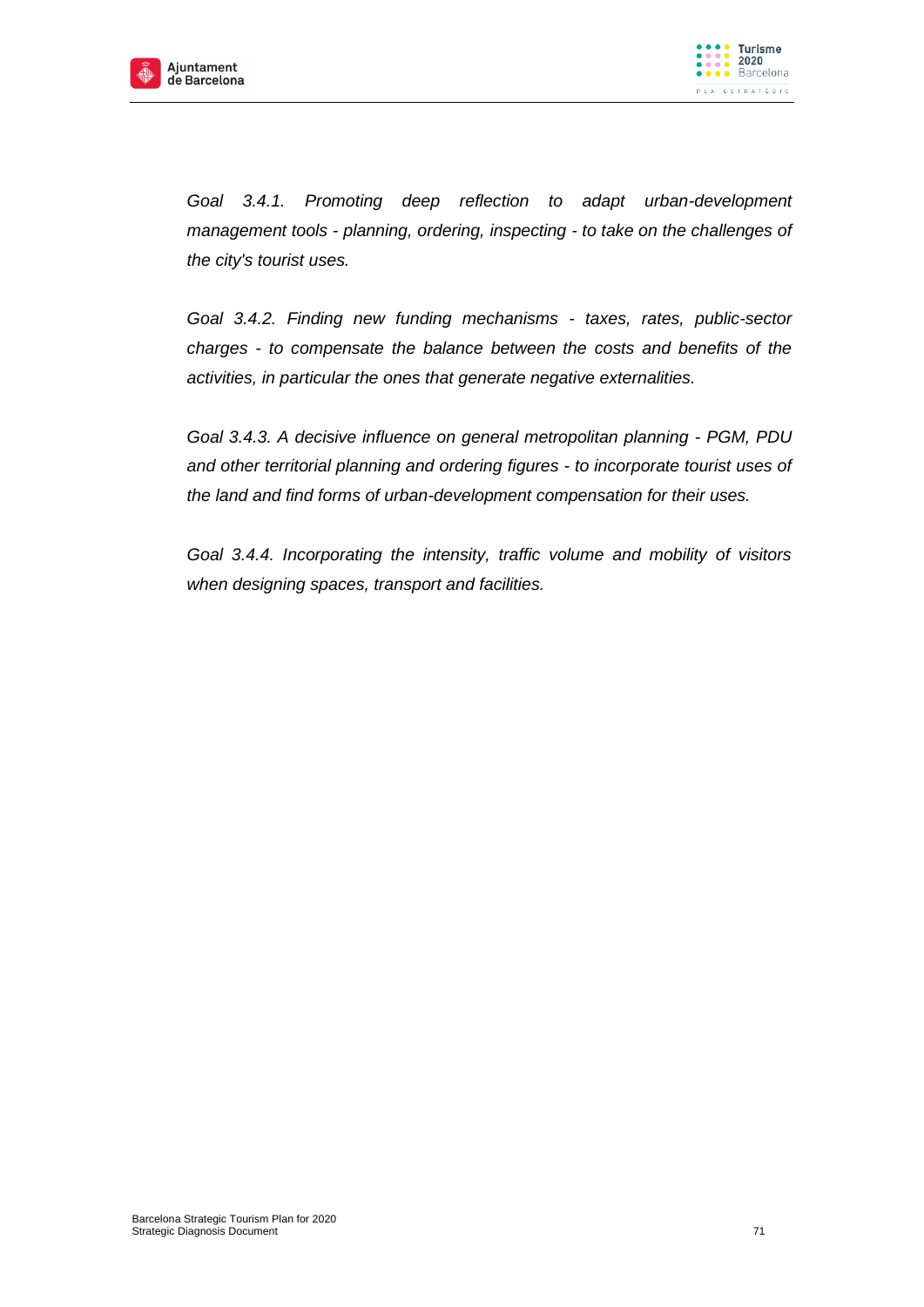



# **Area 4. Work and business**

**Challenge 4.1.** Ensuring **decent working conditions** as a central element for redistributing the wealth generated by tourism.

Tourist activities offer an important job opportunity for the city residents. As tourism generates 17% of direct, indirect and induced jobs in the city, we need to ensure decent living conditions to enable continued residence in the city, through tourismrelated work. Guaranteed quality jobs, paid under collective agreements and fair and healthy conditions, is the cornerstone to redistributing the wealth generated by tourism in the city.

*Goal 4.1.1. Reviewing the City Council's outsourcing and tendering policies, to promote social clauses and ensure the quality of employment conditions.*

*Goal 4.1.2. Including employment-condition clauses in any tourist-quality seal promoted by the City Council.*

*Goal 4.1.3. Promoting an agreement on quality of employment conditions among tourism-related private players and unions. A work and coordination space for implementing joint action programmes with players.*

*Goal 4.1.4. Strengthening disciplinary measures to ensure better compliance with current legislation and coordinated work with the competent authorities.*

**Challenge 4.2.** Promoting **a responsible and innovative entrepreneurship** to guarantee **shared-value creati**on.

Responsibility and innovation are elements of great strategic value which have to be on the agenda for all the players involved in tourism. Shared-value creating requires the promotion of new business formulas where profits and social needs complement each other, so we can respond to the destination's shared challenges and needs. For their part, the authorities must take on the role of guaranteeing this new business culture, by setting an example through their companies, promoting good practices in a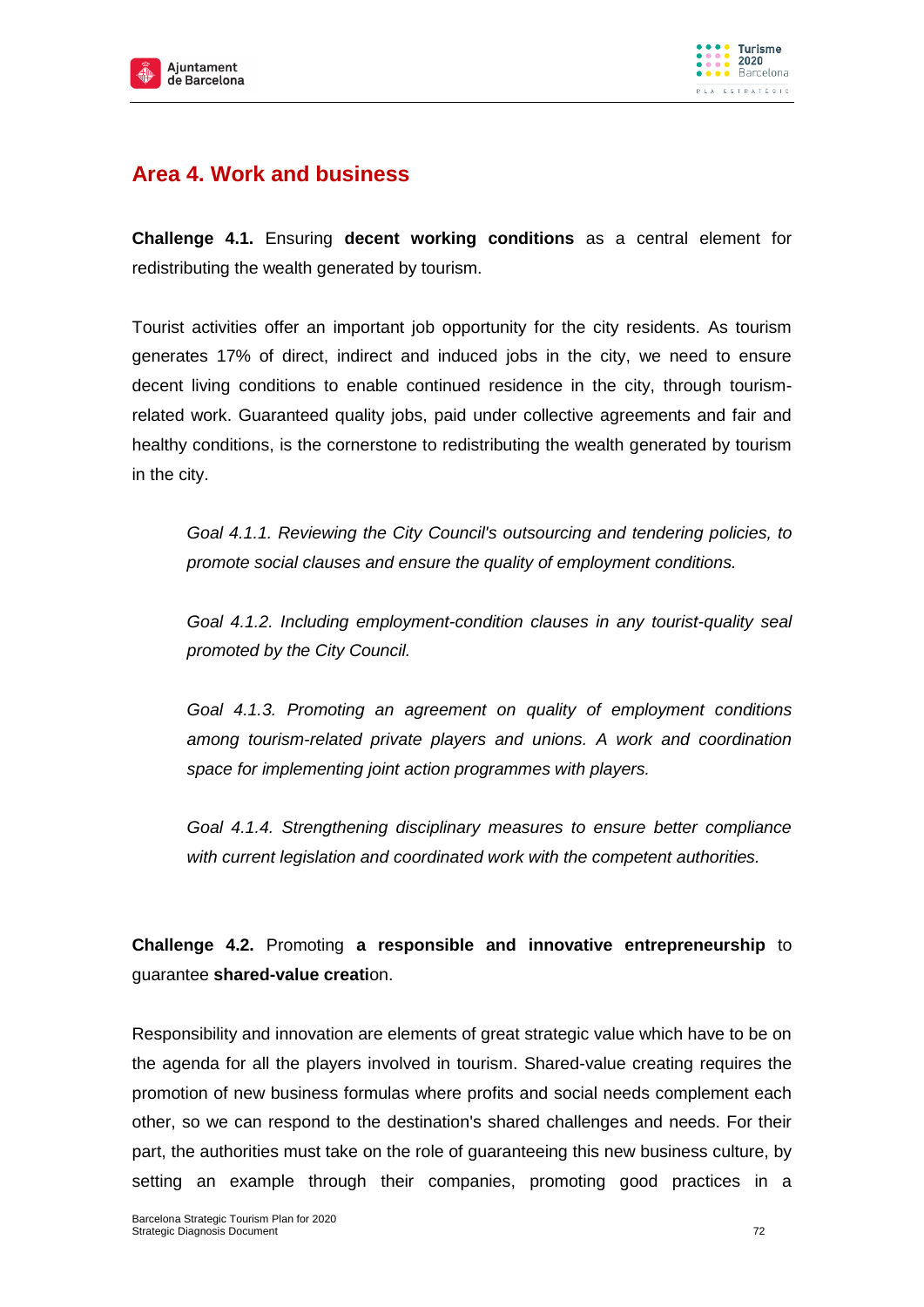



discriminatory manner and arranging funding programmes and lines aimed at this landmark.

*Goal 4.2.1. Promoting certification with sustainability insignia for all municipal companies that provide tourist services*

*Goal 4.2.2. Creating knowledge-transfer and innovation spaces among economic and social players to enable the sharing of experiences and methodologies and the creation of links and synergies between them.*

*Goal 4.2.3. Raising awareness among established entrepreneurs of the advantages that undertaking medium and long-term sustainability and responsibility commitments represent for optimising service management.*

*Goal 4.2.4. Designing programmes for fostering and the active economic promotion of responsible entrepreneurship under the framework of tourist activities and boosting new, more redistributive business models.*

*Goal 4.2.5. Choosing to positively discriminate in favour of companies committed to Sustainable Tourism for events promoted by the authorities: sustainable accommodation, ecological taxis, public transport, selective shopping etc.*

**Challenge 4.3.** Boosting the entrepreneurial capacity of tourist areas **by launching and establishing other economic activities** throughout the entire value chain.

Launching new economic areas through tourism is one of the key future challenges for the destination. Established tourist businesses can accelerate the launch and establishment of other complementary economic activities providing services to other spheres of the city's consumption and production economy. Economic activities based on sustainable, responsible and redistributive models will improve the tourist value chain.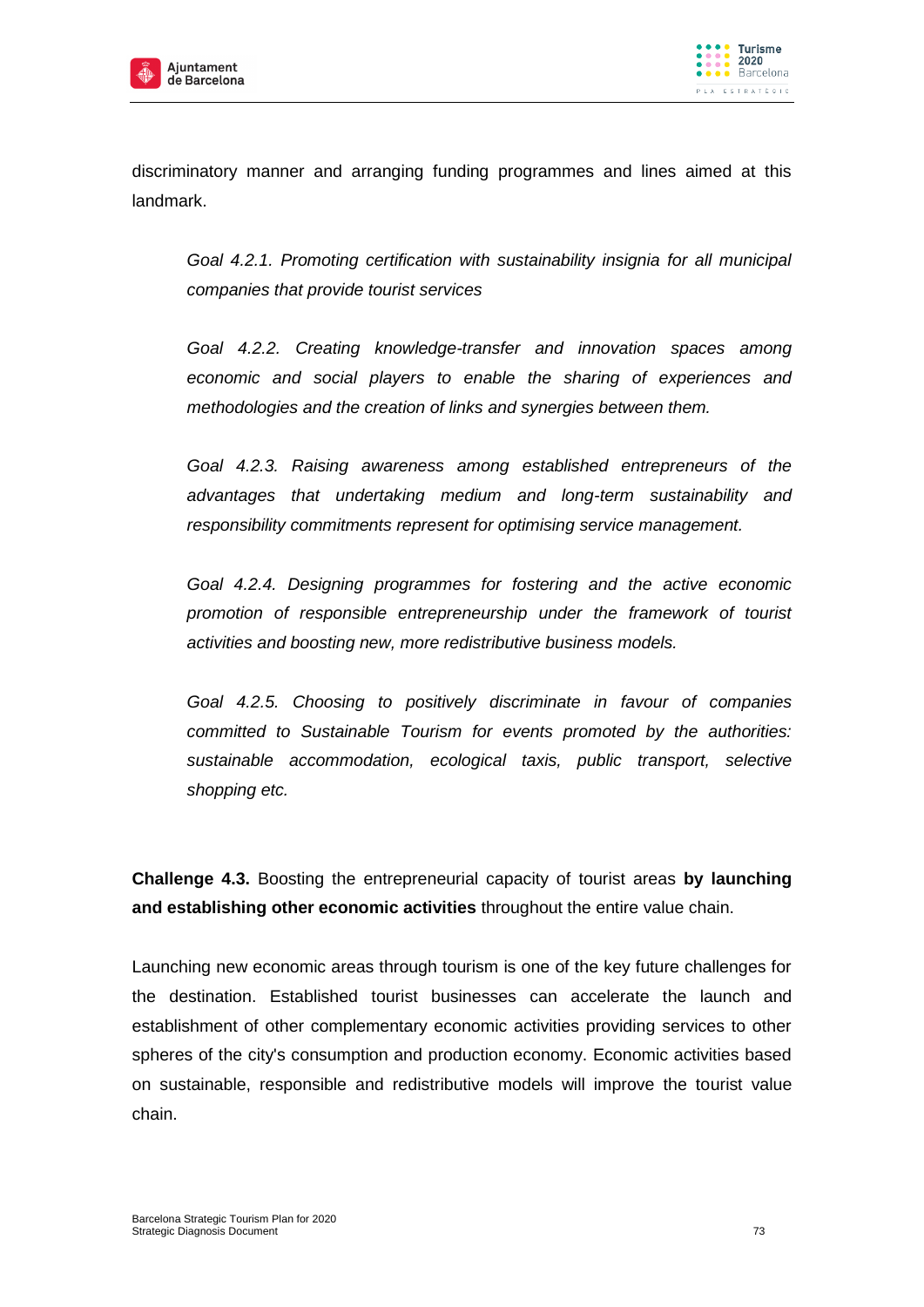



*Goal 4.3.1. Exploring new meeting and coordination spaces among the city's various economic and social players, to create business synergies.*

*Goal 4.3.2. Creating formal and informal knowledge-exchange programmes between Barcelona's businesses and business and administration delegations coming to the city for different reasons.*

*Goal 4.3.3. Strengthening the links between business-tourism programmes and the local business network, to strengthen relations and generate multiplying dynamics.*

*Goal 4.3.4. Improving the representativeness of the traditional tourist sector and fostering the structuring of the representativeness of the new economic activity sectors that are linked to tourism.*

**Challenge 4.4.** Promoting tourist-**service training and professionalisation** to ensure excellence and competitiveness.

From now on, professionalisation of services will be a central element in the destination's competitiveness and excellence, for the purposes of ensuring product quality, workers' employment guarantees and capacity for resilience to changes. Excellent training at the various levels (professional, employment and university), in accordance with the sector's real needs, is therefore an inevitable step for the future.

*Goal 4.4.1. Adapting ongoing training to the sector's needs and fostering measures for improving the qualifications of the staff who are currently working in the sector.*

*Goal 4.4.2. Developing employment training programmes for activities linked to tourism with recruitment commitments from private companies.*

*Goal 4.4.3. Strengthening the links between university centres and the authorities to enable a greater tourism-based knowledge transfer.*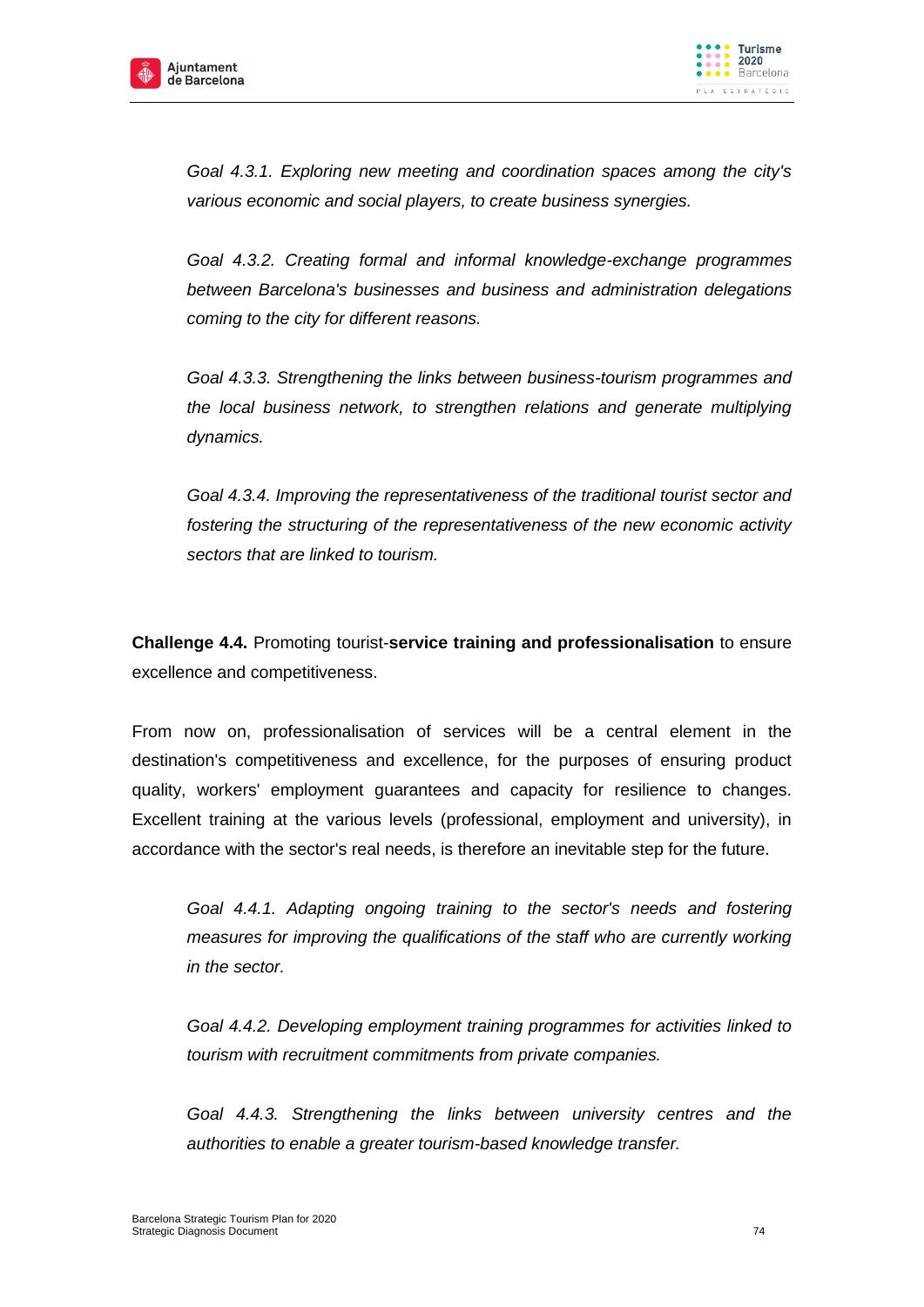



## **Area 5. Promotion and marketing**

**Challenge 5.1.** Building an **inclusive and pluralistic tourist narrative, focusing on the destination's sustainability.** 

The city promoted abroad has to strengthen its residents' sense of belonging to it and its neighbourhoods. This narrative has to take account of plurality of lifestyles and cultural expressions. In addition, this narrative has to be not just rigourous but also multiple and rich, so it avoids falling into the trap of presenting a monographic and clichéd image of a city. A narrative where the city is a space of [peaceful coexistence where the trajectories of its residents and visitors come together and which is far removed from being a commodity.

*Goal 5.1.1. Building a participatory and shared, pluralistic and diverse city narrative that gives a voice to every player in the city.* 

*Goal 5.1.2. Extending the cultural narrative which is currently meagre and stereotypical, to broaden references and emphasise the importance of heritage and memories.*

*Goal 5.1.3. Broadening the spectrum of the promoted image beyond icons, to attract visitors to places without crowds, outside municipal boundaries, by including attractions and resources from Barcelona's surroundings as part of the destination.*

*Goal 5.1.4. Normalising visitors and their practices in the destination's actual image and narrative, to the extent they are part of it, by promoting awareness of the mark left by their visit.*

**Challenge 5.2. Integrating tourist marketing** into the city's communication, reputation and promotion strategy

Tourist-marketing strategies have to be concurrent with and complementary to the city's economic-promotion and business-attraction strategies. At the same time, this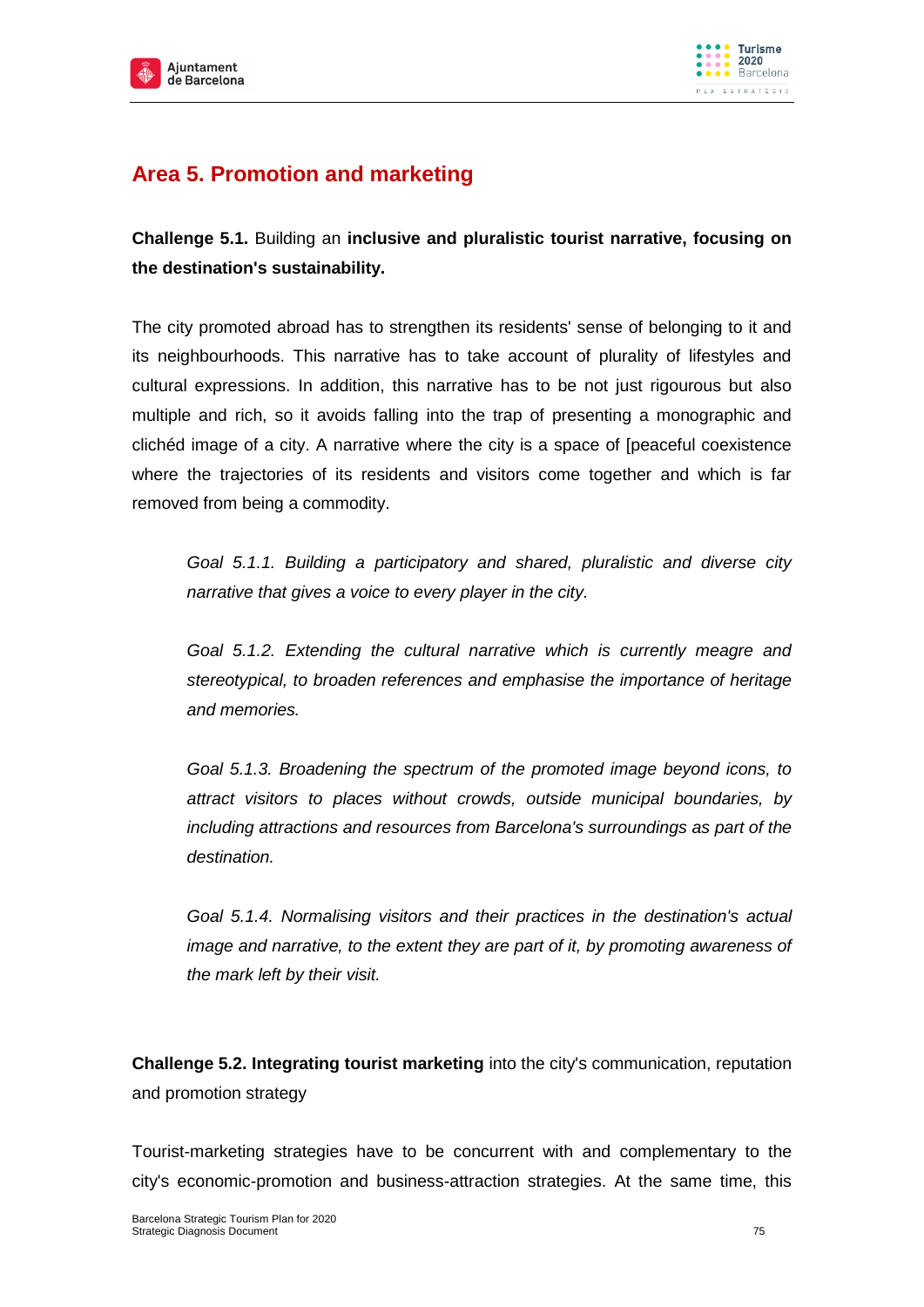



promotion strategy must not lose sight of the goal to encourage the resident population to discover their own city, through its tangible and intangible heritage and its cultural and commercial offers, which need to be central elements in promotion policies.

*Goal 5.2.1. Preparing a coordinated City Marketing strategic with Barcelona City Council's Areas of Communication, Tourism and Promotion.*

*Goal 5.2.2. Finding new public-private coordination formulas based on specific projects for promoting products and temporary and non-structural events.*

*Goal 5.2.3. Boosting internal marketing to strengthen resident citizens' interests and to help them to discover other realities in the city itself and its surroundings.*

### **Challenge 5.3. Rethinking the promotion and communication strategy to guarantee the destination's sustainability.**

From now on comprehensive tourism management will have a bearing on the tools of public and state-assisted authorities, so that they satisfy the strategic and operational criteria of the city's tourist policies. The tourism promotions implemented by the city's municipal authority must not be exclusively determined by the economic return criterion of the activities it promotes. The promotions have to be capable, not just of highlighting and promoting practices and services that create greater social return, but also of minimising their externalities in accordance with the destination's territorial strategy.

*Goal 5.3.1. Fostering promotion based on tourist-territory strategies rather than the quantitative capture of visitors.*

*Goal 5.3.2. Working jointly with private players to design strategic promotion and communication criteria for a sustainable and responsible destination.*

*Goal 5.3.3. Positively discriminating by promoting sustainable and responsible practices.*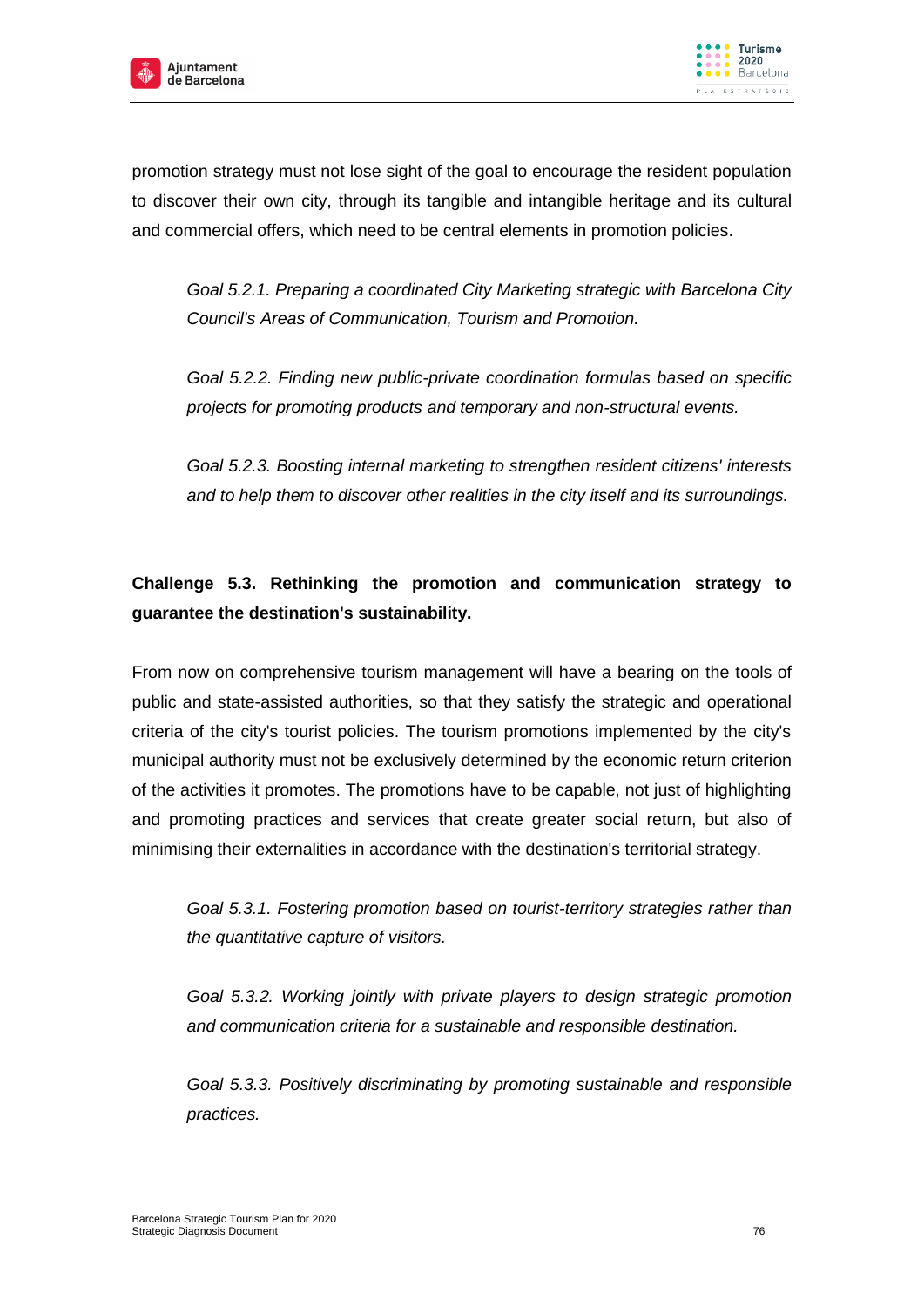



*Goal 5.3.4. Focusing on image, promotion and communication of the destination in the practices and activities that fall under sustainability criteria.*

**Challenge 5.4.** Adapting the tools of promotion and communication to influence **visitors' expectations at source** as well as **flows at destination.**

Promotion and communication tools are the destination's opinion leaders at source, through the images and expectations they generate. That means they may influence visitors' planning by broadening the possibilities for their visits. This broadening and redefining work will have to be carried out jointly with the players, that is, the big marketing companies, and with the micro-rapporteurs and opinion leaders. At the same time, we will have to think about the possibilities of intelligently managing information at destination, through the multiple offline and online communication channels available, as a means of diluting overcrowding in areas, offering alternative places to visit and underscoring established events.

*Goal 5.4.1. Redefining the running and funding of the Turisme de Barcelona Consortium as a state-assisted public-private, tourism-promotion tool, to respond to current needs in promotion, communication and marketing strategies.*

*Goal 5.4.2 Promoting new narratives and images of the destination to lower people's interest in visiting overcrowded icons.*

*Goal 5.4.3 Adapting visitor-reception information policies, to highlight less crowded points of interest and promote the current cultural and sports calendar in the city.*

*Goal 5.4.4. Turning visitor assistance offices into spaces of interest for residents where they can find current information on the city's events.*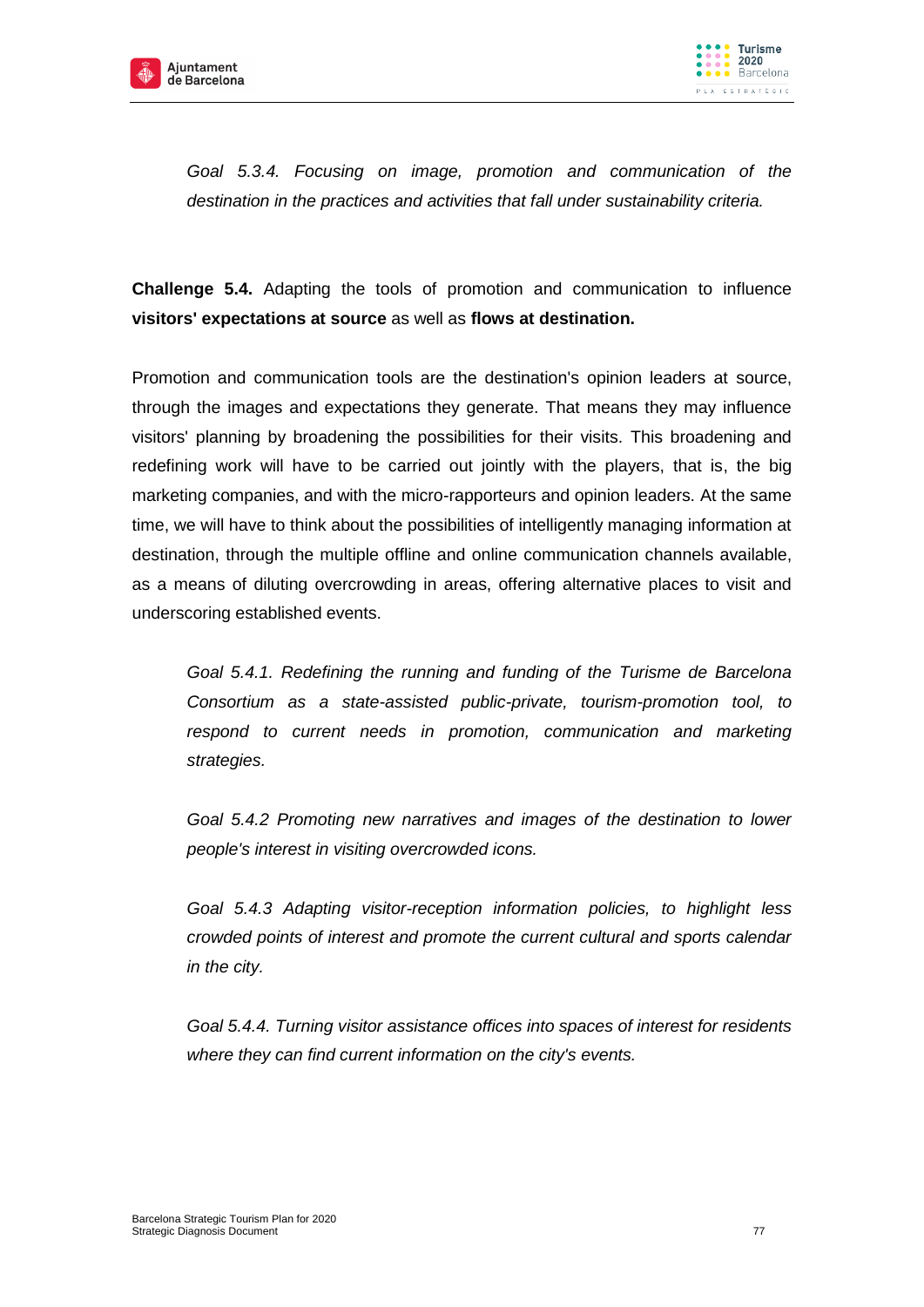



## **9. CONCLUSIONS**

The **Strategic Diagnosis** presented here aims to provide the foundations on which to build today's proposals and thereby define the scenario for destination Barcelona for 2020. This exercise was the result of a thorough review of previous documents and commitments, during which we revised them and emphasised aspects that are relevant today, as a means of ensuring the destination's sustainability and the maximum social return of the activities that shape it, while also ensuring the well-being of the city playing host to them and its permanent residents.

The **issue of tourism governance** is certainly one of the key elements, bearing in mind the long road that still lies ahead. The number of tourists continues to grow and the destination has become a world benchmark in urban tourism. This new scenario opens up new collaboration possibilities between the public and private sectors. It will therefore be crucial for us to find new cooperation, co-responsibility and joint funding frameworks if we are to make our destination more sustainable and responsible. Competitiveness and sustainability will only be possible through public leadership of management, close cooperation of private players and involvement from the public and social players. The recent launch of the Tourism and City Council was a landmark, but we need to strengthen work between different players, institutions and authorities; and provide new spaces and tools for tourism-related territorial and sectoral policies.

**Managing tourist activities and their effects** is another crucial fundamental aspect. The intensification and expansion of some practices linked to the city's tourist uses represent a challenge when it comes to managing asymmetric situations in negotiations for the city's space. The survival of local commerce, access to decent housing and efficient means of public transport are all affected today by tourist practices. Managing it comprehensively is one of today's key challenges. So activities linked to the "collaborative economy" or the loosening of control promoted under the EU's Services Directive; are key elements to take into account given the lack of mechanisms for ensuring sustainability is an effect of comprehensive management rather than just a starting point.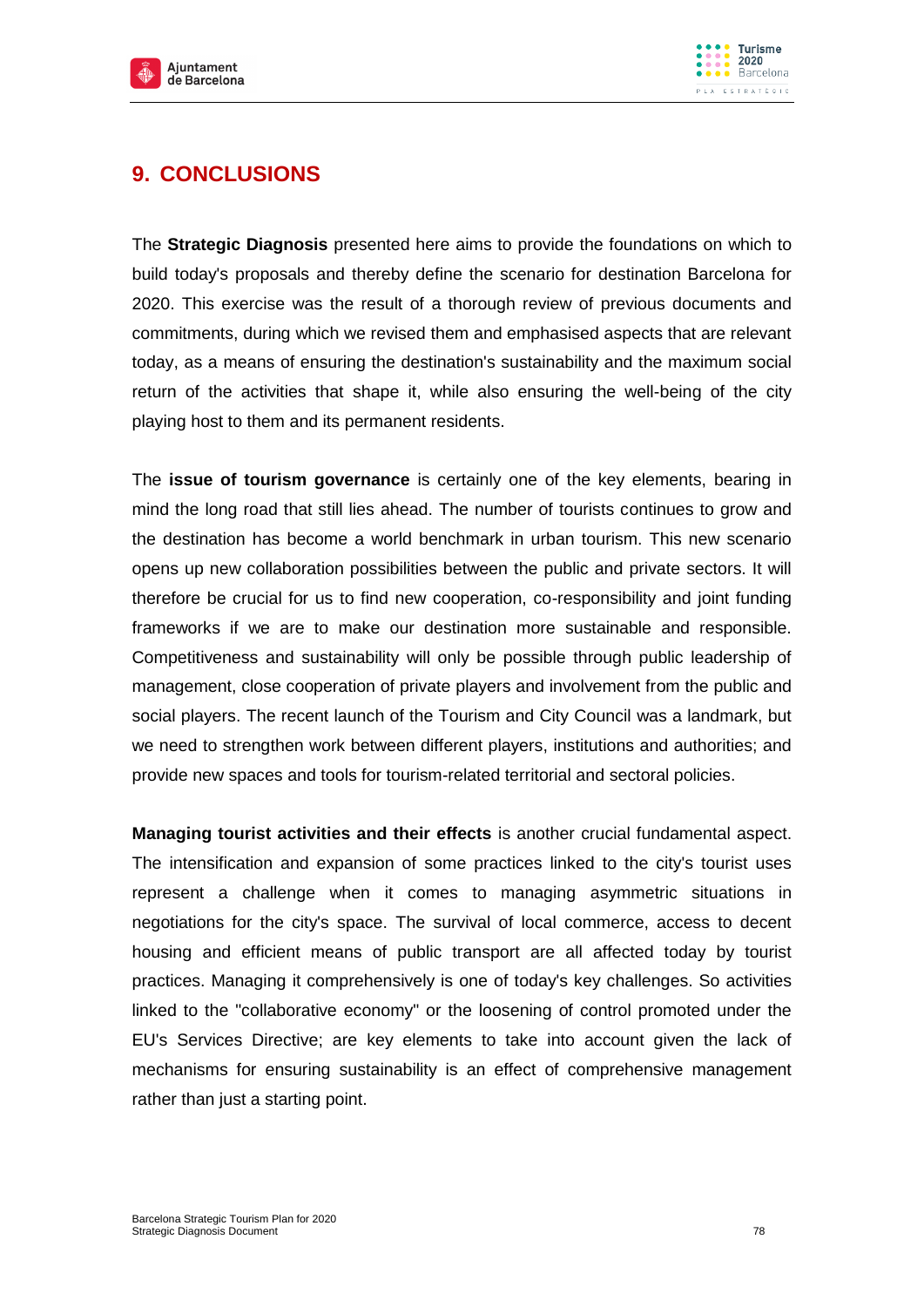



Another central aspect that allows us to confirm this diagnosis is the **need to further develop the territorial strategy of Barcelona the tourist destination.** On the one hand, we need to think about and coordinate the territories which shape this variable geometry that is destination Barcelona. From now on, strengthening the destination will include diversifying offers and communication beyond the city's administrative limits and so working jointly with the Generalitat, the Barcelona Provincial Council and other destinations in Catalonia. On the other hand, it is becoming crucial for us to consolidate spaces if we are to tackle the management of tourist activities in the metropolitan sphere, beyond product creation, based not just on efficiency criteria, but also on territorial strategy criteria, to highlight or protect spaces that are considered key.

The diagnosis provides evidence of **the need to strengthen the employment strategies for tourism**. It is not enough to mention an estimation of jobs - direct, indirect or induced - that are created by tourist activities in the city. It is time we started speaking about the quality of these jobs' conditions and also to think about the mechanisms for promoting and highlighting good practices that could emerge as the main redistributive tool for the wealth created. But in addition to that, we also need to **rethink some of tourism's business forms**, which are excessively based on making profits from the land and leaving aside such key aspects as social innovation, added value of the activities chain and possibilities for complementing other areas that are not essentially tourist: commerce, research, consultancy firms, service companies etc.

Lastly, we need to take account of the importance of **the destination's promotion and communication policies**. Promoting and marketing have to fall into line with the city's interests, not just as a result of the promotion tools' business landmarks. The development of urban marketing towards more comprehensive approaches where the distinction between visitors, residents and businesses is becoming increasingly diffuse, is one of the clear lines we need to follow. A communication that has to be tackled internally, building new interaction frameworks that help to combat tourism-phobia, using thoughtful approaches without creating mirages or narratives that can counter the needs of daily life in the city.

Barcelona has always promoted itself abroad as a desirable city. This international promotion was key to the city becoming what it wanted to be. Today Barcelona can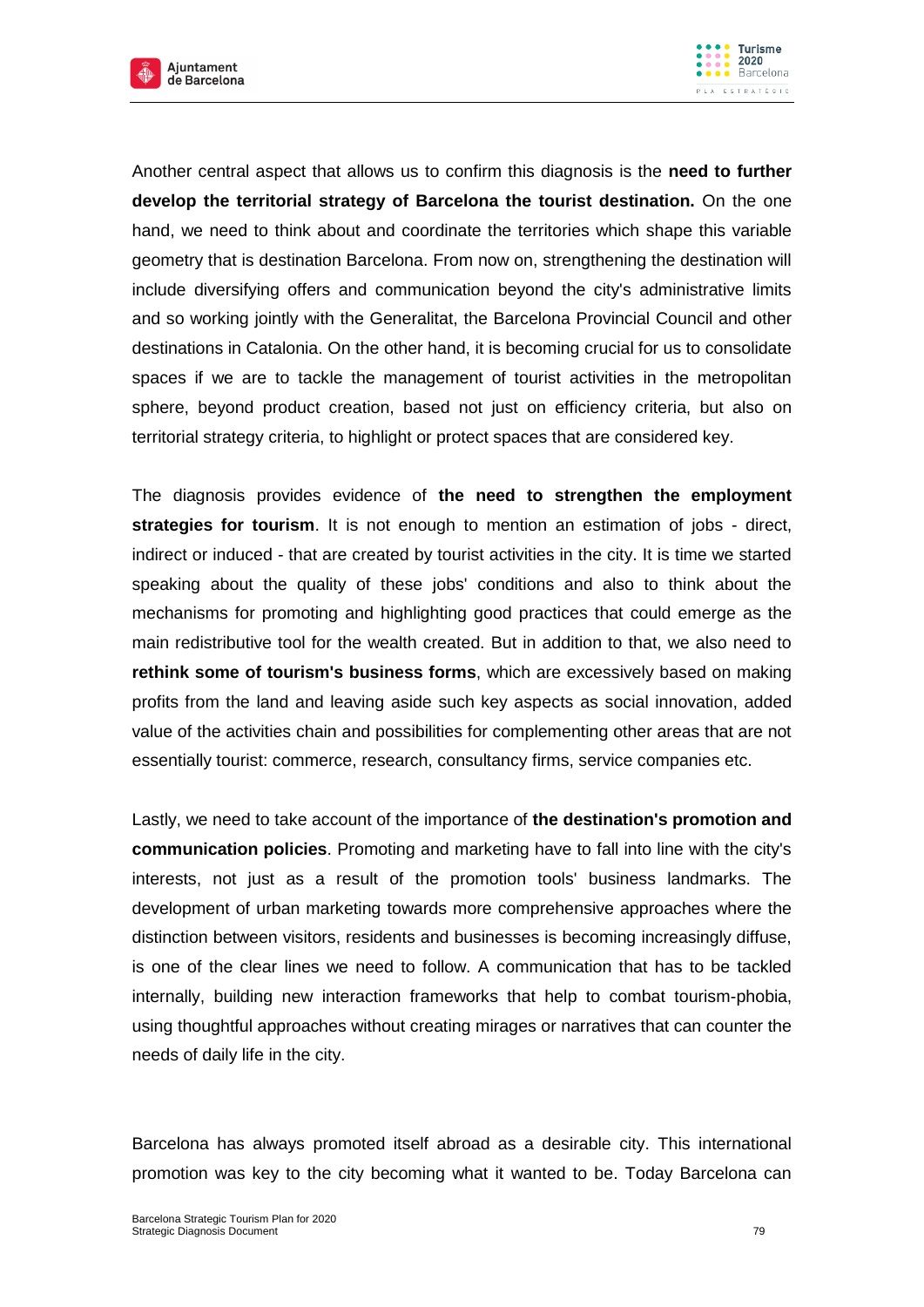



promote itself, through the capacities of its international leadership, as a destination that squares with the image of the democratic, just and fair city we wish to be**. A destination that becomes the spearhead of sustainable tourism. A welcoming city that offers multiple lifestyles that pose no risk to the survival of those who live there and which are capable of ensuring greater social return, allowing the enjoyment of its visitors.** This is the challenge today.